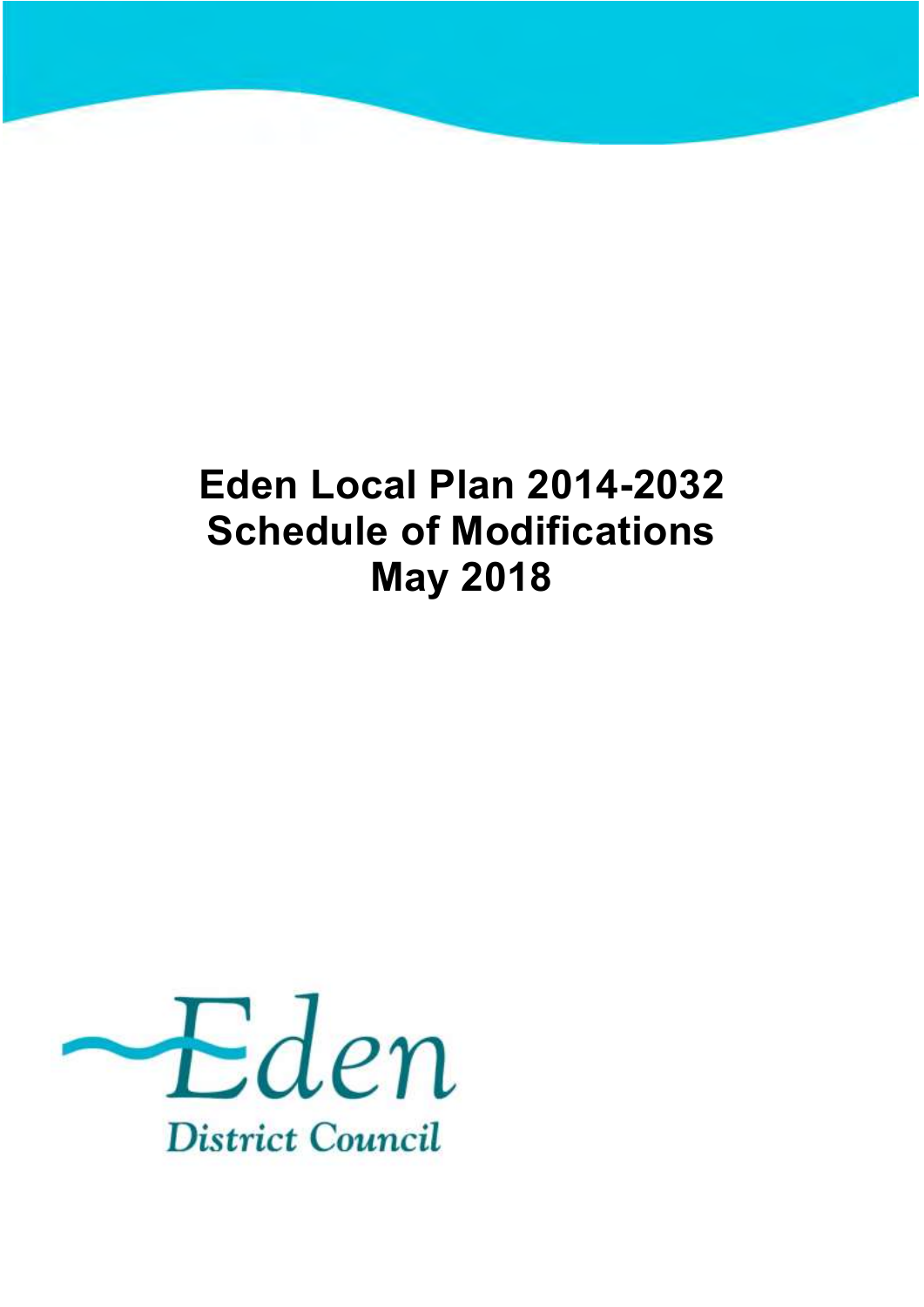#### **Contents**

| Appendix 6 – Allocated sites for housing and employment in Kirkby Stephen  38      |  |
|------------------------------------------------------------------------------------|--|
| Appendix 7 – Housing Targets and Distribution and Site Allocations in the Key Hubs |  |
|                                                                                    |  |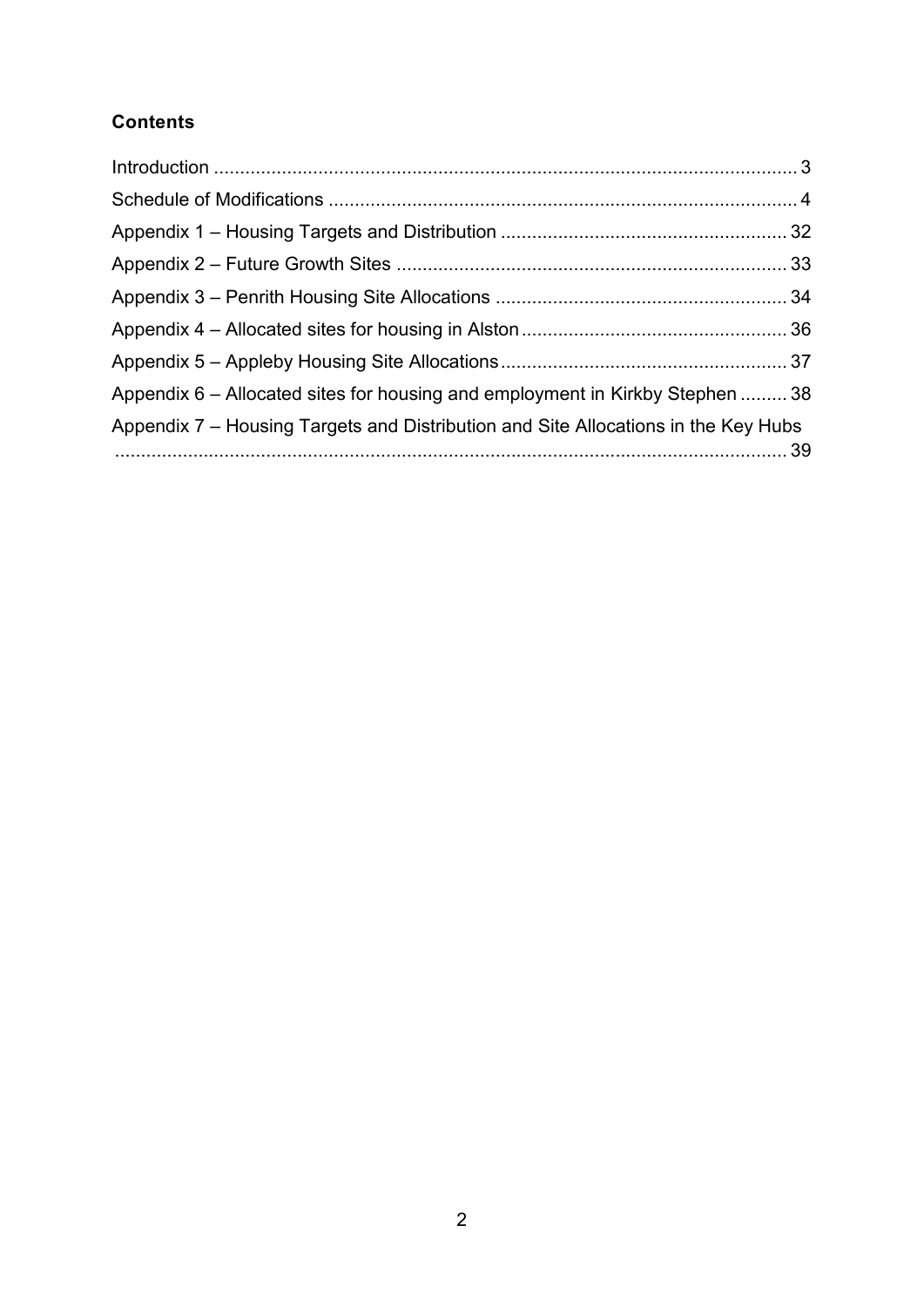#### <span id="page-2-0"></span>**Introduction**

This schedule sets out the modifications to be made to the Eden Local Plan 2014 – 2032 Submission Draft.

The modifications below are expressed either in the conventional form of strikethrough for deletions and underlining for additions of text, or by specifying the modification in words in *italics*.

Main Modifications are coloured blue and Further Main Modifications are coloured green.

The page numbers and paragraph numbering within the schedule refer to the Submission Draft of the Local Plan, and do not take account of the deletion or addition of text. The modifications are set out within the schedule to follow the order of the Plan.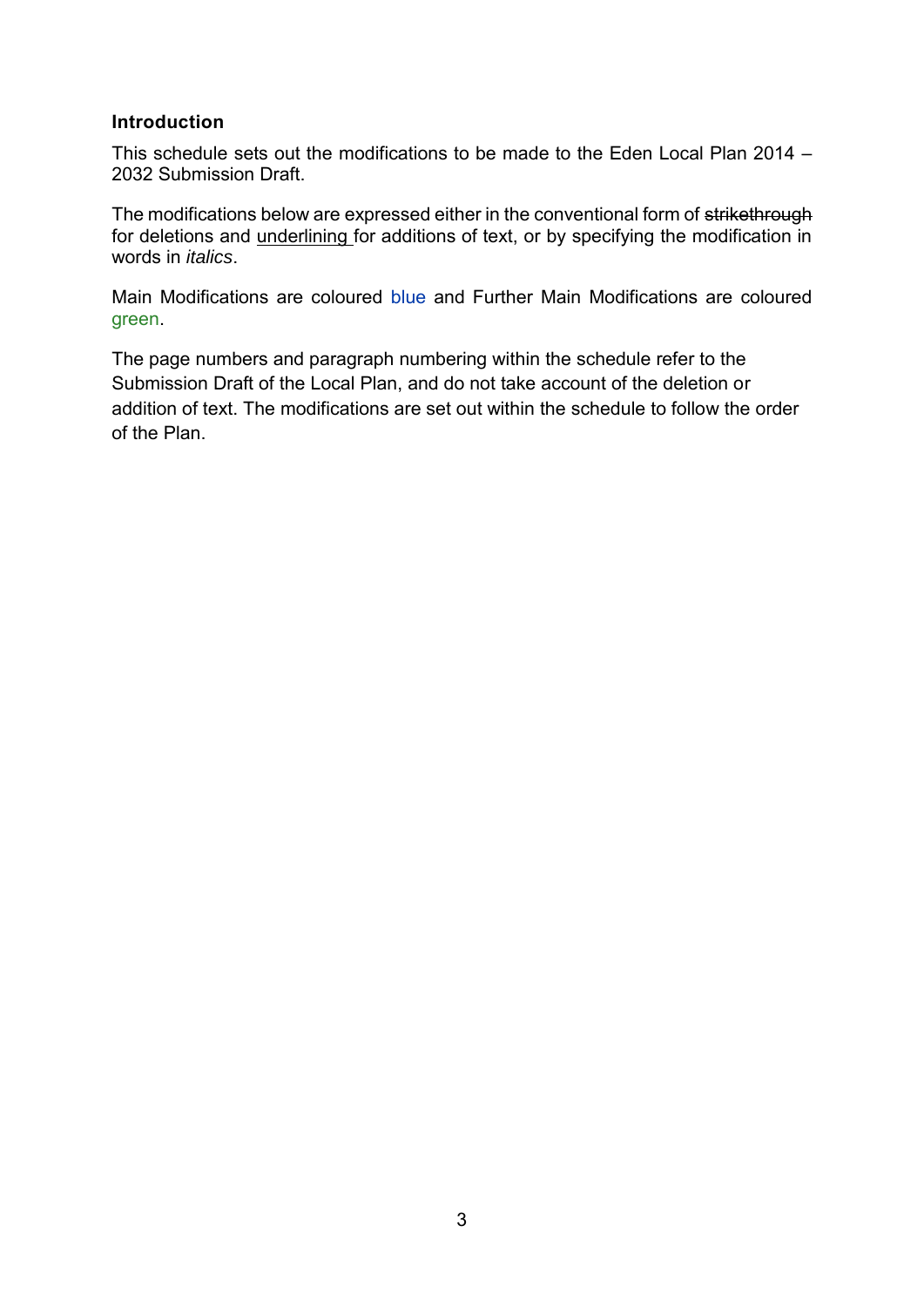#### **Schedule of Modifications**

<span id="page-3-0"></span>

| Modification | Policy/       | Page     | Change                                                                                           |
|--------------|---------------|----------|--------------------------------------------------------------------------------------------------|
| reference    | Paragraph/    |          |                                                                                                  |
|              | Table         |          |                                                                                                  |
| <b>MM01</b>  | 1.2.1 & 1.2.2 | $9 - 10$ | Eden District Council is responsible for the preparation of the Local Plan for the whole of the  |
|              |               |          | area for which it is was the local planning authority at the time of the plan's submission. This |
|              |               |          | includes means the whole of Eden District apart from that areas which is was within the Lake     |
|              |               |          | District National Park (as shown on Map 1 - the Lake District National Park is highlighted in    |
|              |               |          | yellow). The Park Authority is producing separate plans for the National Park.                   |
|              |               |          | Natural England is currently working towards designating extensions to the Lake District and     |
|              |               |          | Yorkshire Dales National Parks. This work follows agreement in 2005 by the former                |
|              |               |          | Countryside Agency on broad areas adjacent to the Lake District and Yorkshire Dales              |
|              |               |          | National Parks and the North Pennines Area of Outstanding Natural Beauty that meet the           |
|              |               |          | statutory criteria for designation. If the area is designated then the In August 2016 the Lake   |
|              |               |          | District and Yorkshire Dales National Parks were extended within and into parts of Eden          |
|              |               |          | District. Policies in this plan will continue to apply and be used by the Park Authorities for   |
|              |               |          | these areas until they are replaced by policies in new National Park Local Plans at some point   |
|              |               |          | in the future.                                                                                   |
| <b>MM02</b>  | Objective 6   | 17       | To meet local housing needs and aspirations by seeking a concentration of development            |
|              | and 7         |          | within or adjacent to the main towns of Penrith, Appleby, Kirkby Stephen and Alston and the      |
|              |               |          | key hubs, whilst giving recognition to the need for development in rural communities and         |
|              |               |          | services. (Policies LS1, LS2, PEN1 & 2, AL1, AP1, KS1).                                          |
|              |               |          | To support the development and maintenance of a variety of decent, affordable housing            |
|              |               |          | which meets the needs of all local people (including the older population) and supports          |
|              |               |          | economic and community development. (Policies HS1-7).                                            |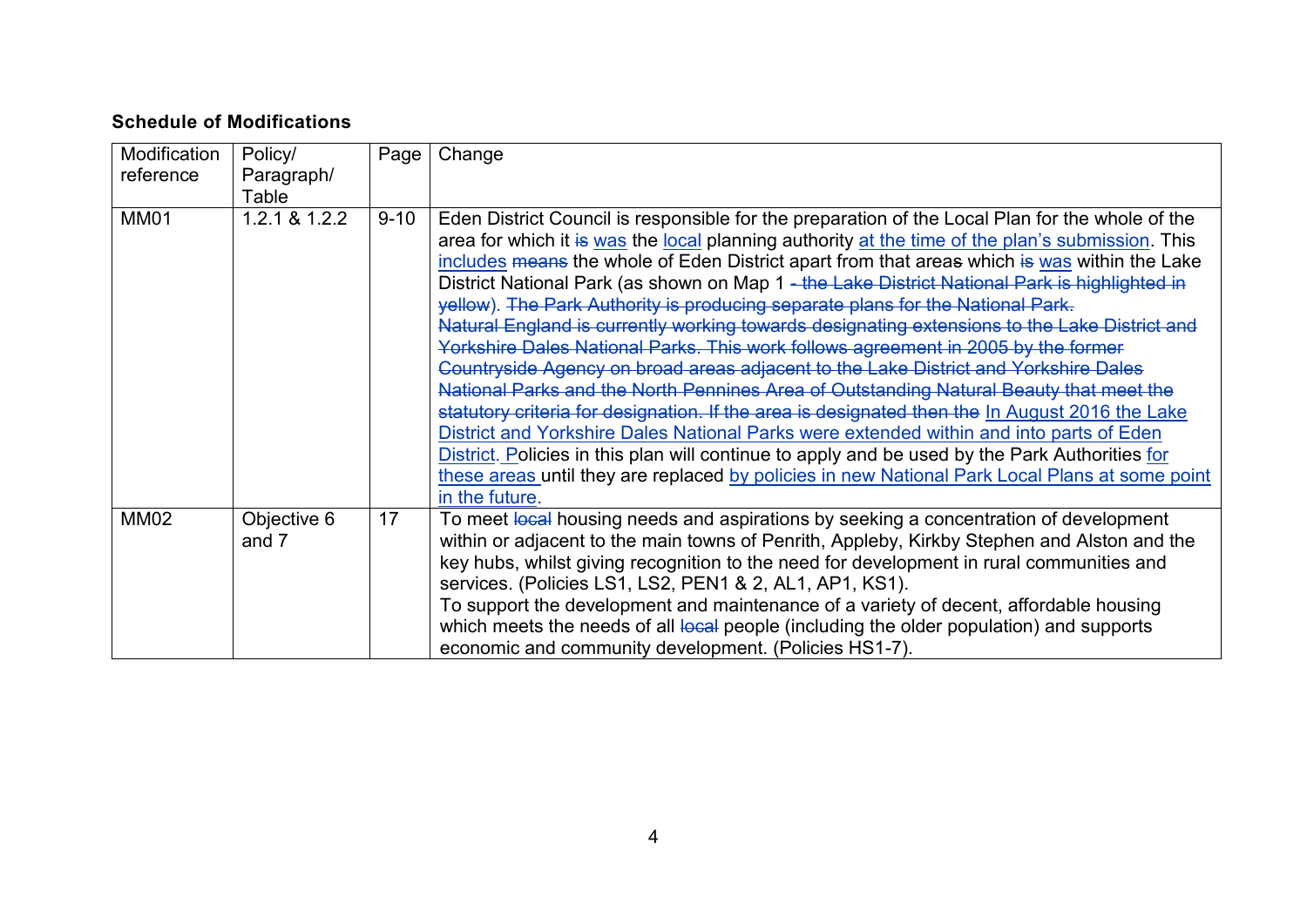| Modification | Policy/    | Page         | Change                                                                                                                                                                                                                                                                                                                                                                                                                                                                                                                                                                                       |
|--------------|------------|--------------|----------------------------------------------------------------------------------------------------------------------------------------------------------------------------------------------------------------------------------------------------------------------------------------------------------------------------------------------------------------------------------------------------------------------------------------------------------------------------------------------------------------------------------------------------------------------------------------------|
| reference    | Paragraph/ |              |                                                                                                                                                                                                                                                                                                                                                                                                                                                                                                                                                                                              |
|              | Table      |              |                                                                                                                                                                                                                                                                                                                                                                                                                                                                                                                                                                                              |
| <b>MM03</b>  | Policy LS1 | $20 -$<br>23 | New development will be distributed as set out below:<br><b>Our Main Town - Penrith:</b> Penrith will benefit from sustained development appropriate to that                                                                                                                                                                                                                                                                                                                                                                                                                                 |
|              |            |              | of a larger town. There will be improved town centre facilities and public realm; development<br>of strategic employment sites around the town; provision of large scale new housing<br>development to the east and north; and an improving strategic road network and public<br>transport system.                                                                                                                                                                                                                                                                                           |
|              |            |              | Market Towns - Alston, Appleby and Kirkby Stephen: Market towns will be the focus for<br>moderate development appropriate to the scale of the town, including new housing, the<br>provision of new employment and improvements to accessibility.                                                                                                                                                                                                                                                                                                                                             |
|              |            |              | <b>Key Hubs</b> – $\frac{F_{\text{Wenty}}}{F_{\text{Wenty}}}$ Thirteen Key Hubs will be the focus for development to sustain<br>local services appropriate to the scale of the village and its hinterland, including new housing,<br>the provision of employment and improvements to accessibility. Unless proposed in this plan,<br>Alnew housing developments which would increase the size of a village by more than 10% on<br>a single site will not normally be supported. and pProposals will only be acceptable where<br>they respect the historic character and form of the village. |
|              |            |              | The Key Hubs are: Armathwaite, Bolton, Brough and Church Brough, Clifton, Culgaith, Great<br>Asby, Great Salkeld, Greystoke, Hackthorpe, High and Low Hesket High Hesket, Kirkby<br>Thore, Kirkoswald, Langwathby, Lazonby, Long Marton, Low Hesket, Morland, Nenthead,<br>Newton Reigny, Orton, Plumpton, Shap, Skelton, Sockbridge and Tirril, Stainton, Tebay<br><b>Temple Sowerby and Warcop.</b>                                                                                                                                                                                        |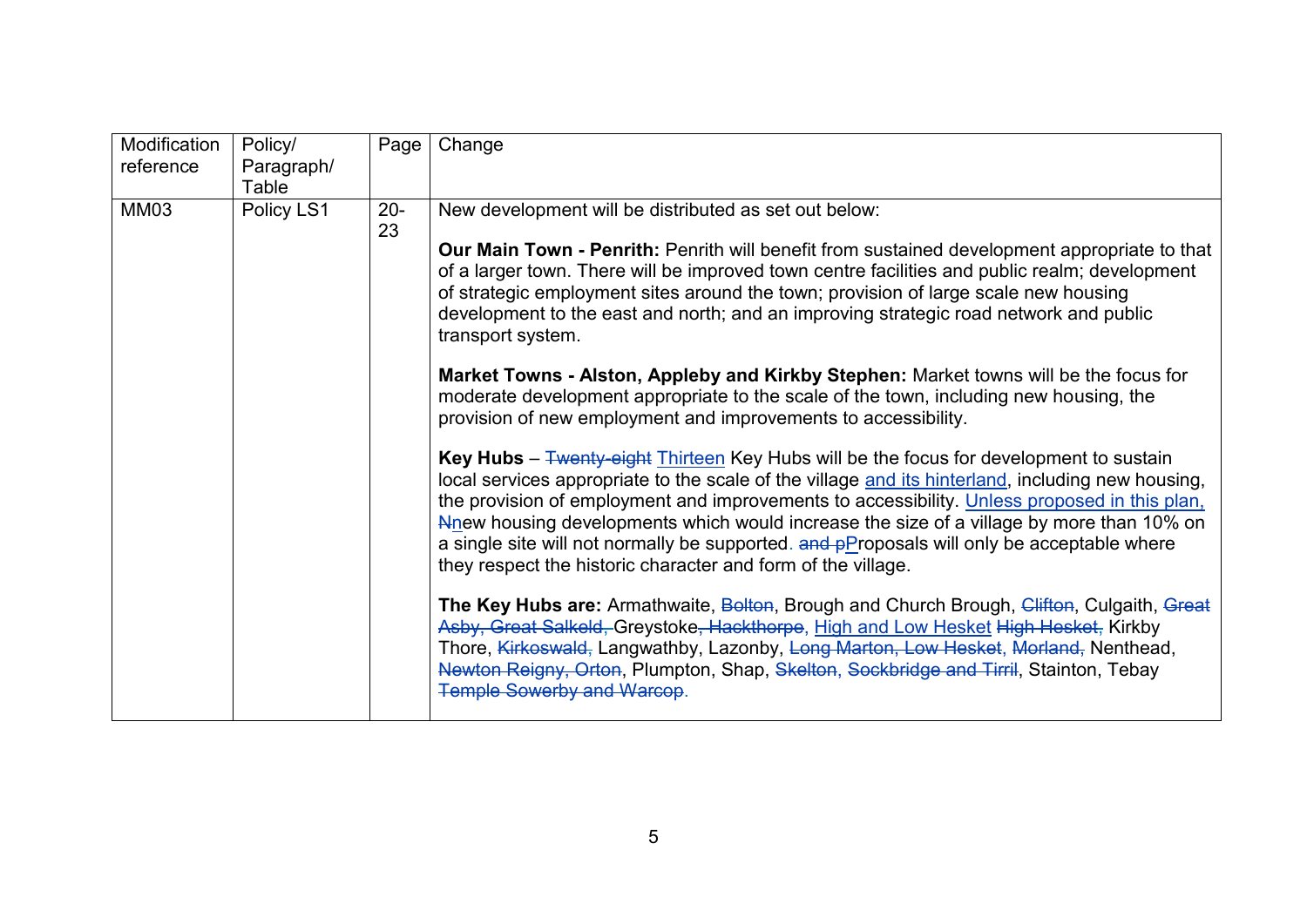| Modification<br>reference | Policy/             | Page | Change                                                                                                                                                                                                                                                                                                                                                                                                                                                                                                                                                                                                                                                                                                                                                                                                                                                                                                                                                                                                                                                                                                                                                                                                                                                                                                                                                            |
|---------------------------|---------------------|------|-------------------------------------------------------------------------------------------------------------------------------------------------------------------------------------------------------------------------------------------------------------------------------------------------------------------------------------------------------------------------------------------------------------------------------------------------------------------------------------------------------------------------------------------------------------------------------------------------------------------------------------------------------------------------------------------------------------------------------------------------------------------------------------------------------------------------------------------------------------------------------------------------------------------------------------------------------------------------------------------------------------------------------------------------------------------------------------------------------------------------------------------------------------------------------------------------------------------------------------------------------------------------------------------------------------------------------------------------------------------|
|                           | Paragraph/<br>Table |      |                                                                                                                                                                                                                                                                                                                                                                                                                                                                                                                                                                                                                                                                                                                                                                                                                                                                                                                                                                                                                                                                                                                                                                                                                                                                                                                                                                   |
|                           |                     |      | <b>Smaller Villages and Hamlets: In the following settlements Development of an appropriate</b><br>scale, which reflects: the existing built form of the settlement, adjoining and neighbouring<br>development to the site, and the service function of the settlement, will be permitted within<br>villages and hamlets, to support the development of diverse and sustainable communities.                                                                                                                                                                                                                                                                                                                                                                                                                                                                                                                                                                                                                                                                                                                                                                                                                                                                                                                                                                      |
|                           |                     |      | Development in these locations will be permitted in the following circumstances:                                                                                                                                                                                                                                                                                                                                                                                                                                                                                                                                                                                                                                                                                                                                                                                                                                                                                                                                                                                                                                                                                                                                                                                                                                                                                  |
|                           |                     |      | Where it reuses previously-developed land (PDL) defined in Appendix 2.                                                                                                                                                                                                                                                                                                                                                                                                                                                                                                                                                                                                                                                                                                                                                                                                                                                                                                                                                                                                                                                                                                                                                                                                                                                                                            |
|                           |                     |      | Where it delivers new housing on greenfield sites only, in accordance with the local<br>connection criteria defined in Appendix 6.                                                                                                                                                                                                                                                                                                                                                                                                                                                                                                                                                                                                                                                                                                                                                                                                                                                                                                                                                                                                                                                                                                                                                                                                                                |
|                           |                     |      | The Smaller Villages and Hamlets are: Aiketgate, Ainstable, Blencarn, Blencow, Bolton,<br>Brackenber, Brampton, Brough Sowerby, Brougham, Burrells, Calthwaite, Catterlen, Cliburn,<br>Clifton, Clifton Dykes, Colby, Crackenthorpe, Croglin, Crosby Garrett, Crosby Ravensworth,<br>Dufton, Eamont Bridge, Edenhall, Ellonby, Gaisgill, Gamblesby, Garrigill, Glassonby, Great<br>Asby, Great Musgrave, Great Ormside, Great Salkeld, Great Strickland, Greystoke Gill,<br>Hackthorpe, Hartley, High Bank Hill, Hilton, Hunsonby, Hutton End, Ivegill, Johnby, Kaber,<br>Keld, Kelleth, Kings Meaburn, Kirkoswald, Knock, Laithes, Lamonby, Leadgate, Little Asby,<br>Little Musgrave, Little Salkeld, Little Strickland, Longdale, Long Marton, Low Braithwaite, Low<br>Moor, Maulds Meaburn, Melkinthorpe, Melmerby, Milburn, Millhouse, Morland, Motherby,<br>Murton, Nateby, Newbiggin (Ains), Newbiggin (Dacre), Newbiggin (Temple Sowerby),<br>Newbiggin-on-Lune, Newby, Newton Reigny, North Dykes, Old Town (High Hesket), Orton,<br>Ousby, Outhgill, Pallet Hill, Raisbeck, Ravenstonedale, Reagill, Renwick, Roundthorn,<br>Roundthwaite, Ruckcroft, South Dykes, Sandford, Skelton, Skirwith, Sleagill, Sockbridge and<br>Tirril, Soulby, South Dykes, Southwaite, Temple Sowerby, Unthank (Gamblesby), Waitby,<br>Warcop, Winskill, Winton, Yanwath. |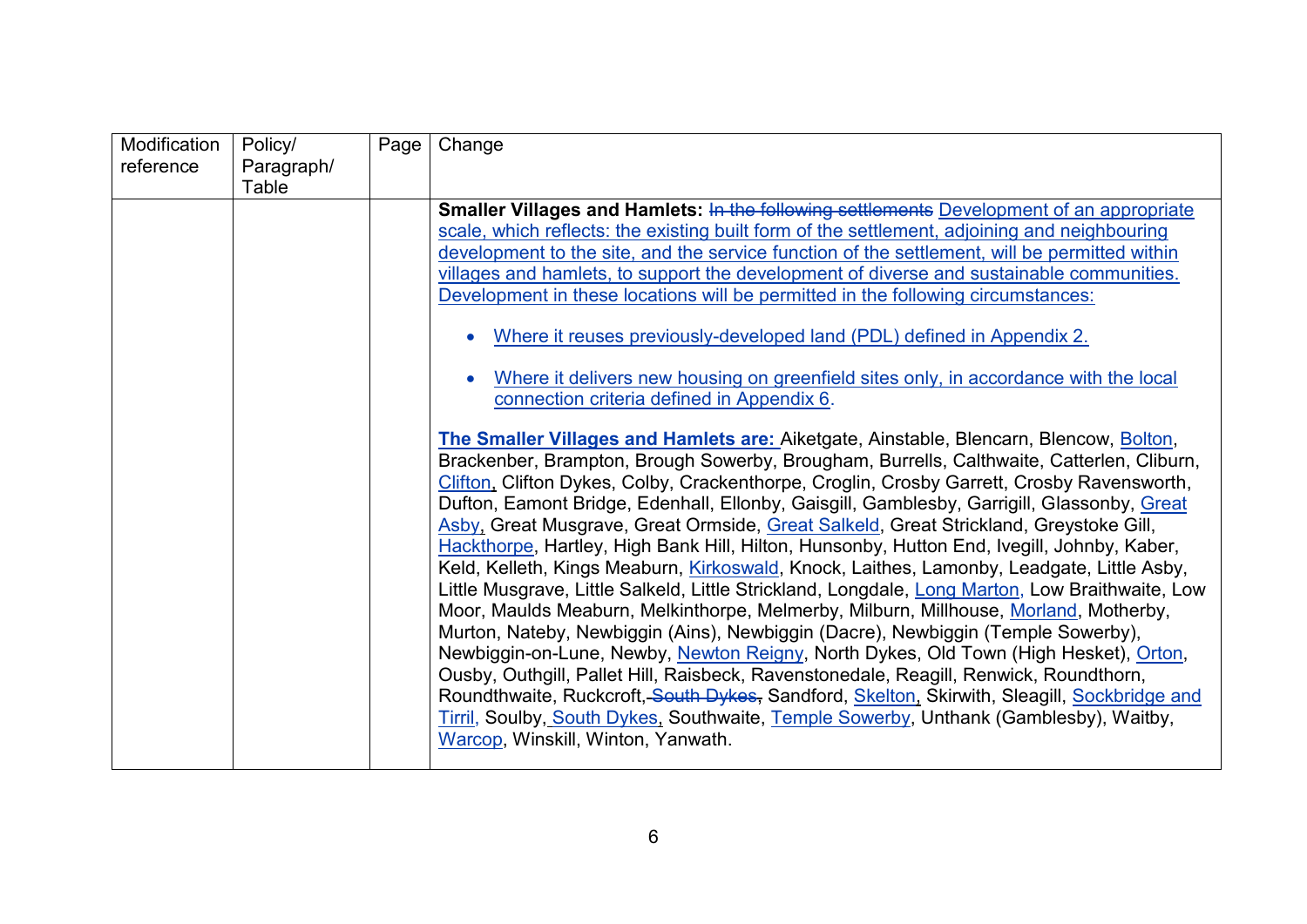| Modification | Policy/    | Page | Change                                                                                                                                                                                                                                                                                                                                                                                                                                                                                                                                                                                                                                                                                                                                                           |
|--------------|------------|------|------------------------------------------------------------------------------------------------------------------------------------------------------------------------------------------------------------------------------------------------------------------------------------------------------------------------------------------------------------------------------------------------------------------------------------------------------------------------------------------------------------------------------------------------------------------------------------------------------------------------------------------------------------------------------------------------------------------------------------------------------------------|
| reference    | Paragraph/ |      |                                                                                                                                                                                                                                                                                                                                                                                                                                                                                                                                                                                                                                                                                                                                                                  |
|              | Table      |      |                                                                                                                                                                                                                                                                                                                                                                                                                                                                                                                                                                                                                                                                                                                                                                  |
|              |            |      | Development of an appropriate scale will be permitted in these villages and hamlets, to                                                                                                                                                                                                                                                                                                                                                                                                                                                                                                                                                                                                                                                                          |
|              |            |      | support the development of diverse and sustainable communities. Development in these                                                                                                                                                                                                                                                                                                                                                                                                                                                                                                                                                                                                                                                                             |
|              |            |      | locations will be permitted in the following circumstances:                                                                                                                                                                                                                                                                                                                                                                                                                                                                                                                                                                                                                                                                                                      |
|              |            |      | • Where it reuses previously-developed land                                                                                                                                                                                                                                                                                                                                                                                                                                                                                                                                                                                                                                                                                                                      |
|              |            |      | • Where it delivers new housing on greenfield sites to meet local demand only.                                                                                                                                                                                                                                                                                                                                                                                                                                                                                                                                                                                                                                                                                   |
|              |            |      | All development must be of a high quality design and will be restricted to infill sites, which fill a<br>modest gap between existing buildings within the settlement; rounding off, which provides a<br>modest extension beyond the limit of the settlement to a logical, defensible boundary; existing<br>development and the reuse of redundant traditional rural buildings and structures, subject to<br>the criteria set out in Policy RUR3. Villages have been identified on the basis that they contain<br>a coherent and close knit group of ten or more dwellings, which are well related and in close<br>proximity to each other, or clustered around a central element or feature, as opposed to areas<br>of scattered and poorly related development. |
|              |            |      | Other Rural Areas (outside the Key Hubs and Smaller Villages and Hamlets) -<br>Development will be Rrestricted to the re-use of traditional buildings or the provision of<br>affordable housing as an exception to policy only, or where proposals accord with other<br>policies in the Local Plan. Some market housing may be acceptable if it facilitates the<br>provision of a significant amount of affordable housing in accordance with the criteria in Policy<br>HS1. To qualify as rural exceptions housing the site must be in a location considered suitable<br>for the development of affordable housing.<br>Evidence will need to be given as to why the scheme's benefits to the locality are such that it<br>justifies an exception to policy.     |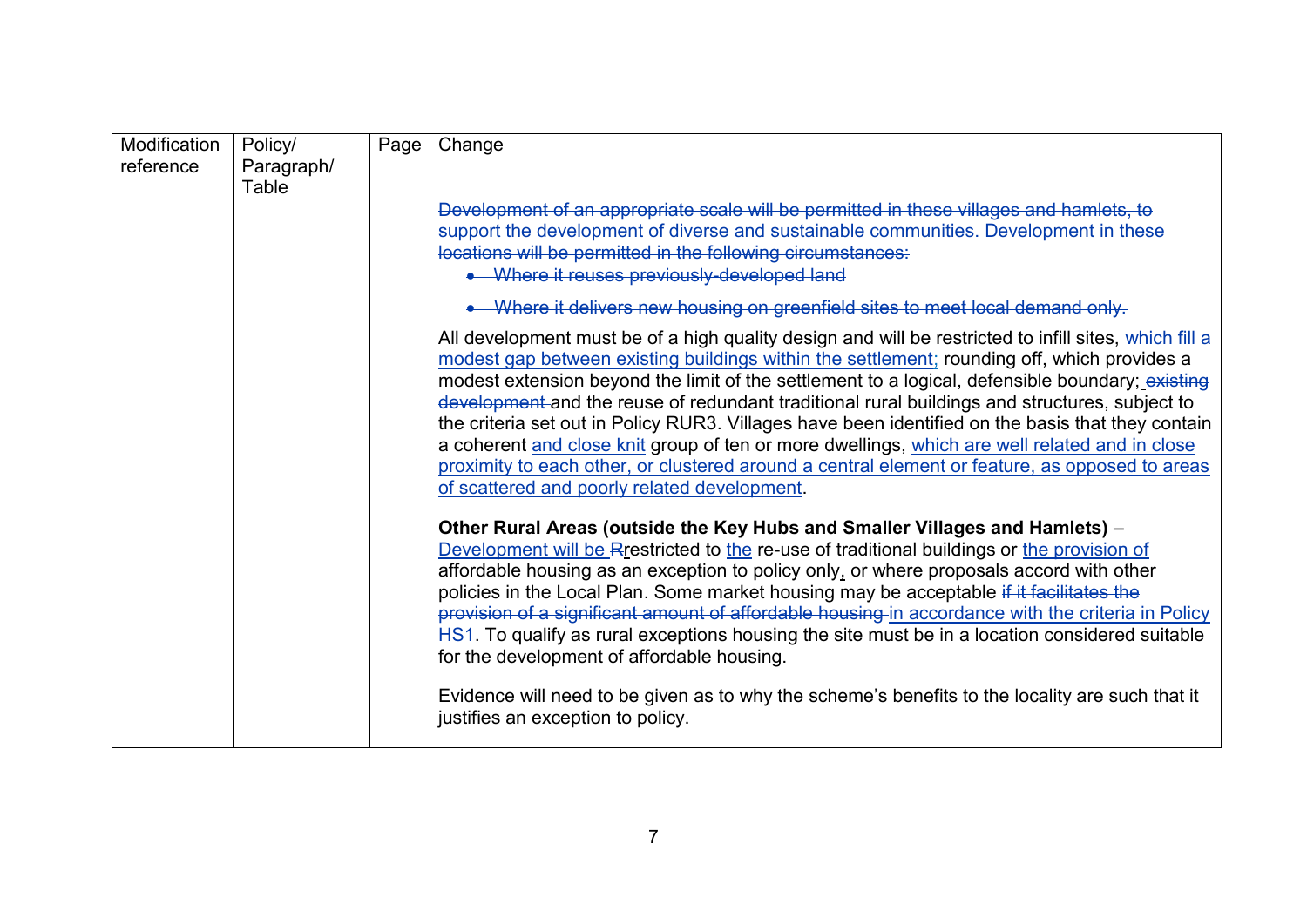| Modification<br>reference | Policy/<br>Paragraph/ | Page | Change                                                                                                                                                                                                                                                                                                                                                                                                                                                                                                                                                                                                                                                                                                                                                                                                                                                                                                                                                                                                                                                                                                                                                                                                                                                                    |
|---------------------------|-----------------------|------|---------------------------------------------------------------------------------------------------------------------------------------------------------------------------------------------------------------------------------------------------------------------------------------------------------------------------------------------------------------------------------------------------------------------------------------------------------------------------------------------------------------------------------------------------------------------------------------------------------------------------------------------------------------------------------------------------------------------------------------------------------------------------------------------------------------------------------------------------------------------------------------------------------------------------------------------------------------------------------------------------------------------------------------------------------------------------------------------------------------------------------------------------------------------------------------------------------------------------------------------------------------------------|
|                           | Table                 |      |                                                                                                                                                                                                                                                                                                                                                                                                                                                                                                                                                                                                                                                                                                                                                                                                                                                                                                                                                                                                                                                                                                                                                                                                                                                                           |
|                           |                       |      | Where a neighbourhood plan or order has been brought forward to increase the amount of<br>development above the levels envisaged under this policy this will take any precedence over<br>policies in this plan.                                                                                                                                                                                                                                                                                                                                                                                                                                                                                                                                                                                                                                                                                                                                                                                                                                                                                                                                                                                                                                                           |
|                           |                       |      | 3.1.4 <b>Twenty-eight Thirteen 'Key Hubs'</b> have been identified where we expect modest<br>amounts of market led development to occur, to help meet local need and enable<br>services to be protected and enhanced. On non-allocated sites, housing development<br>which increases the size of a village by more than 10% on a single site will not normally<br>be supported. A proposal that would increase the size of the village by more than 10%<br>may be supported where the particular circumstances and context of the development<br>is appropriate and the development respects the historic character and form of the<br>village. Villages are identified as hubs if they contain more than one hundred properties<br>and at least three key services out of a primary school, post office, shop, village hall,<br>pub, or a GP surgery and church. In addition, a range of criteria, including the provision<br>of retail and transport facilities, was used to select the most sustainable settlements as<br>Key Hubs. It is accepted that the level of service provision, and size of villages could<br>fluctuate over the plan period <sub>5</sub> , $h$ However the list of key hubs identified is fixed until any<br>future review of the Local Plan. |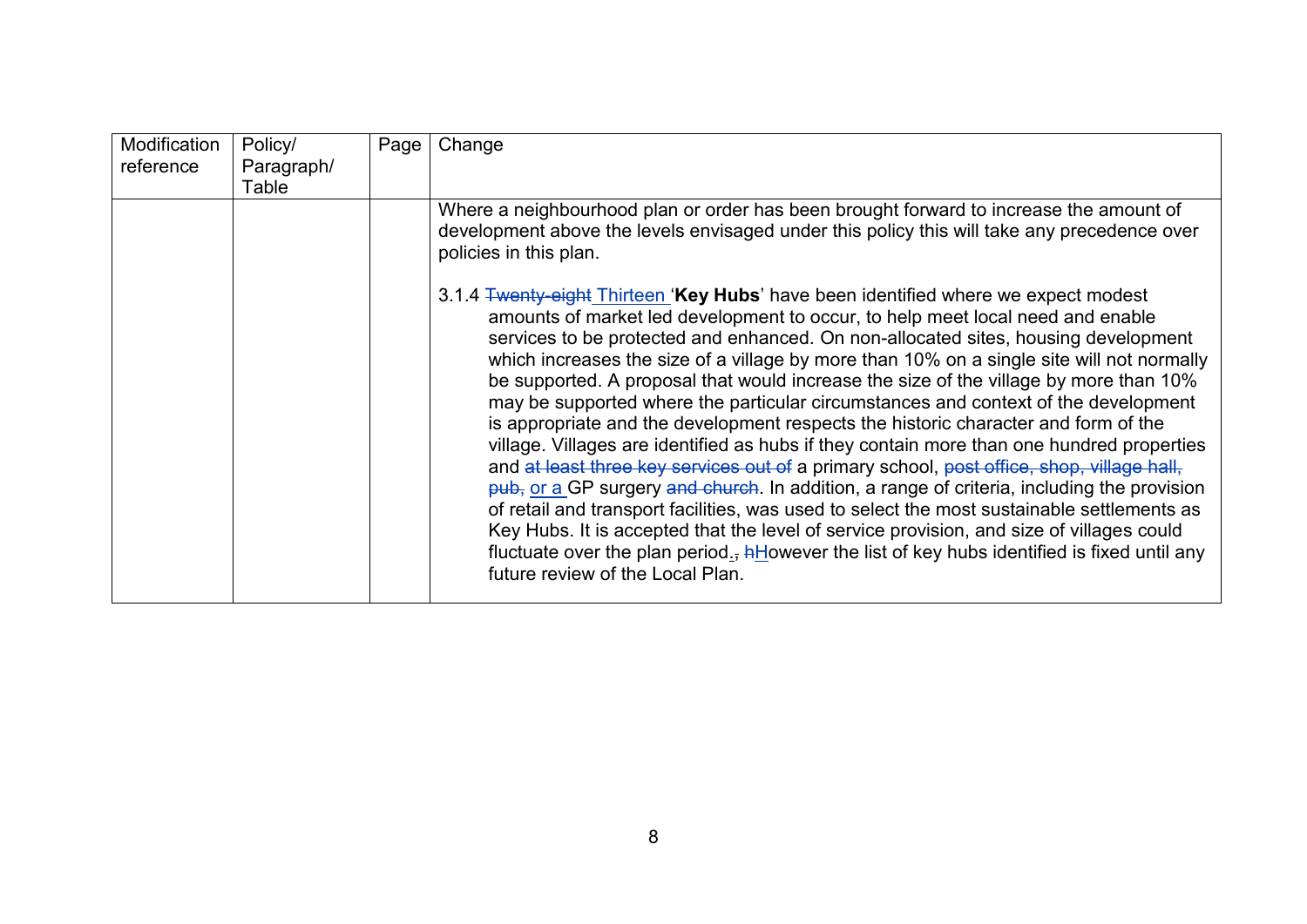| Modification | Policy/    | Page | Change                                                                                            |
|--------------|------------|------|---------------------------------------------------------------------------------------------------|
| reference    | Paragraph/ |      |                                                                                                   |
|              | Table      |      |                                                                                                   |
|              |            |      | 3.1.5 Eighty eight One hundred and two 'Smaller Villages and Hamlets' have been identified        |
|              |            |      | where no sites will be allocated for development, but where small scale, sensitive                |
|              |            |      | development will be allowed to help meet local demand, providing it is limited to infill or       |
|              |            |      | 'rounding off' development or the re-use of redundant traditional rural buildings and             |
|              |            |      | structures only. The scale of modest infill and rounding off development will be                  |
|              |            |      | proportionate to the scale and form of the site and the settlement within which it is             |
|              |            |      | located. This approach will consider proposals on a case by case basis, based on their            |
|              |            |      | individual merits, and against other policies of relevance within the Local Plan, and is          |
|              |            |      | considered preferable to a prescriptive approach particularly given the diversity of the          |
|              |            |      | Villages and Hamlets within the District. The scale of development would also be self-            |
|              |            |      | constrained by the overarching requirement for the proposal to meet local demand only             |
|              |            |      | and be restricted by a local occupancy criteria identified in Appendix 6. On pProposals           |
|              |            |      | of between 6-10 units, or where the total gross internal floor space exceeds 1000m <sup>2</sup> , |
|              |            |      | schemes will be expected to provide a financial contribution towards the provision of             |
|              |            |      | some affordable housing for local occupancy. Villages and hamlets have been identified            |
|              |            |      | on the basis that they are a coherent and close knit grouping of ten or more dwellings,           |
|              |            |      | which are well related and in close proximity to each other, or clustered around a                |
|              |            |      | central element or feature, as opposed to areas of scattered and poorly related                   |
|              |            |      | development. Where new housing is located on greenfield land a local connection                   |
|              |            |      | restriction will apply <sub>3</sub> a local connection restriction will not apply to new housing  |
|              |            |      | located on previously developed land. The <b>District</b> Council recognises that there may be    |
|              |            |      | some villages and hamlets where local communities aspire to bring forward additional              |
|              |            |      | development or allocate sites to help support local services. The District Council will           |
|              |            |      | offer support in these circumstances to help them develop neighbourhood plans or                  |
|              |            |      | orders to deliver these aspirations.                                                              |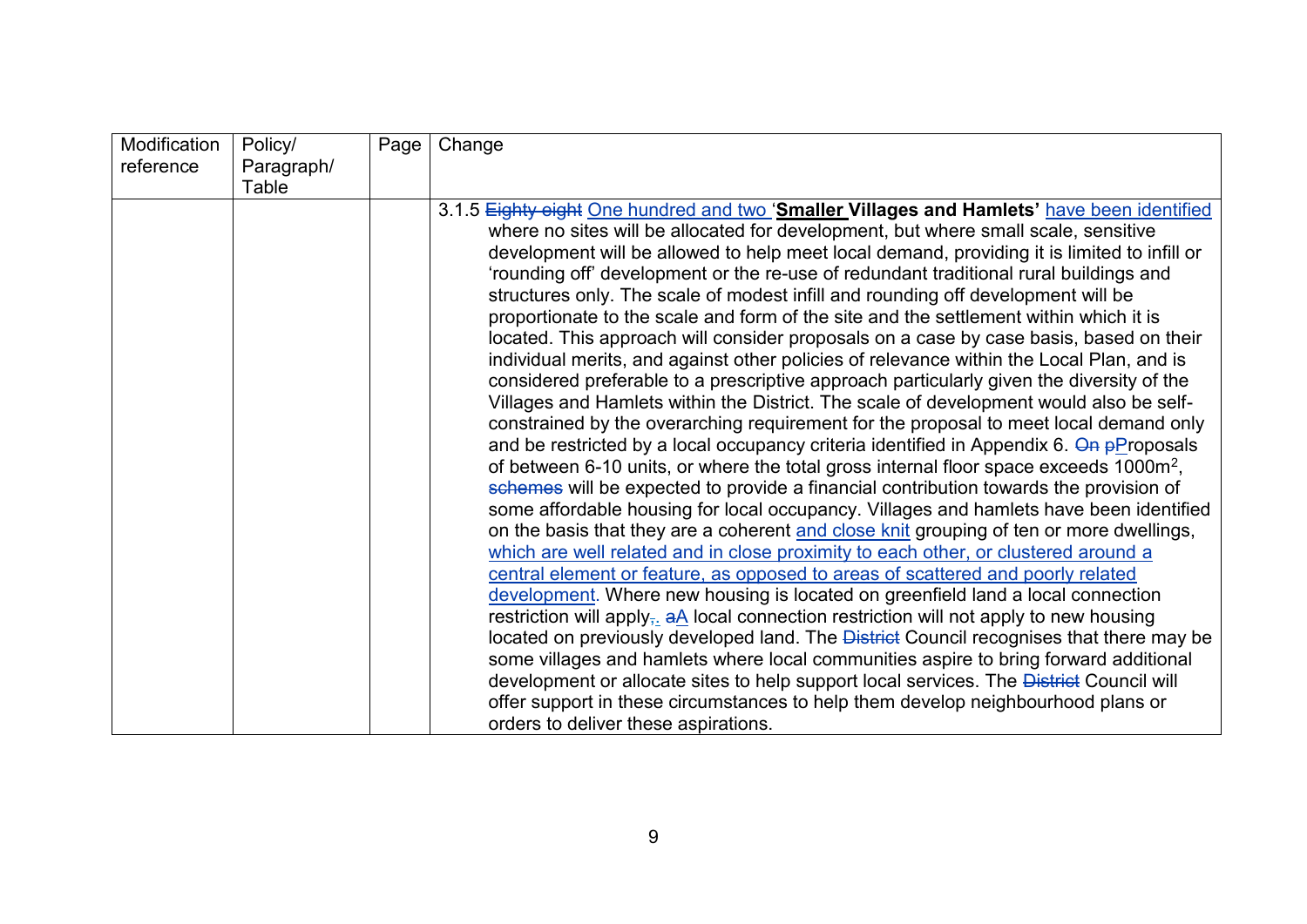| Modification<br>reference | Policy/<br>Paragraph/<br>Table | Page         | Change                                                                                                                                                                                                                                                                                                                                                                                 |           |                                                                                           |
|---------------------------|--------------------------------|--------------|----------------------------------------------------------------------------------------------------------------------------------------------------------------------------------------------------------------------------------------------------------------------------------------------------------------------------------------------------------------------------------------|-----------|-------------------------------------------------------------------------------------------|
| <b>MM04</b>               | Policy LS2                     | $24 -$<br>27 | A minimum of 200 242 homes per year (a total of 3,600 4,356) will be built in Eden District<br>over the eighteen years between 2014/15 and 2031/32. New housing will be developed<br>throughout the district to ensure a rate of housing completions in accordance with the<br>following targets and proportions:                                                                      |           |                                                                                           |
|                           |                                |              | [See Appendix 1 of this document for the revised table]                                                                                                                                                                                                                                                                                                                                |           |                                                                                           |
|                           |                                |              | Position at 21 <sup>st</sup> October 2017. Small site permissions discounted to 75% to allow for non-<br>implementation.                                                                                                                                                                                                                                                               |           |                                                                                           |
|                           |                                |              |                                                                                                                                                                                                                                                                                                                                                                                        | planning. | These proportions should not be seen as annualised caps to provide flexibility in spatial |
|                           |                                |              | Housing targets for the Key Hubs are included in Policy RUR1.                                                                                                                                                                                                                                                                                                                          |           |                                                                                           |
|                           |                                |              | 3.2.5-To boost significantly the supply of new housing above past levels and help rectify past<br>and any future shortfalls this plan also includes two mechanisms to make sure new<br>housing is developed within the time frame of the plan, and that the plan is 'frontloaded':                                                                                                     |           |                                                                                           |
|                           |                                |              | A reserve site or contingency site is included on the Proposals Map at Penrith (Site<br>N1a, Salkeld Road). This site is identified and will be released if the land supply position<br>(measured as the loss of the five year land supply) indicates it should be developed to<br>meet need.<br>A 20% buffer of additional sites over the first five years of the plan is included to |           |                                                                                           |
|                           |                                |              | account for past under delivery.                                                                                                                                                                                                                                                                                                                                                       |           |                                                                                           |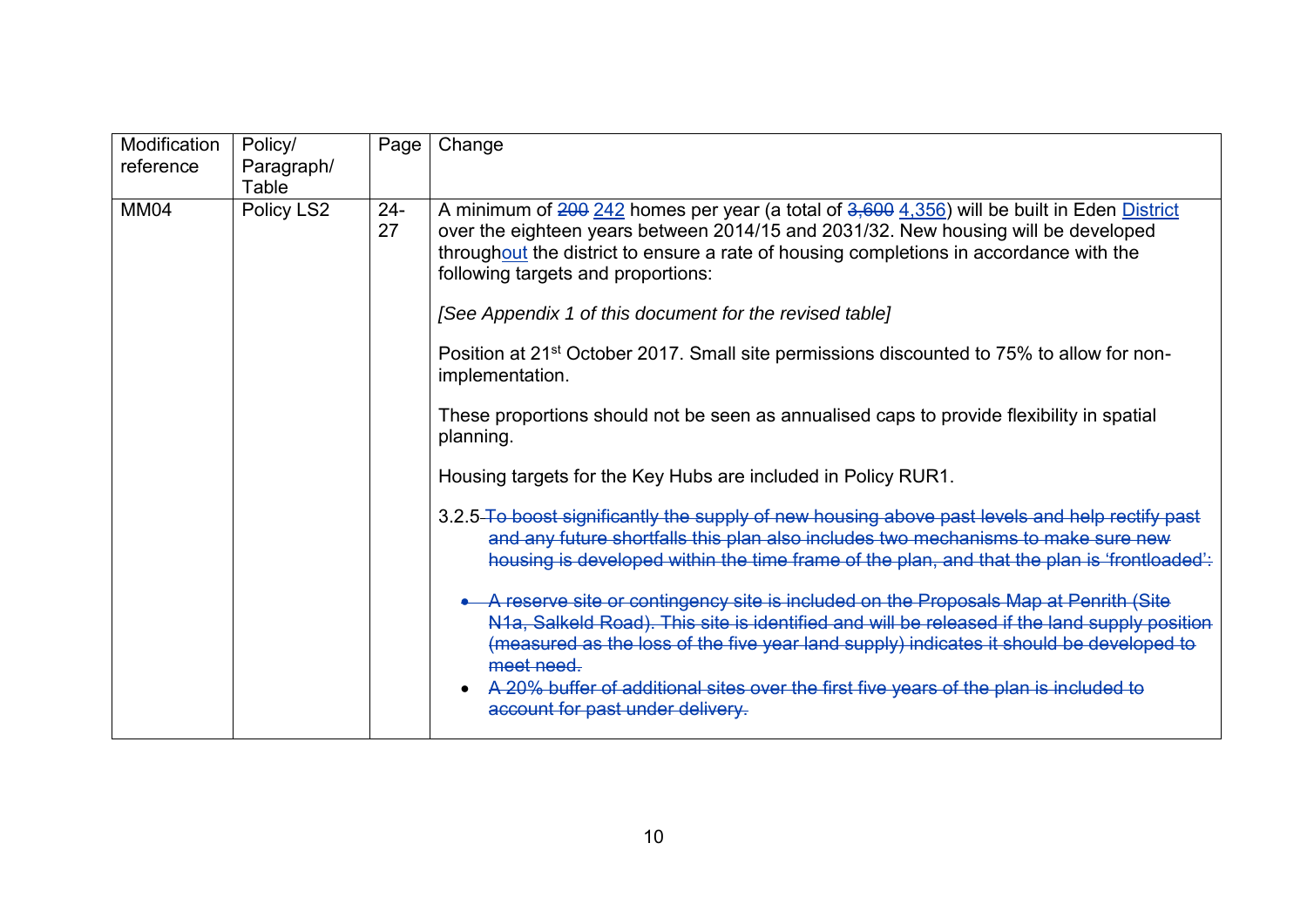| Modification<br>reference | Policy/             | Page | Change                                                                                      |
|---------------------------|---------------------|------|---------------------------------------------------------------------------------------------|
|                           | Paragraph/<br>Table |      |                                                                                             |
|                           |                     |      | To promote the supply of new housing, this plan incorporates a mechanism to make            |
|                           |                     |      | sure that new housing is developed within the time frame of the plan.                       |
|                           |                     |      | Future growth sites are identified in the table below and on the Policies Map. These        |
|                           |                     |      | sites represent additional suitable land for housing development that builds in flexibility |
|                           |                     |      | in the supply of land if housing from other sources does not materialise. Where housing     |
|                           |                     |      | completions fall more than 20%* behind the expected rate of delivery, implied by the        |
|                           |                     |      | annual target provision set out in Policy LS2, the Council will consider the reasons for    |
|                           |                     |      | this and may, as a consequence, resolve to release the future growth sites for              |
|                           |                     |      | development if land shortage is considered to be a central consideration.                   |
|                           |                     |      | [See Appendix 2 of this document for the revised Future Growth sites table]                 |
|                           |                     |      | *Where housing completions in the District's four towns collectively fall more than 20%     |
|                           |                     |      | behind the combined expected rate of delivery for the four towns, identified future         |
|                           |                     |      | growth sites within these towns may be released for development.                            |
|                           |                     |      | i.e. Future Growth sites will be released when:                                             |
|                           |                     |      | Collective housing completions for the Towns (Penrith + Appleby + Alston + Kirkby           |
|                           |                     |      | Stephen) > 20% of the expected rate of delivery.                                            |
|                           |                     |      | Where housing completions for the District's 13 Key Hubs collectively fall more than        |
|                           |                     |      | 20% behind the combined expected rate of delivery for the Key Hubs, identified future       |
|                           |                     |      | growth sites within these Key Hubs may be released for development.                         |
|                           |                     |      | i.e. Future Growth sites will be released when:                                             |
|                           |                     |      | Collective housing completions for the Key Hubs > 20% of the expected rate of delivery.     |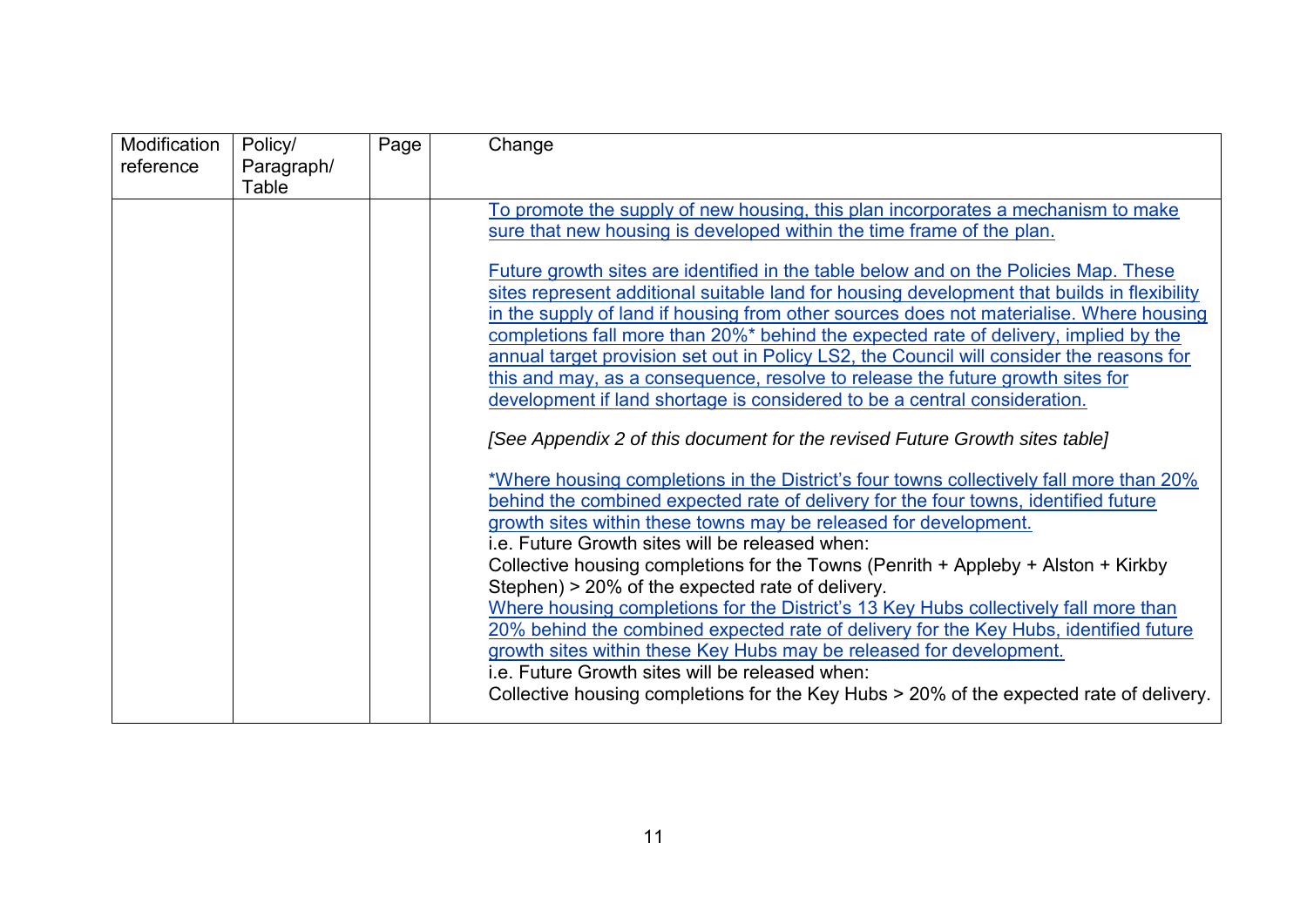| Modification<br>reference | Policy/<br>Paragraph/<br>Table | Page        | Change                                                                                                                                                                                                                                                                                                                                                                                                                                                                                                                                                                                                                                                                                                                                      |
|---------------------------|--------------------------------|-------------|---------------------------------------------------------------------------------------------------------------------------------------------------------------------------------------------------------------------------------------------------------------------------------------------------------------------------------------------------------------------------------------------------------------------------------------------------------------------------------------------------------------------------------------------------------------------------------------------------------------------------------------------------------------------------------------------------------------------------------------------|
| <b>MM05</b>               | Policy PEN1                    | $30-$<br>33 | The Town Plan for Penrith aims to deliver:<br><b>New Homes</b> - Land for upon which a minimum of 2,178 4,554 additional new homes could be<br>built within the plan period will be provided in the town in the long term. The main locations for<br>housing are at Carleton to the east, and Salkeld Road, White Ox Farm and Raiselands to the<br>north. A 'reserve' site (N1a) is identified at north of the allocation at Salkeld Road. Additional<br>land has been identified as potential locations for future growth and may will be released if<br>land supply is comes forward below expectations. A site for Gypsy and Traveller use is also<br>allocated as an extension to the existing site at Lakeland View, north of Penrith. |
|                           |                                |             | New Jobs - An additional 11.91 hectares of employment land is allocated as an extension to<br>Gilwilly Business Park and a further 3.29 hectares at Skirsgill. A longer-term strategic growth<br>opportunity is identified at Newton Rigg College.                                                                                                                                                                                                                                                                                                                                                                                                                                                                                          |
|                           |                                |             | New services and facilities - At least one new primary school will be needed to serve both<br>the new and existing population of the town at Carleton.                                                                                                                                                                                                                                                                                                                                                                                                                                                                                                                                                                                      |
|                           |                                |             | <b>New Infrastructure</b> - Improvements will be made to improve access to the Gilwilly Industrial<br>estate and to aid movement around the town.                                                                                                                                                                                                                                                                                                                                                                                                                                                                                                                                                                                           |
|                           |                                |             | Details of identified infrastructure requirements can be found in the Council's Infrastructure<br>Delivery Plan. Financial or other contributions will be sought from proposals which give rise to<br>the need for new or improved infrastructure. The Infrastructure Delivery Plan identifies future<br>infrastructure requirements and will be regularly updated.                                                                                                                                                                                                                                                                                                                                                                         |
|                           |                                |             | Land for housing is allocated on the following sites:                                                                                                                                                                                                                                                                                                                                                                                                                                                                                                                                                                                                                                                                                       |
|                           |                                |             | [See Appendix 3 of this document for the revised table]                                                                                                                                                                                                                                                                                                                                                                                                                                                                                                                                                                                                                                                                                     |
|                           |                                |             | Text to be added after paragraph 3.5.2 and become 3.5.3 (paragraph 3.5.3 is changed to<br>$3.5.4$ :                                                                                                                                                                                                                                                                                                                                                                                                                                                                                                                                                                                                                                         |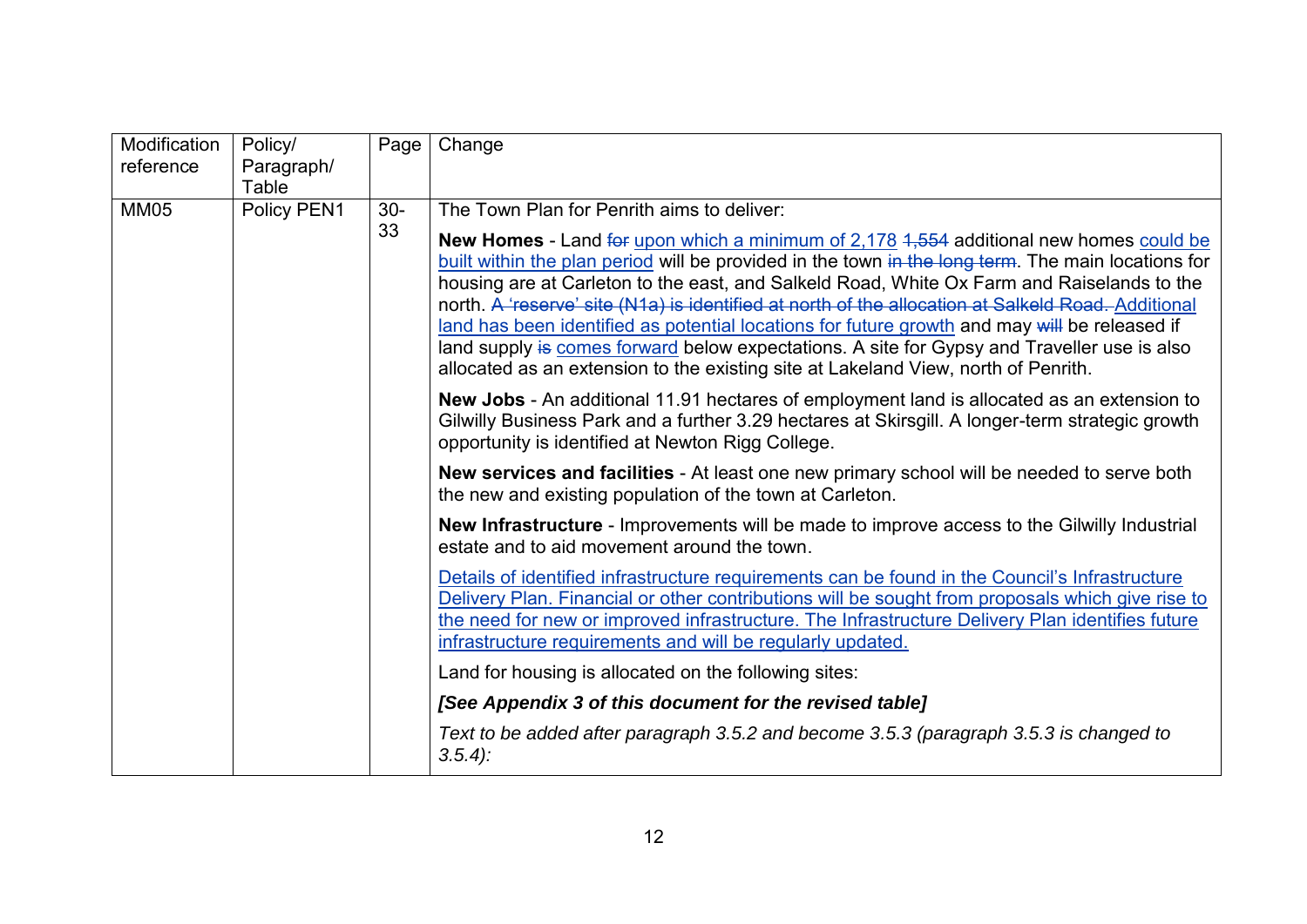| Modification<br>reference | Policy/<br>Paragraph/<br>Table | Page | Change                                                                                                                                                                                                                                                                                                                                                                                                                                                                                                                                                                                                                                                                                                                                                                                                                                                                                                                                                    |
|---------------------------|--------------------------------|------|-----------------------------------------------------------------------------------------------------------------------------------------------------------------------------------------------------------------------------------------------------------------------------------------------------------------------------------------------------------------------------------------------------------------------------------------------------------------------------------------------------------------------------------------------------------------------------------------------------------------------------------------------------------------------------------------------------------------------------------------------------------------------------------------------------------------------------------------------------------------------------------------------------------------------------------------------------------|
|                           |                                |      | 3.5.3 Planning obligations for infrastructure needed to support development in Penrith will be<br>required in line with what is set out in the Infrastructure Delivery Plan, which was<br>prepared by the Council to support the delivery and implementation of the Eden Local<br>Plan.                                                                                                                                                                                                                                                                                                                                                                                                                                                                                                                                                                                                                                                                   |
| <b>MM06</b>               | 3.6.3                          | 34   | Text to be added after paragraph 3.6.2 and become 3.6.3 (paragraph 3.6.3 is changed to<br>3.6.4, and 3.6.4 to 3.6.5):<br>The Habitats Regulation Assessment work underpinning this plan has identified that housing<br>sites E1-E4 together with employment site MPC have the potential to cause adverse impacts<br>on the quality of the River Eden, which has European status as both a Site of Special<br>Scientific Interest and a Special Area of Conservation. Adequate policy safeguards exist in<br>this plan to avoid or mitigate impacts (principally through Policy ENV1). It is imperative that<br>these safeguards are properly implemented at the design and construction stage. Any<br>applications for development will therefore be expected to incorporate measures to ensure<br>there is no impact. In particular this will include the inclusion of sustainable drainage systems<br>to avoid run off of surface water into the river. |
| <b>MM07/FM01</b>          | Policy AL1                     | 37   | The Town Plan for Alston aims to deliver:<br>New Homes - Land for 86 131 additional new homes will be provided in the town in the long<br>term during the plan period. The main locations for housing will be are south of the Primary<br>School, Land at Clitheroe and Jollybeard Lane.<br>New Jobs - An additional 1.31 hectares of employment land is allocated at the Skelgillside<br>workshops (1.31 ha). Land is also allocated for mixed-use redevelopment at High Mill.<br>Appropriate mixed use development that complements the site's heritage will be supported at<br><b>High Mill.</b><br>Land for housing is allocated on the following sites:<br>[See Appendix 4 of this document for the revised table]                                                                                                                                                                                                                                   |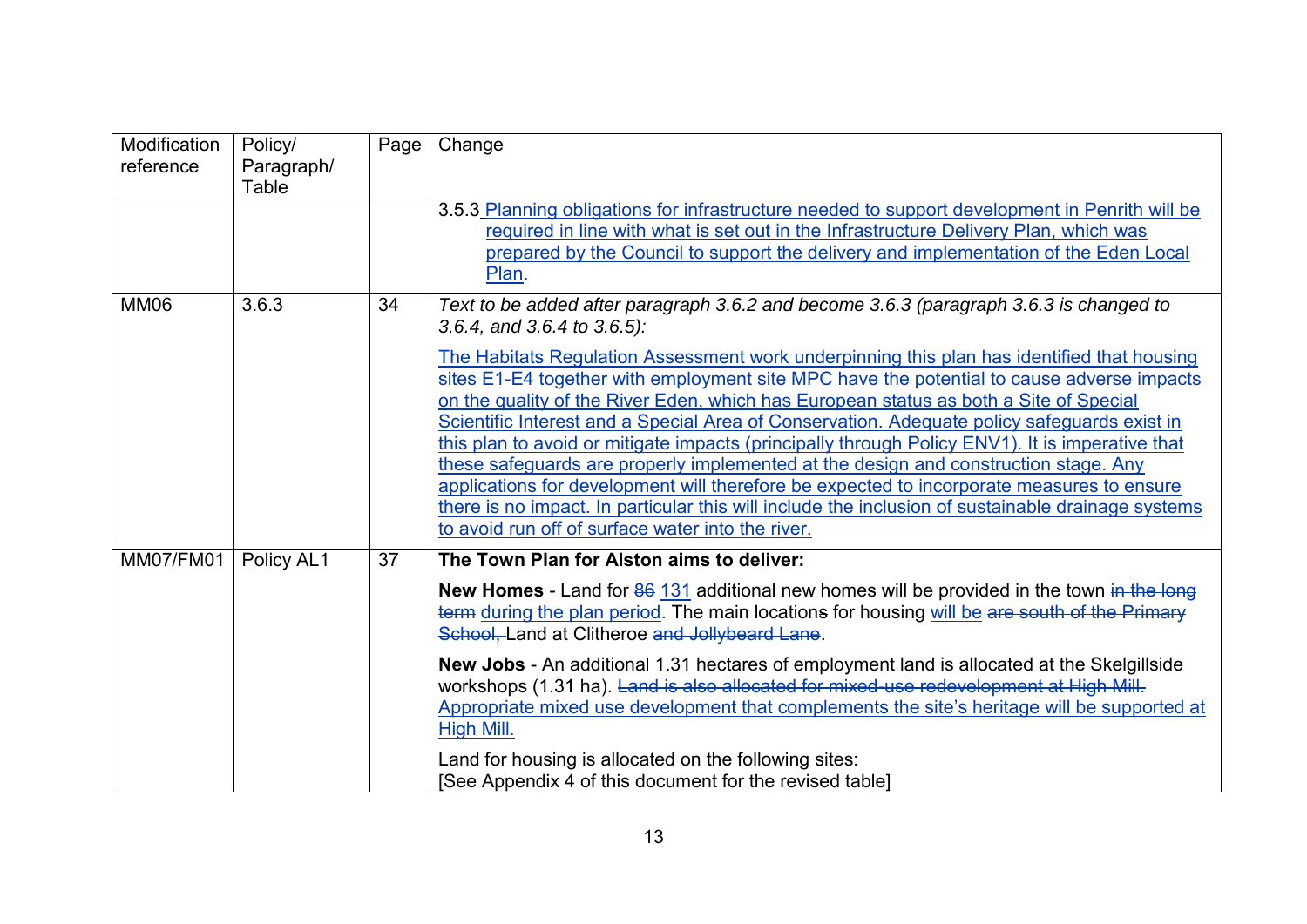| Modification     | Policy/             | Page | Change                                                                                                                                                                                                                                                                                                          |
|------------------|---------------------|------|-----------------------------------------------------------------------------------------------------------------------------------------------------------------------------------------------------------------------------------------------------------------------------------------------------------------|
| reference        | Paragraph/<br>Table |      |                                                                                                                                                                                                                                                                                                                 |
| MM08             | Policy AP1          | 41   | The Town Plan for Appleby aims to deliver:                                                                                                                                                                                                                                                                      |
|                  |                     |      | <b>New Homes</b> - Land for $455\,392$ additional new homes will be provided in the town in the long<br>term during the plan period. The main locations for housing are South-east of Station Road,<br>adjacent to the Coal Yard, Station Yard Road and behind Cross Croft.                                     |
|                  |                     |      | New Jobs - An additional 4.54 hectares of employment land is allocated at Cross Croft<br>Industrial Estate (2.56 ha) and the redevelopment/refurbishment of t <sub>T</sub> he Old Creamery site<br>(1.98 ha) together with the remaining and redevelopment at Shire Hall is proposed.                           |
|                  |                     |      | Land for housing is allocated on the following sites:<br>[See Appendix 5 of this document for the revised table]                                                                                                                                                                                                |
| <b>MM09/FM02</b> | Policy KS1          | 45   | The Town Plan for Kirkby Stephen aims to deliver:                                                                                                                                                                                                                                                               |
|                  |                     |      | <b>New Homes</b> – Land for $188-305$ new homes will be provided in the town in the long term<br>during the plan period. The main locations for housing are Lland to the west of Faraday Road,<br>land adjacent to Manor Court, land at Whitehouse Farm and at Croglam Lane land to the west<br>of Nateby Road. |
|                  |                     |      | New Jobs – An additional $3.33$ $4.07$ $3.33$ hectares of employment land is allocated at Kirkby<br>Stephen Business Park.                                                                                                                                                                                      |
|                  |                     |      | Land for housing is allocated on the following sites:                                                                                                                                                                                                                                                           |
|                  |                     |      | [See Appendix 2 of this document for the revised tables]                                                                                                                                                                                                                                                        |
| <b>MM10</b>      | Policy RUR1         | 47   | The following policy will be inserted at paragraph 3.20 and become RUR1. All subsequent<br>policies and paragraphs in the Rural Areas chapter will be re-numbered accordingly e.g.<br>Policy RUR1 will become RUR2.                                                                                             |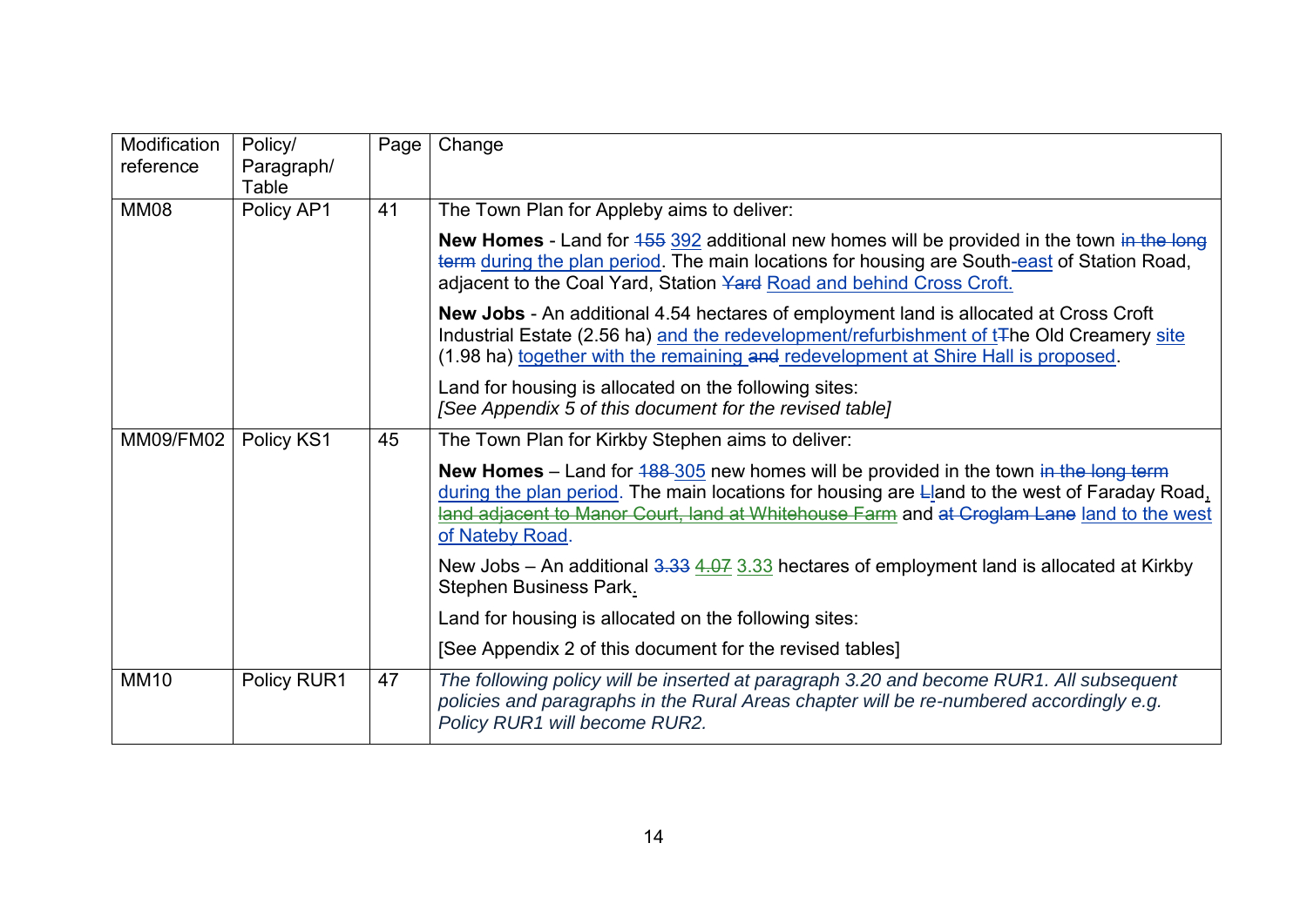| Modification<br>reference | Policy/<br>Paragraph/ | Page | Change                                                                                                                                                                                            |
|---------------------------|-----------------------|------|---------------------------------------------------------------------------------------------------------------------------------------------------------------------------------------------------|
|                           | Table                 |      |                                                                                                                                                                                                   |
|                           |                       |      | Policy RUR1 - A Plan for the Key Hubs                                                                                                                                                             |
|                           |                       |      | New Homes - Land for 871 new homes will be provided in the Key Hubs during the plan                                                                                                               |
|                           |                       |      | period. These are Armathwaite, Brough and Church Brough, Culgaith, Greystoke, High and                                                                                                            |
|                           |                       |      | Low Hesket, Kirkby Thore, Langwathby, Lazonby, Nenthead, Plumpton, Shap, Stainton, and                                                                                                            |
|                           |                       |      | <u>Tebay.</u>                                                                                                                                                                                     |
|                           |                       |      | New Jobs - An additional 2.92 hectares of employment land is allocated in Brough and                                                                                                              |
|                           |                       |      | <b>Church Brough, and Tebay.</b>                                                                                                                                                                  |
|                           |                       |      | New housing will be developed in the Key Hubs in accordance with the following targets:                                                                                                           |
|                           |                       |      | [See Appendix 7 of this document for the revised tables]                                                                                                                                          |
| <b>MM11</b>               | Policy RUR2           | 48   | The re-use of redundant traditional rural buildings and structures for housing, employment,                                                                                                       |
|                           |                       |      | tourism (including holiday accommodation), recreation and community uses will be supported                                                                                                        |
|                           |                       |      | in rural areas where it meets each of the following criteria:<br>The building is capable of conversion without the need for extension, significant<br>$\bullet$                                   |
|                           |                       |      | alteration or full reconstruction.                                                                                                                                                                |
|                           |                       |      | It can be demonstrated that the building is of sufficient architectural quality to make it<br>worthy of retention.                                                                                |
|                           |                       |      | The proposal is of a high quality design, retaining the design, materials and external<br>$\bullet$<br>features that contribute positively to the character of the building and its surroundings. |
|                           |                       |      | The building and its curtilage can be developed without having an adverse effect on the<br>$\bullet$<br>historic environment, the character of the local landscape or its setting.                |
|                           |                       |      | It can be demonstrated that there is no significant impact on local biodiversity, including<br>$\bullet$                                                                                          |
|                           |                       |      | protected habitats and species.                                                                                                                                                                   |
|                           |                       |      | The building can be serviced by existing utilities, or where the provision of new utilities<br>$\bullet$                                                                                          |
|                           |                       |      | is necessary, such provision can be achieved without resulting in unacceptable adverse                                                                                                            |
|                           |                       |      | impacts on the landscape or rural character of the area.                                                                                                                                          |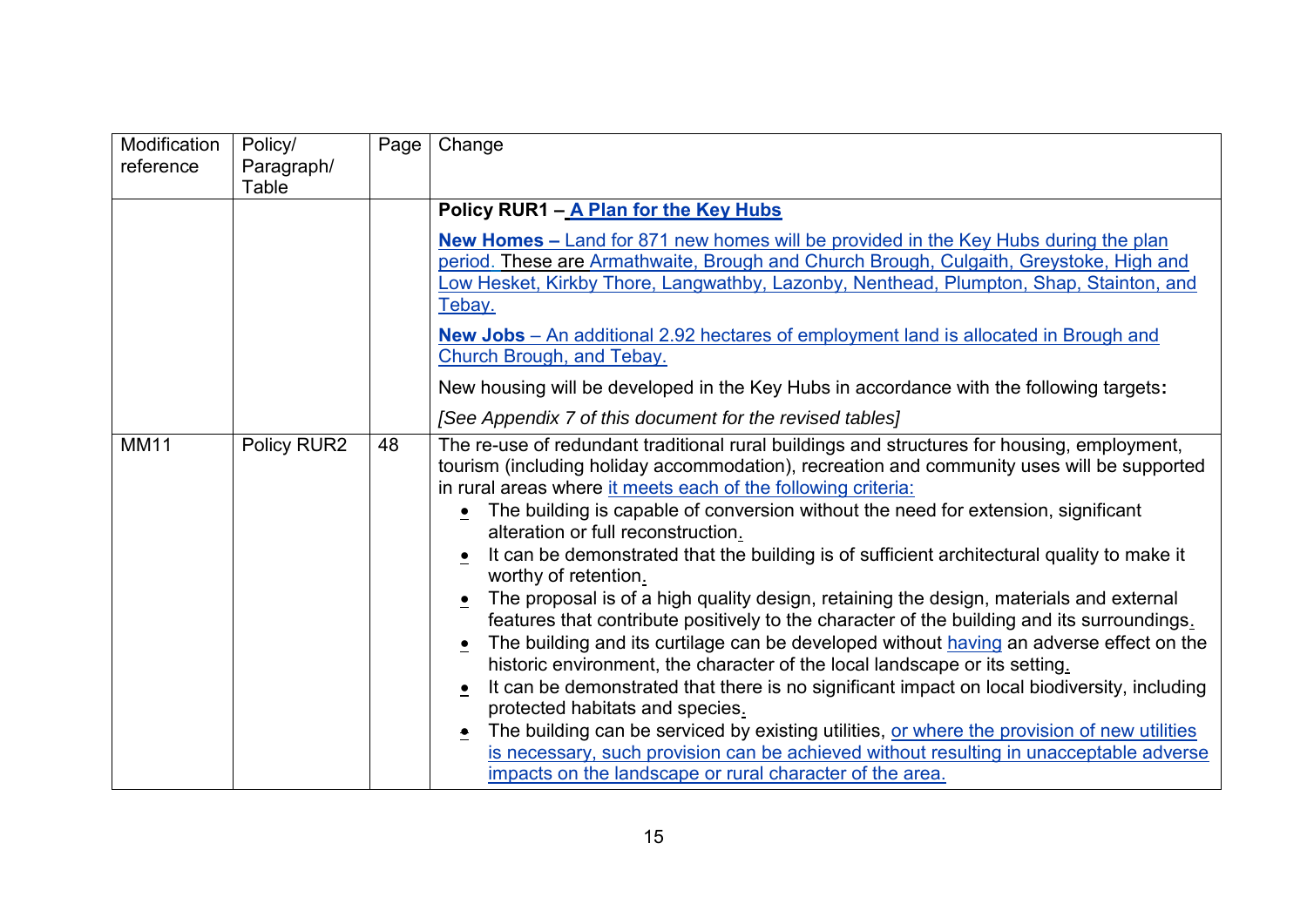| Modification | Policy/     | Page | Change                                                                                                                                                                                                                                                                                                                                                                                                                                                                                                                                                                                                                                                                                                                                                                                                                                                                                                                                                                                                                                                                                                                                                                                                                                                                                                                                                                       |
|--------------|-------------|------|------------------------------------------------------------------------------------------------------------------------------------------------------------------------------------------------------------------------------------------------------------------------------------------------------------------------------------------------------------------------------------------------------------------------------------------------------------------------------------------------------------------------------------------------------------------------------------------------------------------------------------------------------------------------------------------------------------------------------------------------------------------------------------------------------------------------------------------------------------------------------------------------------------------------------------------------------------------------------------------------------------------------------------------------------------------------------------------------------------------------------------------------------------------------------------------------------------------------------------------------------------------------------------------------------------------------------------------------------------------------------|
| reference    | Paragraph/  |      |                                                                                                                                                                                                                                                                                                                                                                                                                                                                                                                                                                                                                                                                                                                                                                                                                                                                                                                                                                                                                                                                                                                                                                                                                                                                                                                                                                              |
|              | Table       |      |                                                                                                                                                                                                                                                                                                                                                                                                                                                                                                                                                                                                                                                                                                                                                                                                                                                                                                                                                                                                                                                                                                                                                                                                                                                                                                                                                                              |
|              |             |      | The building is adjacent to or in close proximity to an existing habitable dwelling and the<br>public road network, or where this is not the case and the conversion of such a building<br>is justified, the building is capable of being converted without causing adverse harm to<br>the landscape or rural character of the area.<br>Access is in place or can be created without damaging the surrounding area's rural<br>character.<br>The proposal will not conflict with existing land uses.<br>When granting planning permission for any development under this policy the Council will                                                                                                                                                                                                                                                                                                                                                                                                                                                                                                                                                                                                                                                                                                                                                                              |
|              |             |      | remove permitted development rights where appropriate <sub>7</sub> which This would normally apply to                                                                                                                                                                                                                                                                                                                                                                                                                                                                                                                                                                                                                                                                                                                                                                                                                                                                                                                                                                                                                                                                                                                                                                                                                                                                        |
|              |             |      | the building and its curtilage.                                                                                                                                                                                                                                                                                                                                                                                                                                                                                                                                                                                                                                                                                                                                                                                                                                                                                                                                                                                                                                                                                                                                                                                                                                                                                                                                              |
| <b>MM12</b>  | Policy DEV1 | 54   | A presumption in favour of sustainable development will apply. Applications for sustainable<br>development will be approved without delay where they are in accordance with the<br>development plan, unless material considerations indicate otherwise.<br>Where there are no policies relevant to the application the Council will grant permission<br>unless material considerations indicate otherwise, including whether adverse impacts of<br>granting permission would significantly and demonstrably outweigh the benefits, when<br>assessed against the policies in the National Planning Policy Framework taken as a whole; or<br>where specific policies in that Framework indicate that development should be restricted.<br>In respecting the need for sustainable development, proposals should:<br>1. Contribute to the creation of locally distinctive, aesthetically pleasing, sustainable,<br>healthy, active, safe, inclusive and vibrant communities<br>2. Be located to minimise the need to travel and encourage any journeys that remain<br>necessary to be possible by a variety of sustainable transport modes<br>3. Follow the sequential approach to land use, and where practical re-use previously<br>developed buildings or land in preference to undeveloped land, or lead to the<br>remediation of historically contaminated or unstable land |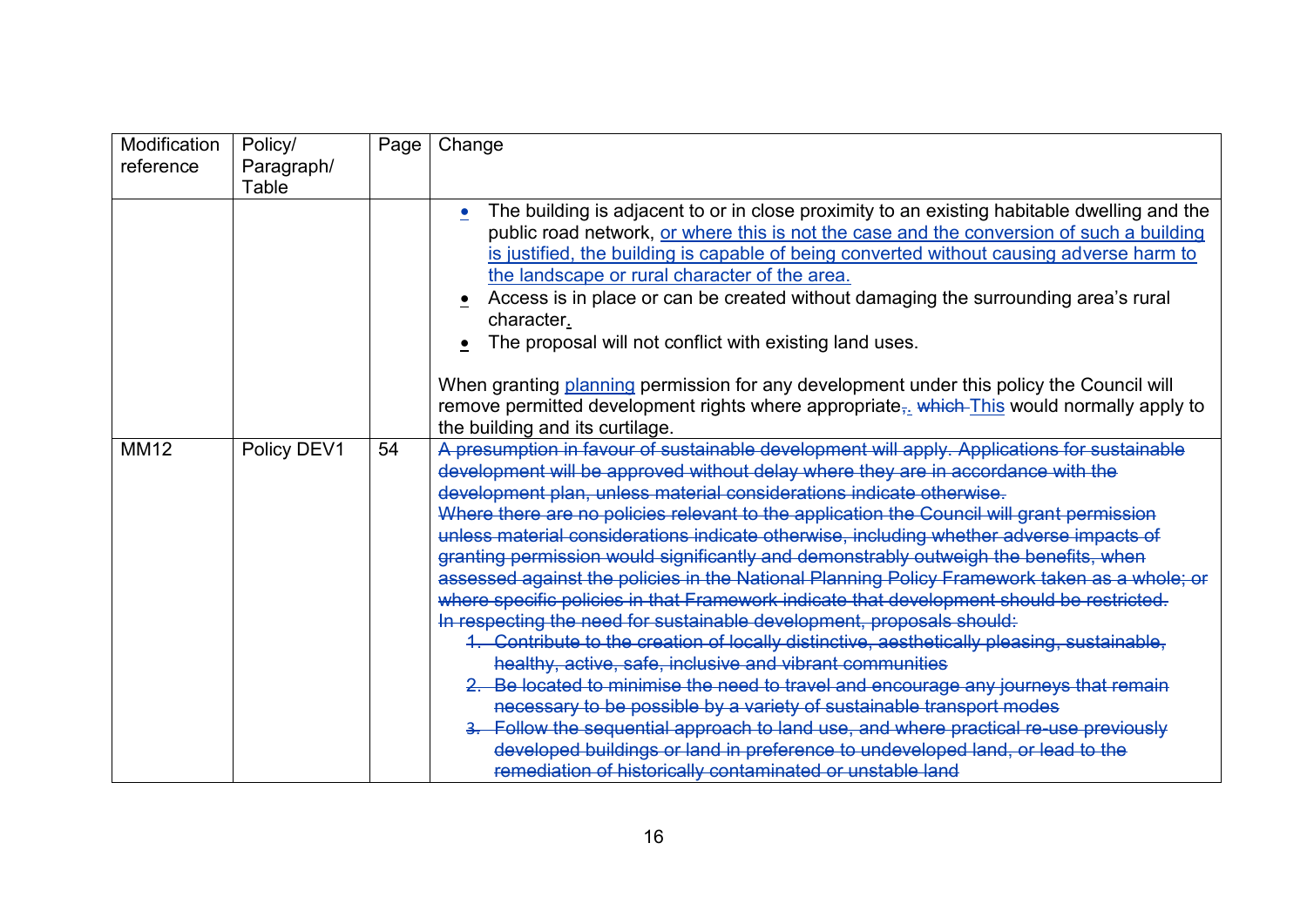| Modification | Policy/     | Page | Change                                                                                          |
|--------------|-------------|------|-------------------------------------------------------------------------------------------------|
| reference    | Paragraph/  |      |                                                                                                 |
|              | Table       |      |                                                                                                 |
|              |             |      | 4. Be designed to a high standard                                                               |
|              |             |      | 5. Conserve and enhance the district's historic, natural and cultural environment               |
|              |             |      | 6. Address flood risk mitigation and explore all methods for mitigating surface water run       |
|              |             |      | $_{\text{eff}}$                                                                                 |
|              |             |      | 7. Avoid the development of the best and most versatile agricultural land (Agricultural         |
|              |             |      | Land Classifications 1, 2 and 3a)                                                               |
|              |             |      | When considering development proposals the Council will take a positive approach that           |
|              |             |      | reflects the presumption in favour of sustainable development contained in the National         |
|              |             |      | Planning Policy Framework. It will always work proactively with applicants to find solutions    |
|              |             |      | which mean that proposals can be approved wherever possible, and to secure development          |
|              |             |      | that improves economic, social and environmental conditions in the area.                        |
|              |             |      | Planning applications that accord with the policies in this Local Plan (and, where relevant,    |
|              |             |      | with polices in neighbourhood plans) will be approved without delay, unless material            |
|              |             |      | considerations indicate otherwise.                                                              |
|              |             |      | Where there are no policies relevant to the application or relevant policies are out of date at |
|              |             |      | the time of making the decision then the Council will grant permission unless material          |
|              |             |      | considerations indicate otherwise - taking into account whether:                                |
|              |             |      | Any adverse impacts of granting permission would significantly and demonstrably                 |
|              |             |      | outweigh the benefits, when assessed against the policies in the National                       |
|              |             |      | Planning Policy Framework taken as a whole; or                                                  |
|              |             |      | Specific policies in that Framework indicate that development should be restricted.             |
| <b>MM13</b>  | Policy DEV2 | 55   | New development must be in a location which meet each of the following criteria:                |
|              |             |      | Avoids risks to the water supply, or includes sufficient mitigation measures to                 |
|              |             |      | ensure that there is no risk to water supply.                                                   |
|              |             |      | Would not compromise the effectiveness of existing flood defences.                              |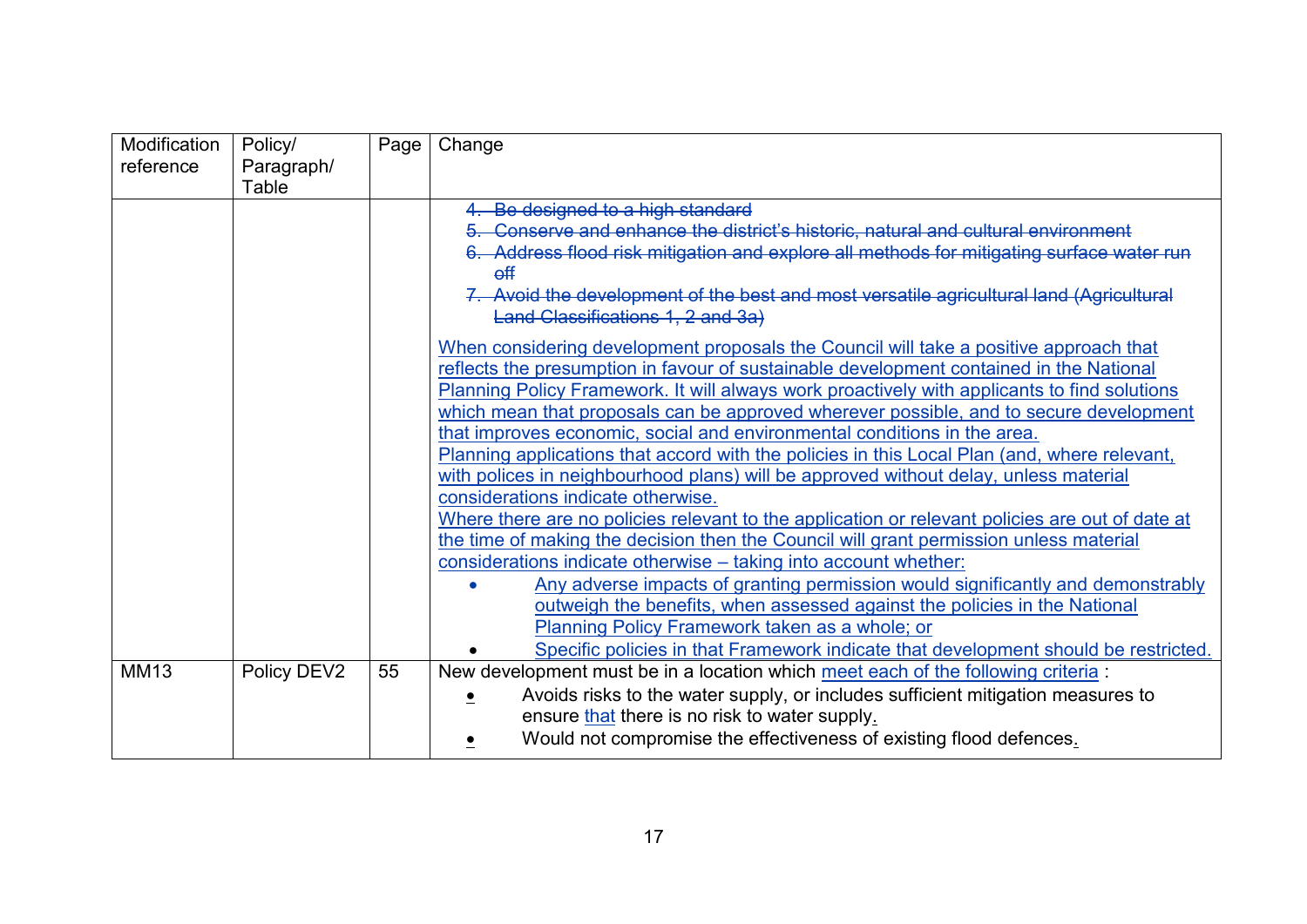| Modification<br>reference | Policy/<br>Paragraph/<br>Table | Page | Change                                                                                                                                                                                                                                                                                                                                                                                                                                                                                                                                                                                                            |
|---------------------------|--------------------------------|------|-------------------------------------------------------------------------------------------------------------------------------------------------------------------------------------------------------------------------------------------------------------------------------------------------------------------------------------------------------------------------------------------------------------------------------------------------------------------------------------------------------------------------------------------------------------------------------------------------------------------|
|                           |                                |      | Meets the sequential approach to development in flood risk areas. Inappropriate<br>development will not be permitted in flood zones 2 and 3, critical drainage areas or<br>areas which have a history of groundwater flooding, or where it would increase<br>flood risk elsewhere unless there is an overriding need and a clear absence of a<br>suitable alternatives site. If sites, as an exception, need to be developed in areas at<br>risk of flooding, suitable flood protection measures will be required. Major<br>development, defined in Appendix 2, should be informed by a flood risk<br>assessment. |
|                           |                                |      | New development above a certain scale must incorporate Sustainable Drainage Systems<br>(SuDS), where practicable, to manage surface water run-off. All applications for major<br>development, defined in Appendix 2, will be subject to review by the Lead Local Flood<br>Authority.                                                                                                                                                                                                                                                                                                                              |
|                           |                                |      | Surface water should be discharged in the following order of priority:<br>1. To Aan adequate soakaway or some other form of infiltration system<br>2. By Aan attenuated discharge to the a watercourse<br>3. By Aan attenuated discharge to a public surface water sewer<br>4. By Aan attenuated discharge to a public combined sewer.                                                                                                                                                                                                                                                                            |
|                           |                                |      | Applicants will need to submit clear evidence demonstrating why there is no alternative option<br>but to discharge surface water to the public sewerage system and that the additional<br>discharge can be accommodated. The presumption will be against the discharge of surface<br>water to the public sewerage network.                                                                                                                                                                                                                                                                                        |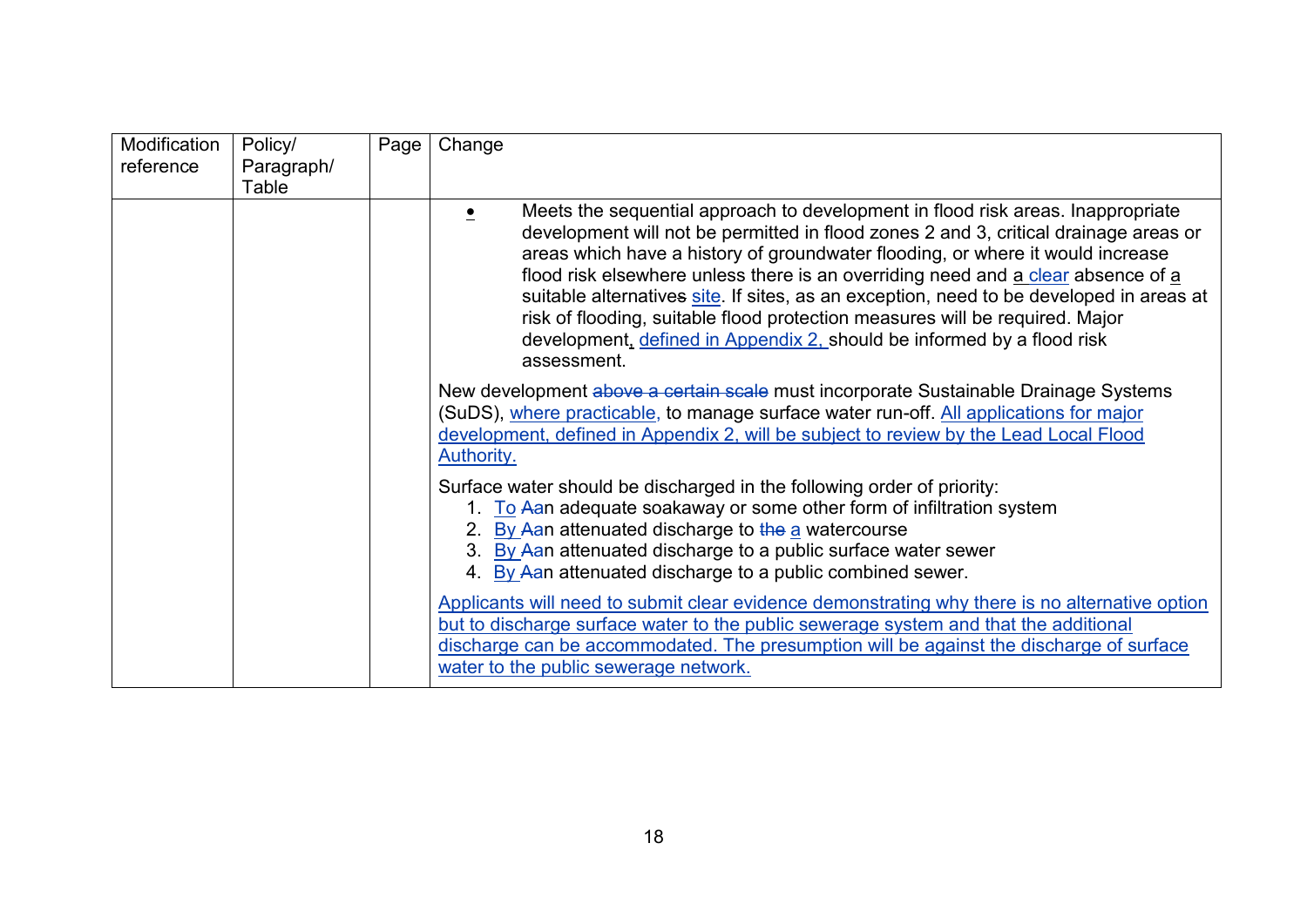| Modification     | Policy/     | Page | Change                                                                                                                                                                                                                                                                                                                                                                                                                                                                                                                                                    |
|------------------|-------------|------|-----------------------------------------------------------------------------------------------------------------------------------------------------------------------------------------------------------------------------------------------------------------------------------------------------------------------------------------------------------------------------------------------------------------------------------------------------------------------------------------------------------------------------------------------------------|
| reference        | Paragraph/  |      |                                                                                                                                                                                                                                                                                                                                                                                                                                                                                                                                                           |
|                  | Table       |      |                                                                                                                                                                                                                                                                                                                                                                                                                                                                                                                                                           |
| <b>MM14/FM03</b> | Policy DEV3 | 56   | New development will be concentrated encouraged into areas with existing public transport<br>availability, or in areas where new development is likely to leads to the creation of available<br>public transport. Developments likely to generate severe adverse travel impacts significant<br>amounts of travel by private car will not be permitted where they are in isolated or difficult to<br>access areas locations unless an overwhelming environmental, social or economic need can<br>be demonstrated.                                          |
|                  |             |      | Development will be refused if it will result in a severe only be permitted if it is able to<br>demonstrate that it would have an acceptable impact in terms of road safety and congestion.<br>Development should and will provide safe and convenient access to for pedestrians, cyclists<br>and disabled people.                                                                                                                                                                                                                                        |
|                  |             |      | Proposals will be expected to adhere to guidance and standards issued by the Highways<br>Authority on the minimum number of parking spaces to be provided (including for the<br>disabled) and for bicycles) parking.                                                                                                                                                                                                                                                                                                                                      |
|                  |             |      | Applications Ffor major developments (defined in Appendix 2), applications will be expected<br>to be accompanied by a Travel Plan and/or a Transport Assessment showing all the following<br>criteria:                                                                                                                                                                                                                                                                                                                                                    |
|                  |             |      | How the site will be safely connected to public transport.<br>How the site will meet the needs and safety concerns of pedestrians and cyclists.<br>How the impact of any heavy goods vehicles accessing the site will be minimised,<br>including during the construction phase.<br>The impact of the development on the local highway network<br>How the site will ensure the permeability and accessibility of the area.<br>$\bullet$<br>How the site safely and conveniently links to main attractors (such as schools, retail<br>and employment uses). |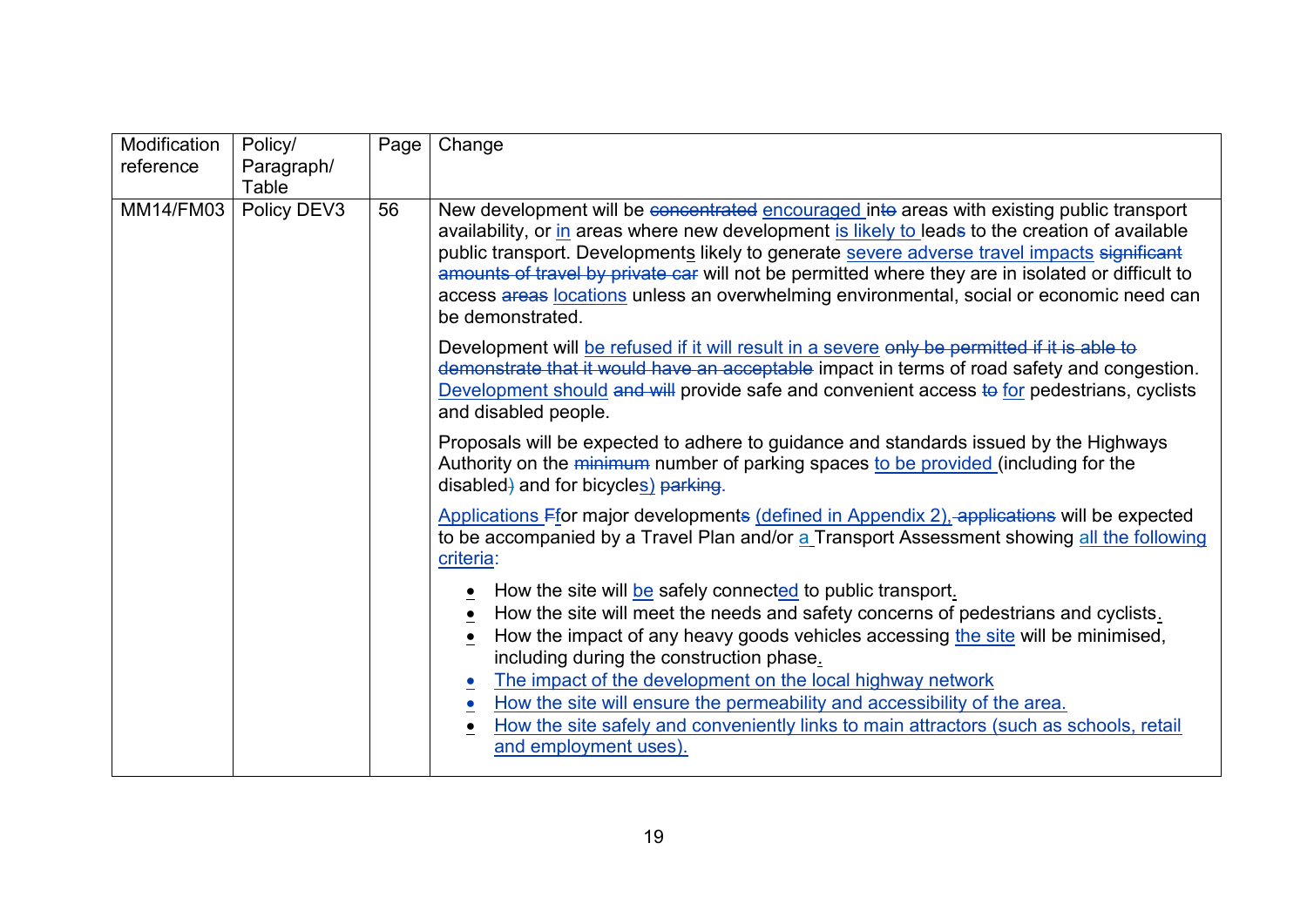| Modification<br>reference | Policy/<br>Paragraph/<br>Table | Page | Change                                                                                                                                                                                                                                                                                                                                                                                                                                                                                                                                                                                                                                                                                                                                                                                                                                                                                                                                                                                                                                                                                                                                                                                                                                                                                                                                                                                                                                                                                                                                                                                                                                                                                                                                                                                                                                                                                                               |
|---------------------------|--------------------------------|------|----------------------------------------------------------------------------------------------------------------------------------------------------------------------------------------------------------------------------------------------------------------------------------------------------------------------------------------------------------------------------------------------------------------------------------------------------------------------------------------------------------------------------------------------------------------------------------------------------------------------------------------------------------------------------------------------------------------------------------------------------------------------------------------------------------------------------------------------------------------------------------------------------------------------------------------------------------------------------------------------------------------------------------------------------------------------------------------------------------------------------------------------------------------------------------------------------------------------------------------------------------------------------------------------------------------------------------------------------------------------------------------------------------------------------------------------------------------------------------------------------------------------------------------------------------------------------------------------------------------------------------------------------------------------------------------------------------------------------------------------------------------------------------------------------------------------------------------------------------------------------------------------------------------------|
| <b>MM15</b>               | Policy DEV4                    | 57   | Development will not be supported where it meets any of the following criteria, individually or<br>cumulatively in combination with other development proposals:<br>It would prevent the future opening of any road or rail schemes under consideration.<br>It would remove an existing right of way, unless there is no alternative suitable location<br>and the benefits from the development would justify the loss, or where an acceptable<br>diversion is provided and a legal diversion order obtained.<br>It would leads to a material increase or significant change in the character of traffic<br>(vehicles, pedestrians, cyclists, horse riders and animals) using a rail crossing, unless<br>it can be demonstrated that safety will not be compromised, in consultation with<br>Network Rail.<br>Evidence shows that there would be a material severe, unmitigated impact on the surrounding<br>highway network.<br>The scale and pace of new development will be dependent upon sufficient capacity being<br>available in the existing infrastructure networks to meet the demands of new development.<br>Where this cannot be demonstrated, permission for new development will only be granted<br>where additional capacity can be released through better management of existing<br>infrastructure, or through the provision of new infrastructure, or in the case of transport<br>infrastructure, where it can be demonstrated through the use of a Transport Statement or<br>Transport Assessments that the residual cumulative impacts of the development will not be<br>severe.<br>Developer contributions may be sought to fund new infrastructure and a programme of<br>delivery will be agreed before development can take place. Contributions must be necessary<br>to make the development acceptable in planning terms and ensure that the viability of the<br>development is maintained. |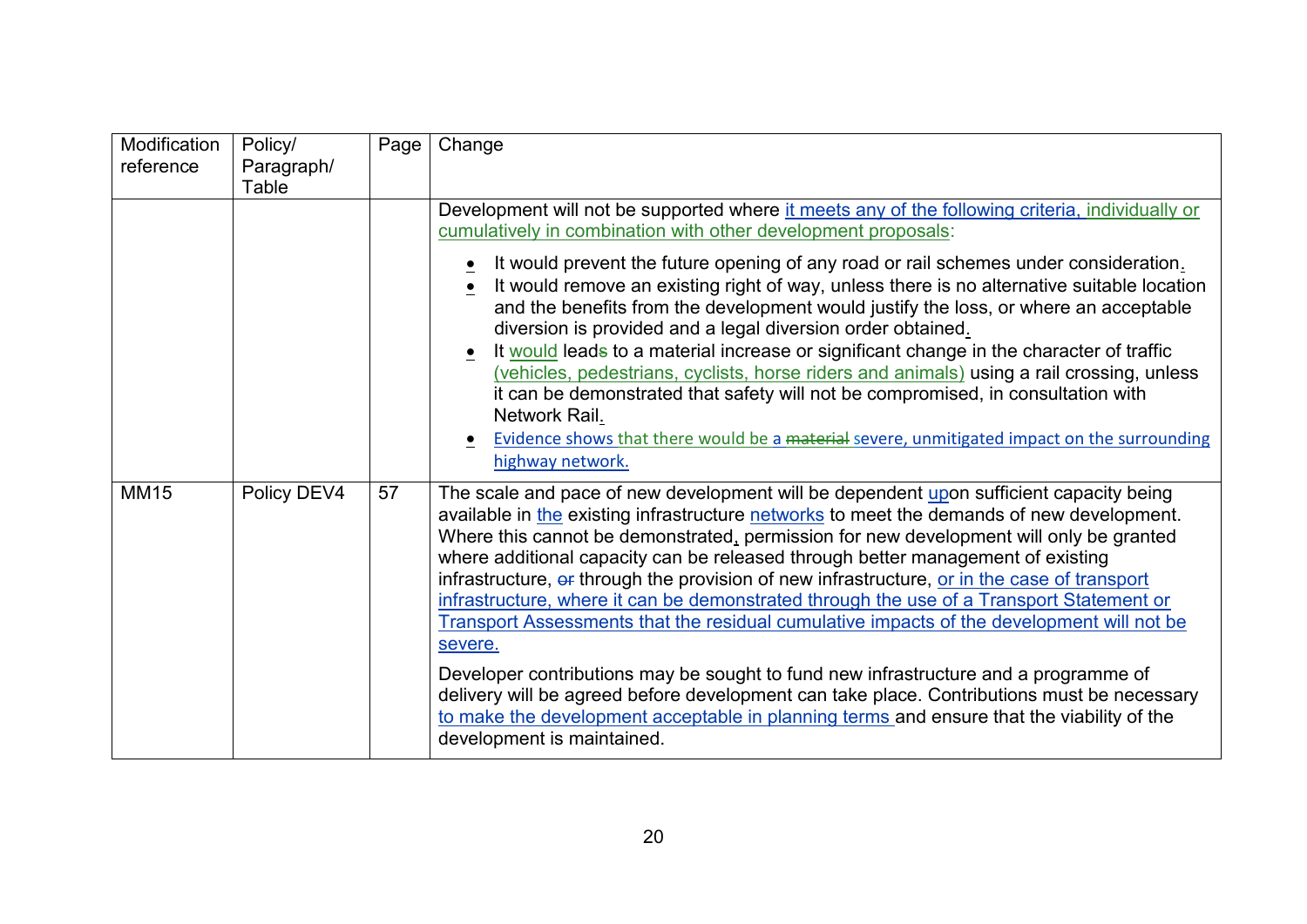| Modification<br>reference | Policy/<br>Paragraph/<br>Table | Page | Change                                                                                                                                                                                                                                                                                                                                                                                                                                                                                                                                                                                                                                                                                                                                                                                                                                 |
|---------------------------|--------------------------------|------|----------------------------------------------------------------------------------------------------------------------------------------------------------------------------------------------------------------------------------------------------------------------------------------------------------------------------------------------------------------------------------------------------------------------------------------------------------------------------------------------------------------------------------------------------------------------------------------------------------------------------------------------------------------------------------------------------------------------------------------------------------------------------------------------------------------------------------------|
|                           |                                |      | In some cases developer contributions will take the form of a financial contribution. In all<br>cases they will be directly, fairly and reasonably related in scale and kind to the proposed<br>development. Infrastructure requirements are set out in the Infrastructure Delivery Plan.<br>The ability of a developer to pay contributions, based on an assessment of the economic<br>viability of the development will be considered at the application stage. Negotiations between<br>developers and the Council (advised where appropriate by Cumbria County Council) will<br>determine on a case by case basis whether a developer can feasibly pay contributions to<br>infrastructure without undermining the scheme's viability.<br>The need for a Community Infrastructure Levy will be reviewed periodically by the Council. |
| <b>MM16</b>               | Policy DEV5                    | 60   | The <b>District</b> Council will support high quality design, which reflects local distinctiveness. All<br>development proposals will be expected to perform highly when assessed against best<br>practice guidance and standards for design, sustainability, and place making.<br>Proposals for major residential development will be assessed by the District Council using a<br>traffic light system (red, amber and green) against the principles set out in twelve 'Building for<br>Life' guidelines. It will be the responsibility of the developer to demonstrate how their<br>proposals meet the principles.                                                                                                                                                                                                                   |
|                           |                                |      | New development will be required to demonstrate that it meets each of the following criteria:<br>• Shows a clear understanding of the form and character of the district's built and natural<br>environment, complementing and enhancing the existing area.<br>Protects and where possible enhances the district's distinctive rural landscape, natural<br>environment and biodiversity.<br>Reflects the existing street scene through use of appropriate scale, mass, form, layout,<br>$\bullet$<br>high quality architectural design and use of materials.<br>Optimises the potential use of the site and avoids overlooking.                                                                                                                                                                                                        |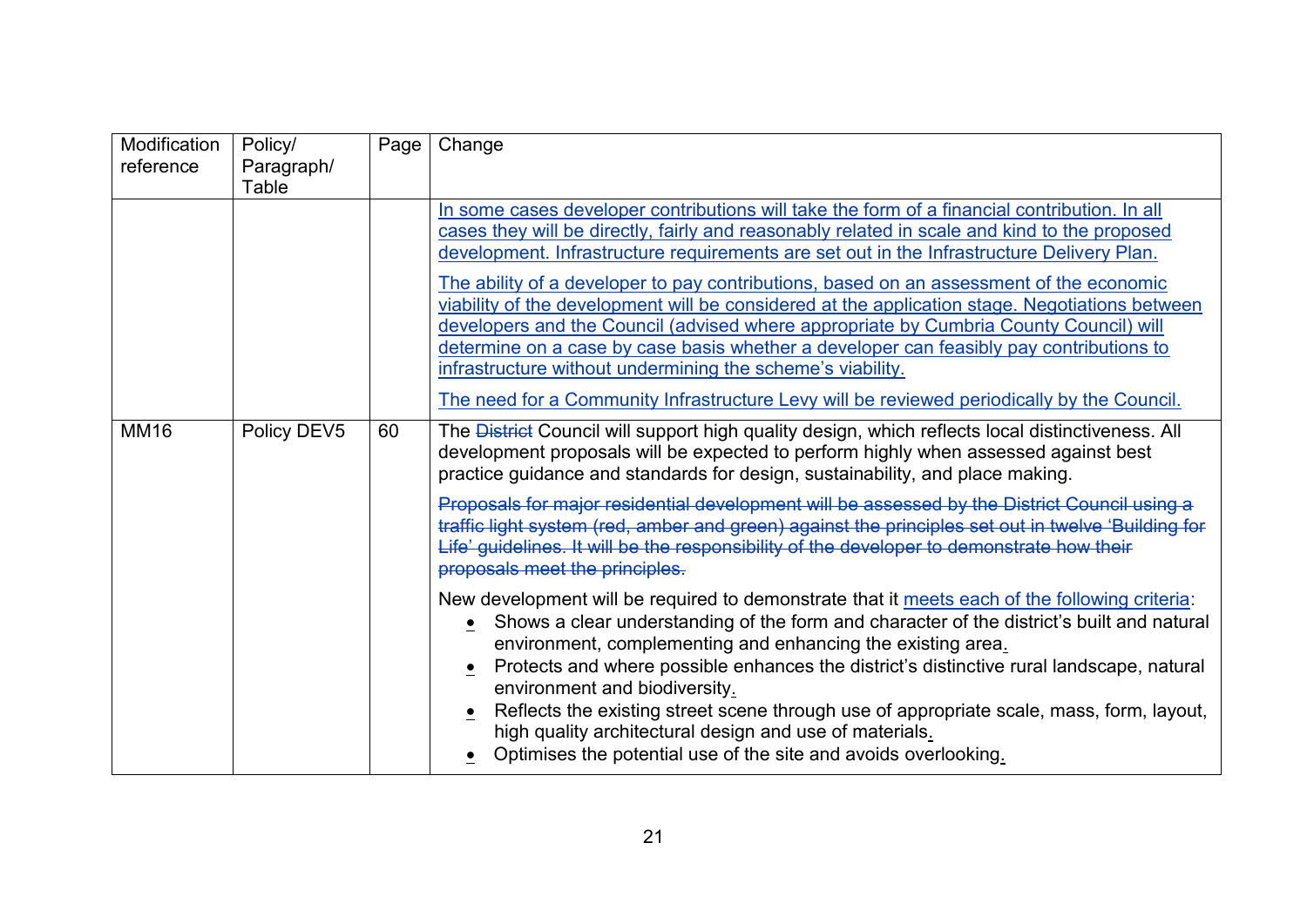| Modification<br>reference | Policy/<br>Paragraph/ | Page | Change                                                                                                                                                                                                                                                                                                                                                                                                                                                                                                                                                                                                                                                                                                                                                                                                                                                                                                                                                                                                                                                                                                                                                                                                                                                                                                                                                                                                                                             |
|---------------------------|-----------------------|------|----------------------------------------------------------------------------------------------------------------------------------------------------------------------------------------------------------------------------------------------------------------------------------------------------------------------------------------------------------------------------------------------------------------------------------------------------------------------------------------------------------------------------------------------------------------------------------------------------------------------------------------------------------------------------------------------------------------------------------------------------------------------------------------------------------------------------------------------------------------------------------------------------------------------------------------------------------------------------------------------------------------------------------------------------------------------------------------------------------------------------------------------------------------------------------------------------------------------------------------------------------------------------------------------------------------------------------------------------------------------------------------------------------------------------------------------------|
|                           | Table                 |      |                                                                                                                                                                                                                                                                                                                                                                                                                                                                                                                                                                                                                                                                                                                                                                                                                                                                                                                                                                                                                                                                                                                                                                                                                                                                                                                                                                                                                                                    |
|                           |                       |      | Protects the amenity of existing residents and business occupiers and provides an<br>acceptable amenity for future occupiers.<br>Uses quality materials which complement or enhance local surroundings.<br>Protects features and characteristics of local importance.<br>Provides adequate space for the storage, collection and recycling of waste.<br>Can be easily accessed and used by all, regardless of age and disability.<br>Incorporates appropriate crime prevention measures.                                                                                                                                                                                                                                                                                                                                                                                                                                                                                                                                                                                                                                                                                                                                                                                                                                                                                                                                                           |
|                           |                       |      | Proposals will be expected to demonstrate that they adhere to the design principles set out in<br>the Eden Design Guide.                                                                                                                                                                                                                                                                                                                                                                                                                                                                                                                                                                                                                                                                                                                                                                                                                                                                                                                                                                                                                                                                                                                                                                                                                                                                                                                           |
| <b>MM17</b>               | Policy HS1            | 65   | The Council will seek provision of 30% of all new housing to be affordable homes on schemes<br>of four units or more. Where housing is proposed on sites of less than four units the Council<br>will seek a financial contribution towards new affordable housing, to be paid on completion of<br>the units.<br>Permission will be linked to an agreement that any affordable housing delivered will remain<br>affordable in perpetuity and occupancy will be restricted to those in the locality.<br>Where it can be demonstrated that application of this policy will render any housing scheme<br>unviable fewer affordable homes than required by this policy will be acceptable if a financial<br>appraisal provides evidence justifying any lower level. Where the on-site contribution does not<br>equate precisely to whole number of units, equivalent financial contributions will be sought.<br>In locations outside the settlements named in Policy LS1 new housing will be restricted to<br>affordable 'rural exception' homes only in an existing settlement comprising of a coherent<br>group of three or more dwellings. Small numbers of market housing aimed at enabling the<br>delivery of affordable homes to meet local need may be acceptable on an exceptional basis.<br>Size, type and tenure of affordable housing will be negotiated on a site-by-site basis based<br>upon the most up to date evidence of housing need. |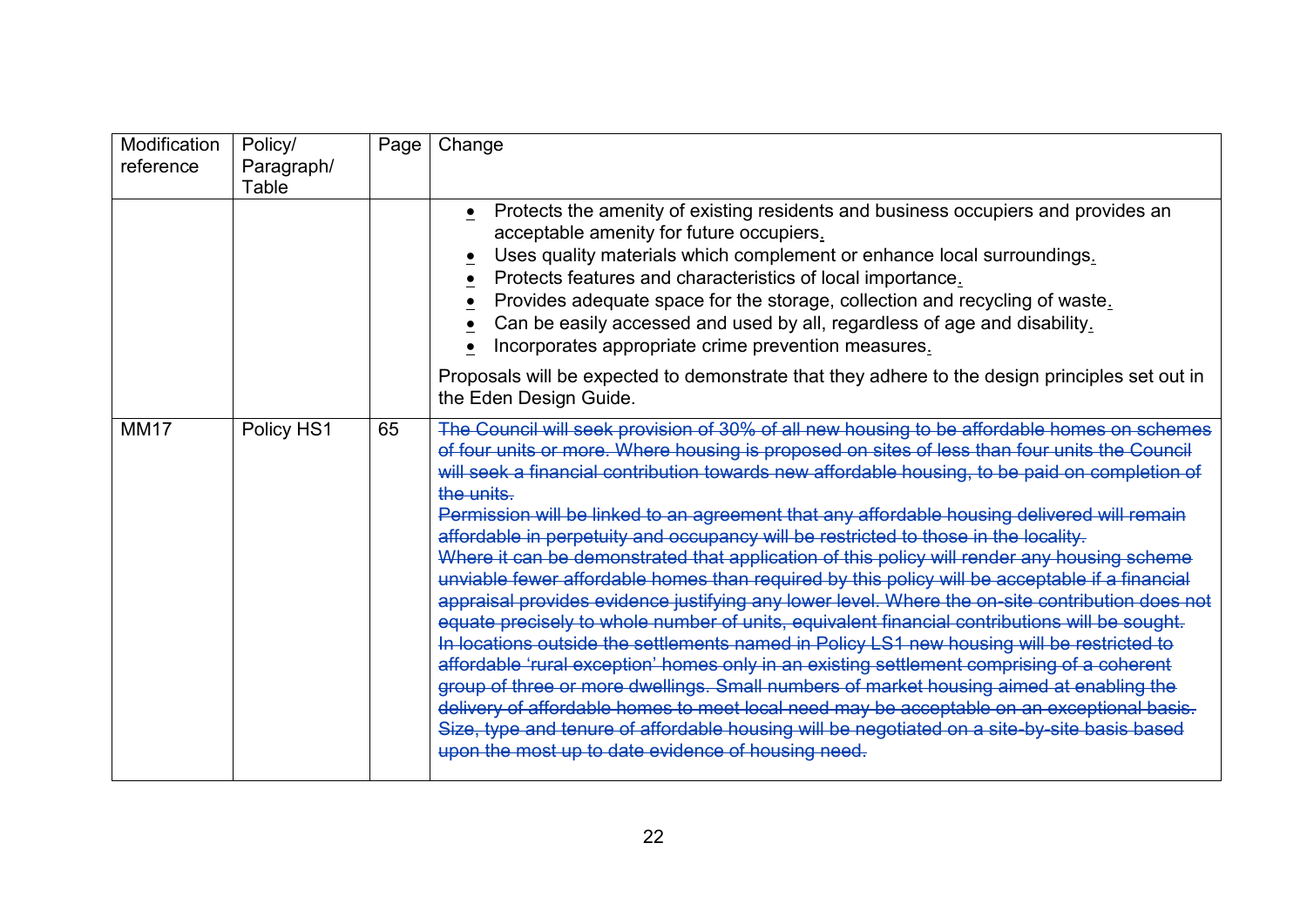| Modification     | Policy/    | Page | Change                                                                                            |
|------------------|------------|------|---------------------------------------------------------------------------------------------------|
| reference        | Paragraph/ |      |                                                                                                   |
|                  | Table      |      |                                                                                                   |
|                  |            |      | The Council will seek to secure the provision of 30% of all new housing as affordable homes       |
|                  |            |      | on schemes with 11 or more units, or more than 1,000 square metres of floor space. Where          |
|                  |            |      | the on-site contribution does not equate precisely to a whole number of units, the contribution   |
|                  |            |      | will be rounded down to the nearest unit. Size, type and tenure of affordable housing will be     |
|                  |            |      | negotiated on a site-by-site basis based upon the most up to date evidence of housing need.       |
|                  |            |      | In Penrith no contributions will be required on sites of 10 units or less, and with no more than  |
|                  |            |      | 1,000 square metres of floor space.                                                               |
|                  |            |      | In the three Market Towns (Alston, Appleby and Kirkby Stephen), and the Key Hubs and the          |
|                  |            |      | Smaller Villages and Hamlets, a commuted sum will be required from sites with 6 to 10 units.      |
|                  |            |      | This will be secured by means of a planning obligation.                                           |
|                  |            |      | In Other Rural Areas (outside the Key Hubs and Smaller Villages and Hamlets), new housing         |
|                  |            |      | will be restricted to affordable housing, in an existing settlement comprised of a coherent       |
|                  |            |      | group of three or more dwellings.                                                                 |
|                  |            |      | Where it can be demonstrated that application of the policy will render any housing scheme        |
|                  |            |      | unviable, fewer affordable homes than required by this policy will be acceptable if a financial   |
|                  |            |      | appraisal provides evidence to justify any reduced provision. This may include potentially        |
|                  |            |      | higher costs associated with the development of previously developed land.                        |
|                  |            |      | Planning permission will be linked to an agreement that any affordable housing delivered will     |
|                  |            |      | remain affordable in perpetuity and occupancy will be restricted to those in the locality as      |
|                  |            |      | defined in Appendix 5 - Local Connection Criteria for Affordable Housing.                         |
| <b>MM18/FM04</b> | Policy HS2 | 67   | Within the Ssmaller V+illages and Hhamlets listed in Policy LS1, permission will be given for     |
|                  |            |      | small scale housing of an appropriate scale, which reflects the existing built form of adjoining  |
|                  |            |      | and neighbouring development to the site and the service function of the settlement,              |
|                  |            |      | (including sub-division of existing housing) where it meets in all of the following criteria      |
|                  |            |      | circumstances:                                                                                    |
|                  |            |      | Where development is restricted to infilling and rounding off of the current village<br>$\bullet$ |
|                  |            |      | settlement pattern, in accordance with Policy LS1.                                                |
|                  |            |      |                                                                                                   |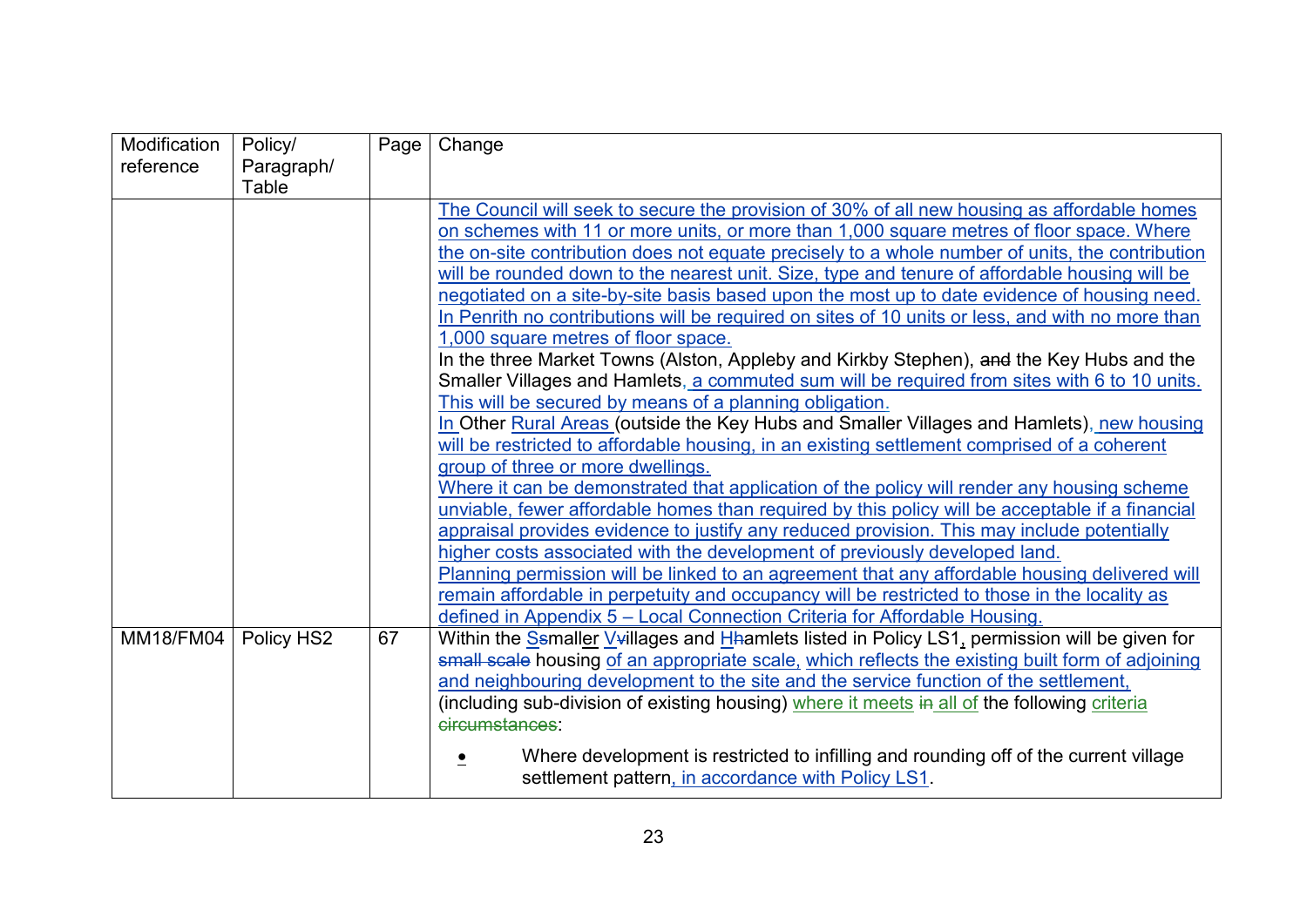| Modification<br>reference | Policy/<br>Paragraph/<br>Table | Page | Change                                                                                                                                                                                                                                                                                                                                                                                                                                                                                                                                                                                                                                            |
|---------------------------|--------------------------------|------|---------------------------------------------------------------------------------------------------------------------------------------------------------------------------------------------------------------------------------------------------------------------------------------------------------------------------------------------------------------------------------------------------------------------------------------------------------------------------------------------------------------------------------------------------------------------------------------------------------------------------------------------------|
|                           |                                |      | The resultant dwelling does not contain more than 150m2 gross internal floorspace.<br>$\bullet$<br>In the case of Greenfield sites, where a condition or legal agreement restricting<br>occupancy to only those meeting local connection criteria, defined in Appendix 6, is<br>will be applied.<br>No ILocal occupancy restrictions will not be applied where suitable housing comes forward on<br>previously developed land. This is in recognition of the higher costs of involved in developing<br>such sites and the opportunities they may bring to help improve the character and<br>appearance of villages and to support local services. |
| <b>MM19</b>               | Policy HS4                     | 69   | The mix of dwelling types and sizes provided in new residential schemes will be expected to<br>address the nature of local needs as evidenced through each of the following criteria:<br>Any up to date local housing needs surveys and local housing market<br>assessments.<br>Any other local housing needs information (e. g. relating to elderly people or special<br>needs).<br>The location and characteristics of the site.<br>The type and mix of housing in the locality, including housing age, condition and<br>$\bullet$<br>occupancy.<br>Current housing market conditions and viability.                                            |
| <b>MM20</b>               | Policy EC1                     | 74   | In order to meet the employment land needs of the district up to 2032, the Council, its<br>partners and service providers will ensure that provision will be made for 24.38 27.3 hectares<br>of land for employment development (B1, B2 and B8 uses), in line with the locational policy<br>set out in LS1.                                                                                                                                                                                                                                                                                                                                       |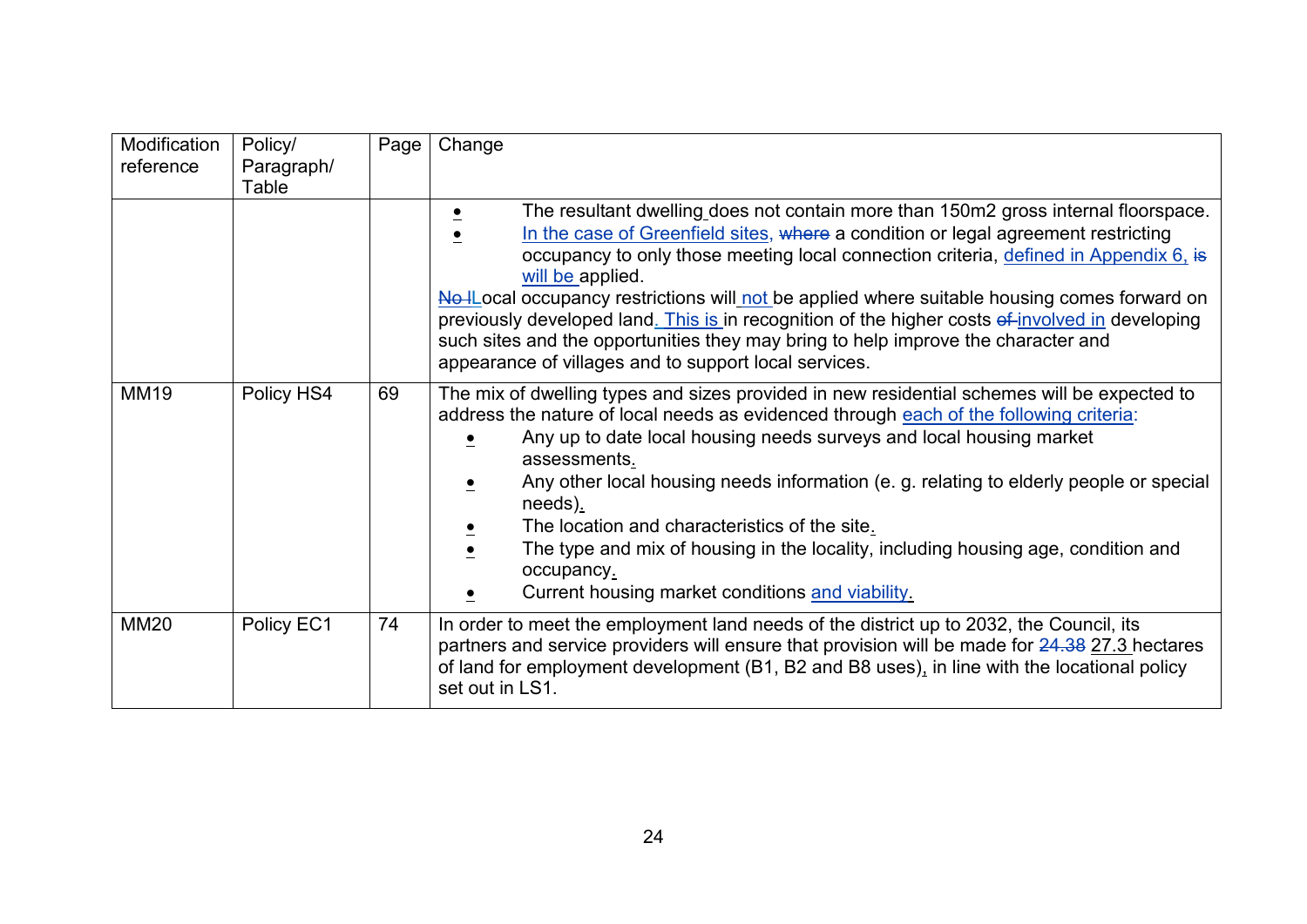| Modification | Policy/     | Page | Change                                                                                                                                                                                                                                                                                                                                                                                                                                                                                                                                                                                                                                                                                                                                                                                                                                                                                                                                                                                                                                                                                                                                                                                                                                                                                                                                                                                                                                          |
|--------------|-------------|------|-------------------------------------------------------------------------------------------------------------------------------------------------------------------------------------------------------------------------------------------------------------------------------------------------------------------------------------------------------------------------------------------------------------------------------------------------------------------------------------------------------------------------------------------------------------------------------------------------------------------------------------------------------------------------------------------------------------------------------------------------------------------------------------------------------------------------------------------------------------------------------------------------------------------------------------------------------------------------------------------------------------------------------------------------------------------------------------------------------------------------------------------------------------------------------------------------------------------------------------------------------------------------------------------------------------------------------------------------------------------------------------------------------------------------------------------------|
| reference    | Paragraph/  |      |                                                                                                                                                                                                                                                                                                                                                                                                                                                                                                                                                                                                                                                                                                                                                                                                                                                                                                                                                                                                                                                                                                                                                                                                                                                                                                                                                                                                                                                 |
|              | Table       |      |                                                                                                                                                                                                                                                                                                                                                                                                                                                                                                                                                                                                                                                                                                                                                                                                                                                                                                                                                                                                                                                                                                                                                                                                                                                                                                                                                                                                                                                 |
| <b>MM21</b>  | Policy ENV3 | 88   | Development within or affecting the North Pennines Area of Outstanding Natural Beauty<br>(AONB) development proposals will only be permitted where each of the following criteria<br>apply:<br>Individually or cumulatively it will not have a significant or adverse impact upon the<br>special qualities or statutory purpose of the AONB. They can demonstrate that they will<br>conserve and enhance the natural beauty of the designated area<br>It They does not lessen or cause harm to the distinctive character of the area, the<br>historic environment, heritage assets and their setting.<br>It They adheres to any formally adopted design or planning policies, including the<br>North Pennines AONB Management Plan, the North Pennines AONB Planning<br>Guidelines and the North Pennines AONB Building Design Guide.<br>Major developments, defined in Appendix 2, will not be permitted only be permitted in<br>exceptional circumstances, where they are in the long term public interest and where there<br>has been a full consideration of each of the following criteria: except where it can be<br>demonstrated:<br>Other locations outside the AONB are not suitable The need for the development,<br>including in terms of any national considerations, and the impact of permitting it, or<br>refusing it, upon the local economy.<br>They are in the long term public interest The cost of and scope for developing |
|              |             |      | elsewhere outside of the designated area or meeting the need for it in some other way.<br>They contribute to the wider economy Any detrimental effect on the environment, the                                                                                                                                                                                                                                                                                                                                                                                                                                                                                                                                                                                                                                                                                                                                                                                                                                                                                                                                                                                                                                                                                                                                                                                                                                                                   |
|              |             |      | landscape and recreational opportunities, and the extent to which that could be<br>moderated.                                                                                                                                                                                                                                                                                                                                                                                                                                                                                                                                                                                                                                                                                                                                                                                                                                                                                                                                                                                                                                                                                                                                                                                                                                                                                                                                                   |
|              |             |      | They go as far as possible in minimising any change to the local landscape                                                                                                                                                                                                                                                                                                                                                                                                                                                                                                                                                                                                                                                                                                                                                                                                                                                                                                                                                                                                                                                                                                                                                                                                                                                                                                                                                                      |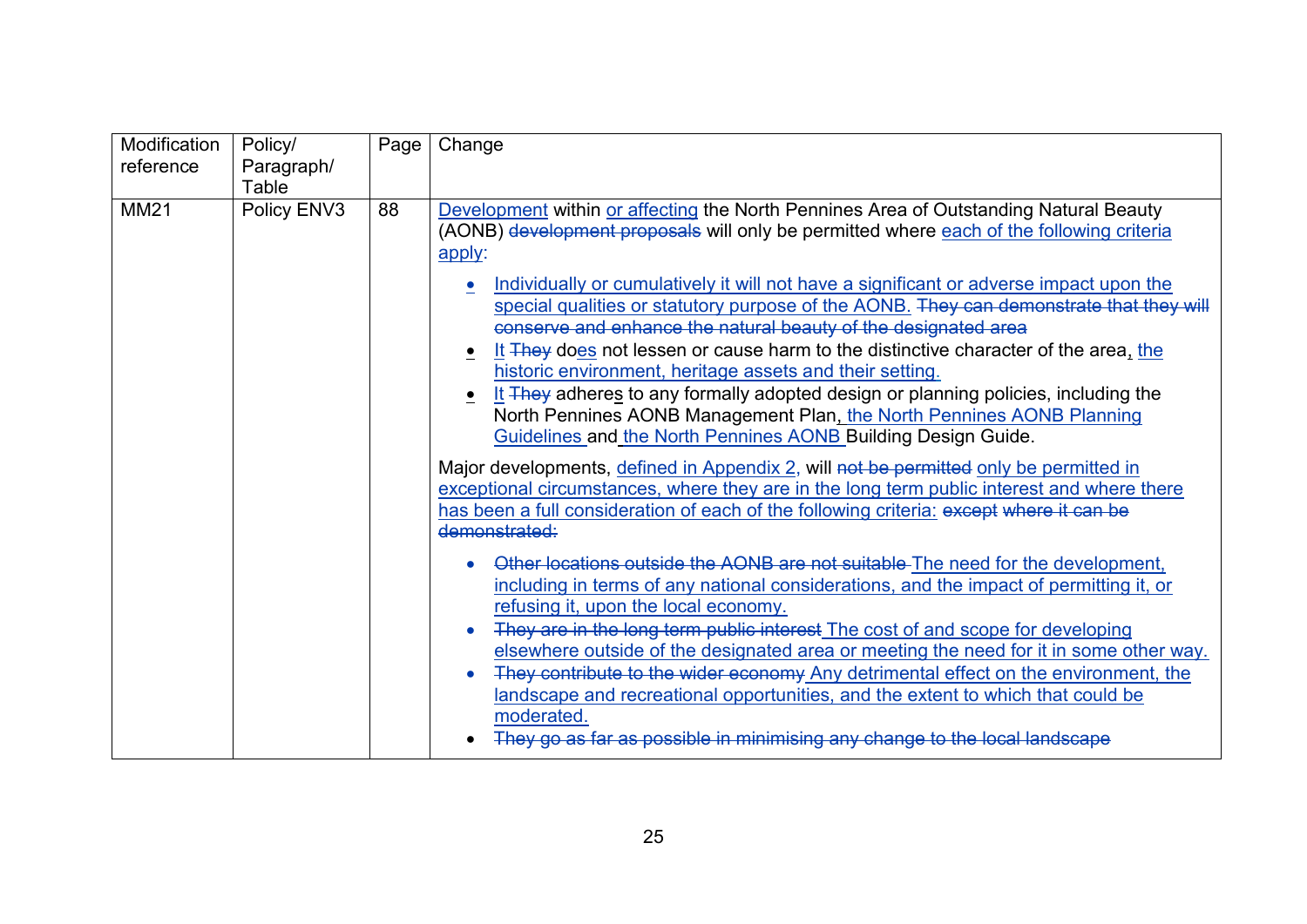| Modification | Policy/     | Page | Change                                                                                                                                                                                                                                                                                                                                                                                                                                                                                                                                                                                                                                                                                                                                                                                                                                                                                                                                                                                                                                                                                                                                                                                                                                                                                                                                                                                                                                                                                                                                                                                                                                                                                                                                                                                                                                                                                |
|--------------|-------------|------|---------------------------------------------------------------------------------------------------------------------------------------------------------------------------------------------------------------------------------------------------------------------------------------------------------------------------------------------------------------------------------------------------------------------------------------------------------------------------------------------------------------------------------------------------------------------------------------------------------------------------------------------------------------------------------------------------------------------------------------------------------------------------------------------------------------------------------------------------------------------------------------------------------------------------------------------------------------------------------------------------------------------------------------------------------------------------------------------------------------------------------------------------------------------------------------------------------------------------------------------------------------------------------------------------------------------------------------------------------------------------------------------------------------------------------------------------------------------------------------------------------------------------------------------------------------------------------------------------------------------------------------------------------------------------------------------------------------------------------------------------------------------------------------------------------------------------------------------------------------------------------------|
| reference    | Paragraph/  |      |                                                                                                                                                                                                                                                                                                                                                                                                                                                                                                                                                                                                                                                                                                                                                                                                                                                                                                                                                                                                                                                                                                                                                                                                                                                                                                                                                                                                                                                                                                                                                                                                                                                                                                                                                                                                                                                                                       |
|              | Table       |      |                                                                                                                                                                                                                                                                                                                                                                                                                                                                                                                                                                                                                                                                                                                                                                                                                                                                                                                                                                                                                                                                                                                                                                                                                                                                                                                                                                                                                                                                                                                                                                                                                                                                                                                                                                                                                                                                                       |
| <b>MM22</b>  | Policy ENV6 | 92   | Renewable and low carbon energy schemes will be supported where they meet each of the<br>following criteria:<br>• Proposals can be incorporated into the local landscape without significant adverse<br>impact <sub>i</sub> . Pparticular attention will be paid to the landscape impact of proposed<br>developments which are located close to or within the North Pennines AONB and the<br>National Parks.;<br>Proposals respect the form of the built environment, including settlement character and<br>heritage assets, with particular attention paid not only to the potential impact on the<br>heritage asset itself, but also to its wider setting.;<br>The development proposed will not have an unacceptable impact on the amenity of<br>local residents and can demonstrate that there is sufficient mitigation measures to<br>minimise the impact of noise, smell or other nuisance or pollutants likely to affect<br>nearby occupiers and neighbouring land uses.;<br>It can be demonstrated that the natural environment, including designated sites will not<br>be adversely affected (and where possible enhanced).;<br>The local road network can satisfactorily accommodate the development proposed.;<br>The proposed scheme will provide benefits to the community through their involvement<br>with the proposal. $\frac{1}{2}$<br>Where necessary, an assessment of the cumulative impacts of renewable energy<br>developments has been undertaken, and there is found to be no significant adverse<br>impact.<br>8. For proposals involving wind energy developments, the development is located in a<br>'suitable area' (identified on the Policies Map) and following consultation, it can be<br>demonstrated that the planning impacts identified by affected local communities have<br>been fully addressed and therefore the proposal has their backing; |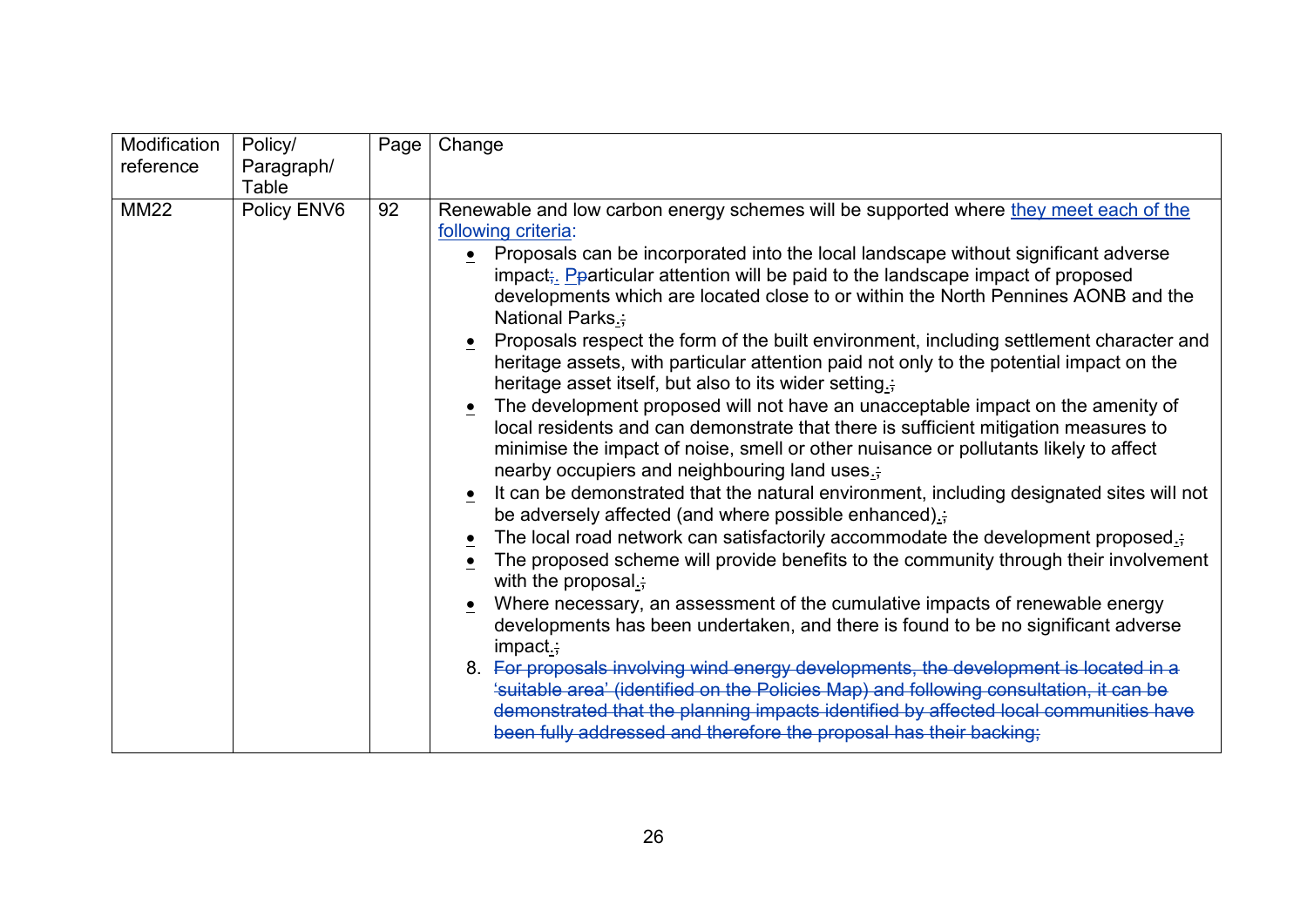| Modification<br>reference | Policy/<br>Paragraph/ | Page | Change                                                                                                                                                                                                                                                                                                                                                                                                                                                                                                                                                                                                                                                                                                                                                                                                                                                                                                                                                                                   |
|---------------------------|-----------------------|------|------------------------------------------------------------------------------------------------------------------------------------------------------------------------------------------------------------------------------------------------------------------------------------------------------------------------------------------------------------------------------------------------------------------------------------------------------------------------------------------------------------------------------------------------------------------------------------------------------------------------------------------------------------------------------------------------------------------------------------------------------------------------------------------------------------------------------------------------------------------------------------------------------------------------------------------------------------------------------------------|
|                           | Table                 |      |                                                                                                                                                                                                                                                                                                                                                                                                                                                                                                                                                                                                                                                                                                                                                                                                                                                                                                                                                                                          |
|                           |                       |      | The proposed scheme will not have an unacceptable effect on civil or military aviation<br>and/or other defensce related installations.;<br>The proposed scheme will not have an unacceptable effect on existing<br>telecommunications infrastructure.;<br>Suitable measures have been included for the removal of redundant structures or<br>equipment and for the restoration of the site, should the site become non-operational.<br>In addition to the criteria above, proposals involving wind energy development, are<br>required to be located in a 'suitable area' (identified on the Policies Map) and following<br>consultation, it must also be demonstrated that the planning impacts identified by<br>affected local communities have been fully addressed and therefore the proposal has<br>their backing.<br>Where mitigation is required to make any identified impacts acceptable these will, where<br>necessary, be secured through conditions or planning obligations. |
| <b>MM23/FM05</b>          | Policy ENV10          | 98   | Development proposals will be expected to avoid harm to the historic environment wherever<br>possible, and should aim to positively enhance Eden's historic environment.<br>In determining planning applications for development proposals that may affect the historic<br>environment key considerations will be the significance of the heritage asset, the degree of<br>harm that will be caused, and the degree of public benefit that will result from the<br>development. Great weight will be attached to the conservation of heritage assets.<br>Development proposals that would result in substantial harm to or total loss of significance of<br>a designated heritage asset or its setting will only be permitted where it can be clearly<br>demonstrated that substantial public benefits would outweigh the harm, and that the harm is<br>necessary to achieve those benefits.                                                                                             |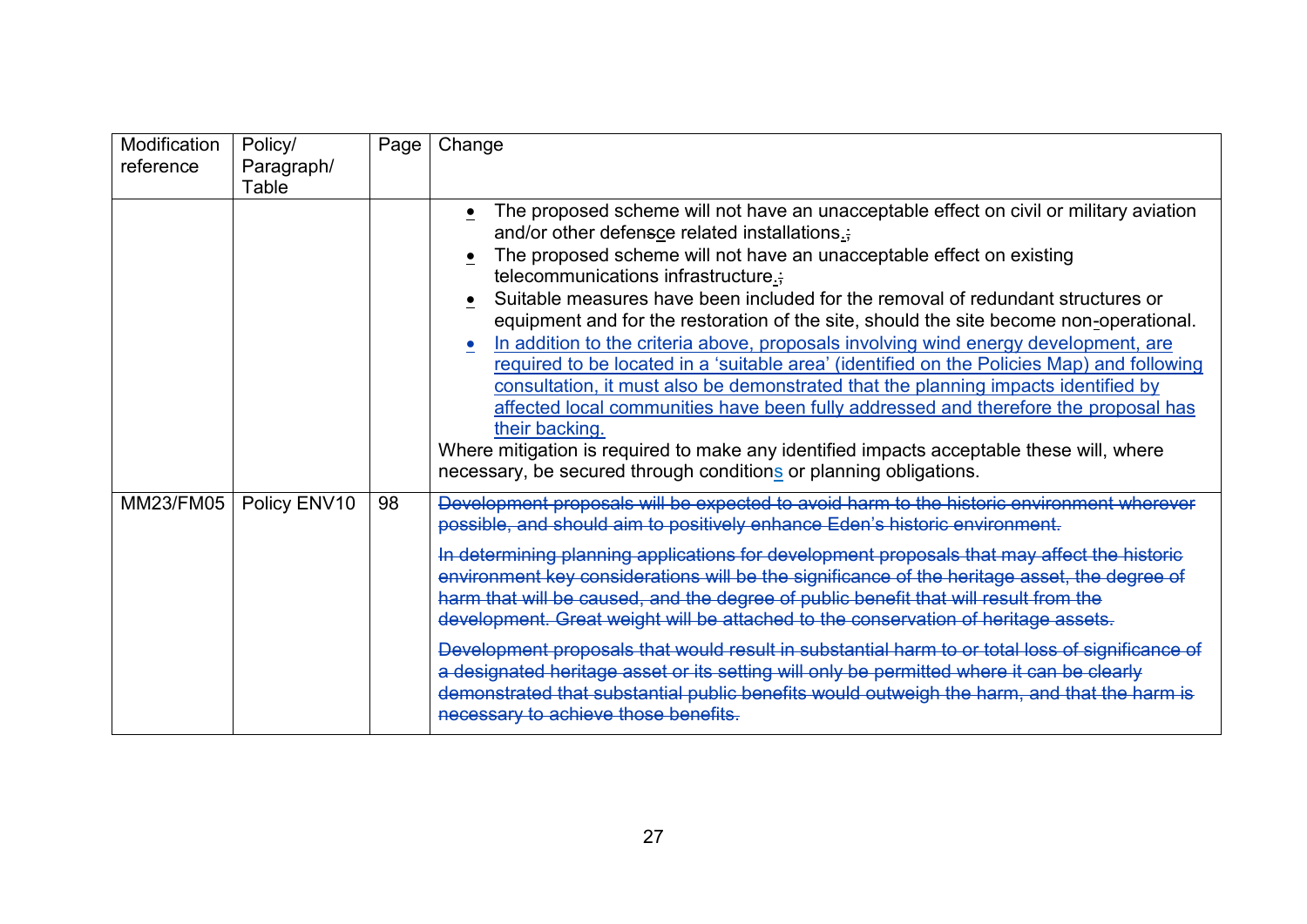| Modification<br>reference | Policy/<br>Paragraph/ | Page <sup>1</sup> | Change                                                                                                                                                                                                                                                                                                                                                                                                                                         |
|---------------------------|-----------------------|-------------------|------------------------------------------------------------------------------------------------------------------------------------------------------------------------------------------------------------------------------------------------------------------------------------------------------------------------------------------------------------------------------------------------------------------------------------------------|
|                           | Table                 |                   |                                                                                                                                                                                                                                                                                                                                                                                                                                                |
|                           |                       |                   | Any proposals that cause substantial harm to or loss of a grade I or II* Listed Building, a<br>Scheduled Monument, or a grade I or II* Registered Park and Garden, will only be permitted<br>in wholly exceptional circumstances. Proposals that cause substantial harm to a grade II<br>Listed Building, a grade II Registered Park and Garden and a Conservation Area will only be<br>permitted in exceptional circumstances.                |
|                           |                       |                   | Where a development proposal will lead to less than substantial harm to a designated<br>heritage asset, the harm will be weighed against the public benefit of the proposal in<br>determining the application.                                                                                                                                                                                                                                 |
|                           |                       |                   | Development proposals in Conservation Areas will be expected to preserve and enhance<br>their special architectural and historic interest.                                                                                                                                                                                                                                                                                                     |
|                           |                       |                   | Any proposals that affect a non-designated heritage asset will be judged on the significance<br>of the heritage asset and the scale of the harm.                                                                                                                                                                                                                                                                                               |
|                           |                       |                   | The Council will attach great weight to the conservation and enhancement of the historic<br>environment, heritage assets and their setting, which help to make Eden a distinctive place.                                                                                                                                                                                                                                                       |
|                           |                       |                   | The Council will require all proposals for development to conserve and where appropriate,<br>enhance the significance of Eden's heritage assets and their setting. The Council will support<br>proposals that would better reveal the significance of the asset, in particular those heritage<br>assets identified as being most at risk. Opportunities for promotion, interpretation and<br>increasing understanding should also be explored. |
|                           |                       |                   | Development proposals that would result in substantial harm or total loss of significance of a<br>designated heritage asset or its setting will only be permitted where it can be clearly<br>demonstrated that the public benefits of the proposal would outweigh the harm or loss, and<br>that the harm or loss is necessary to achieve those benefits.                                                                                       |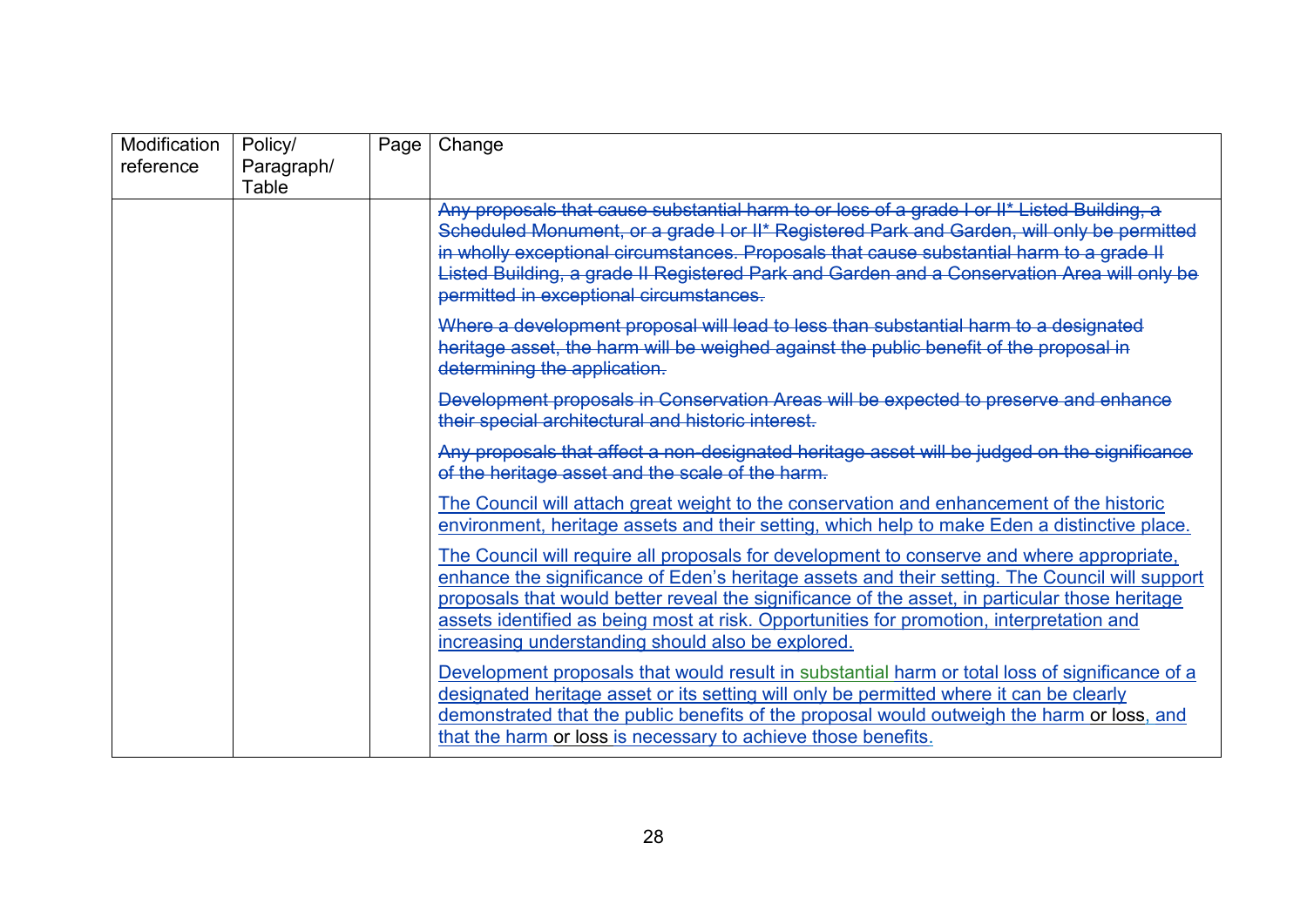| Modification | Policy/    | Page | Change                                                                                                                                                                                          |
|--------------|------------|------|-------------------------------------------------------------------------------------------------------------------------------------------------------------------------------------------------|
| reference    | Paragraph/ |      |                                                                                                                                                                                                 |
|              | Table      |      |                                                                                                                                                                                                 |
|              |            |      | The Council will require proposals to protect and where appropriate, enhance the significance                                                                                                   |
|              |            |      | and setting of Eden's non-designated heritage assets, including buildings, archaeological                                                                                                       |
|              |            |      | sites, parks, landscapes and gardens. Where the harm is outweighed by the public benefits of                                                                                                    |
|              |            |      | the proposals, the Council will require an appropriate level of survey and recording, the                                                                                                       |
|              |            |      | results of which should be deposited with the Historic Environment Record.                                                                                                                      |
|              |            |      | Where a development proposal affecting an archaeological site is acceptable in principle, the<br>Council will ensure preservation of the remains in situ as a preferred solution. Where in situ |
|              |            |      | preservation is not justified, the development will be required to make adequate provision for                                                                                                  |
|              |            |      | excavation and recording before or during development.                                                                                                                                          |
|              |            |      | All development proposals affecting the historic environment, heritage assets and their                                                                                                         |
|              |            |      | settings (including where there is the potential of unknown archaeological assets) will need to                                                                                                 |
|              |            |      | be accompanied by an assessment of the significance of the asset and its setting and how it<br>will be affected by the proposed development.                                                    |
|              |            |      |                                                                                                                                                                                                 |
|              |            |      | The level of information required will be proportionate to the significance of the asset and to                                                                                                 |
|              |            |      | the scale of impact of the proposal. For archaeological assets, this may where necessary                                                                                                        |
|              |            |      | include archaeological desk based assessment and field evaluation.                                                                                                                              |
|              |            |      | The effect of an application on the significance of a non-designated heritage asset should be                                                                                                   |
|              |            |      | taken into account in determining the application. In weighing applications that directly or                                                                                                    |
|              |            |      | indirectly affect non designated heritage assets, a balanced judgement will be required having                                                                                                  |
|              |            |      | regard to the scale of any harm or loss and the significance of the heritage asset.                                                                                                             |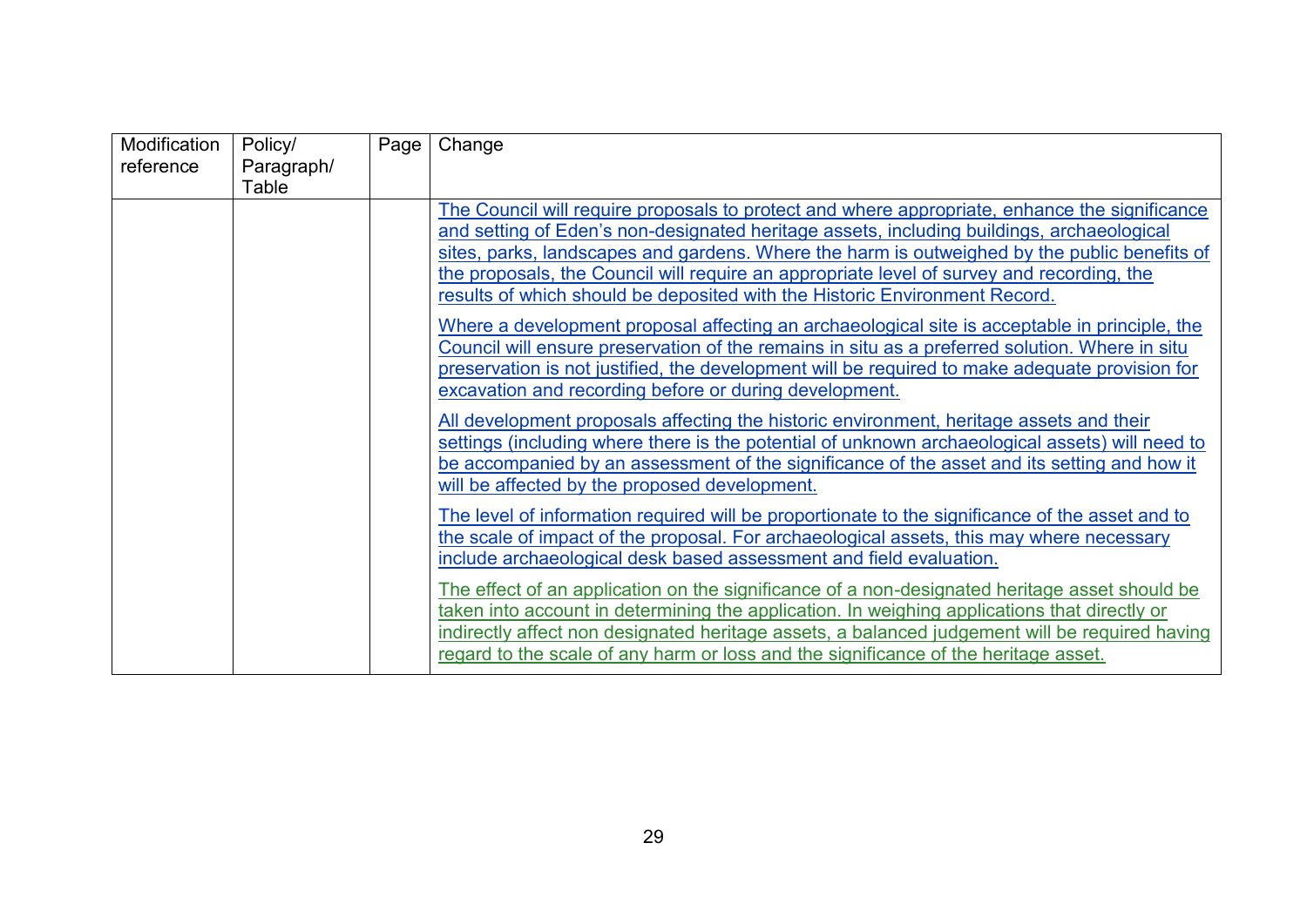| Modification | Policy/    | Page | Change                                                                                                                                                                                                                                                                                                                                                                                                                                                                                                                                                                                                                                                                                                                                                                                                 |
|--------------|------------|------|--------------------------------------------------------------------------------------------------------------------------------------------------------------------------------------------------------------------------------------------------------------------------------------------------------------------------------------------------------------------------------------------------------------------------------------------------------------------------------------------------------------------------------------------------------------------------------------------------------------------------------------------------------------------------------------------------------------------------------------------------------------------------------------------------------|
| reference    | Paragraph/ |      |                                                                                                                                                                                                                                                                                                                                                                                                                                                                                                                                                                                                                                                                                                                                                                                                        |
|              | Table      |      |                                                                                                                                                                                                                                                                                                                                                                                                                                                                                                                                                                                                                                                                                                                                                                                                        |
|              |            |      | 4.33.1 One of the features that makes Eden so unique is the quality of its historic<br>environment. The district has twenty-four conservation areas (of which six are within<br>the Yorkshire Dales National Park), 1,600 listed buildings, over 200 scheduled ancient<br>monuments and 5 registered parks and gardens. The full list of designated assets can<br>be found on Historic England's website. Eden's historic environment is not only<br>enriched by its designated heritage assets but also the wealth of other assets such as<br>locally important buildings, earthworks and below ground archaeology and the<br>landscape in which it sits. Together all these assets form an irreplaceable resource for<br>understanding the past.                                                     |
|              |            |      | Key elements include:<br>Castles, houses and their parks and gardens including Appleby, Brough,<br>Brougham, Dacre, Dalemain, Kirkoswald, Lowther and Penrith.<br>Roman sites such as Voreda, and associated archaeology.<br>Prehistoric heritage including Long Meg and her Daughters, the henges of<br>Mayburgh and King Arthur's Round Table, and also the numerous megalithic<br>sites, burial cairns and rock arts.<br>Conservation areas across the district in particular Penrith and the Settle to<br><b>Carlisle Railway.</b><br>Remains of historic industrial activity such as sites on Alston Moor including<br>Nenthead and Whitesyke.<br>Historic market towns and settlements such as Penrith, Alston, Appleby and<br>Kirkby Stephen.<br>Upland farming landscapes and their buildings. |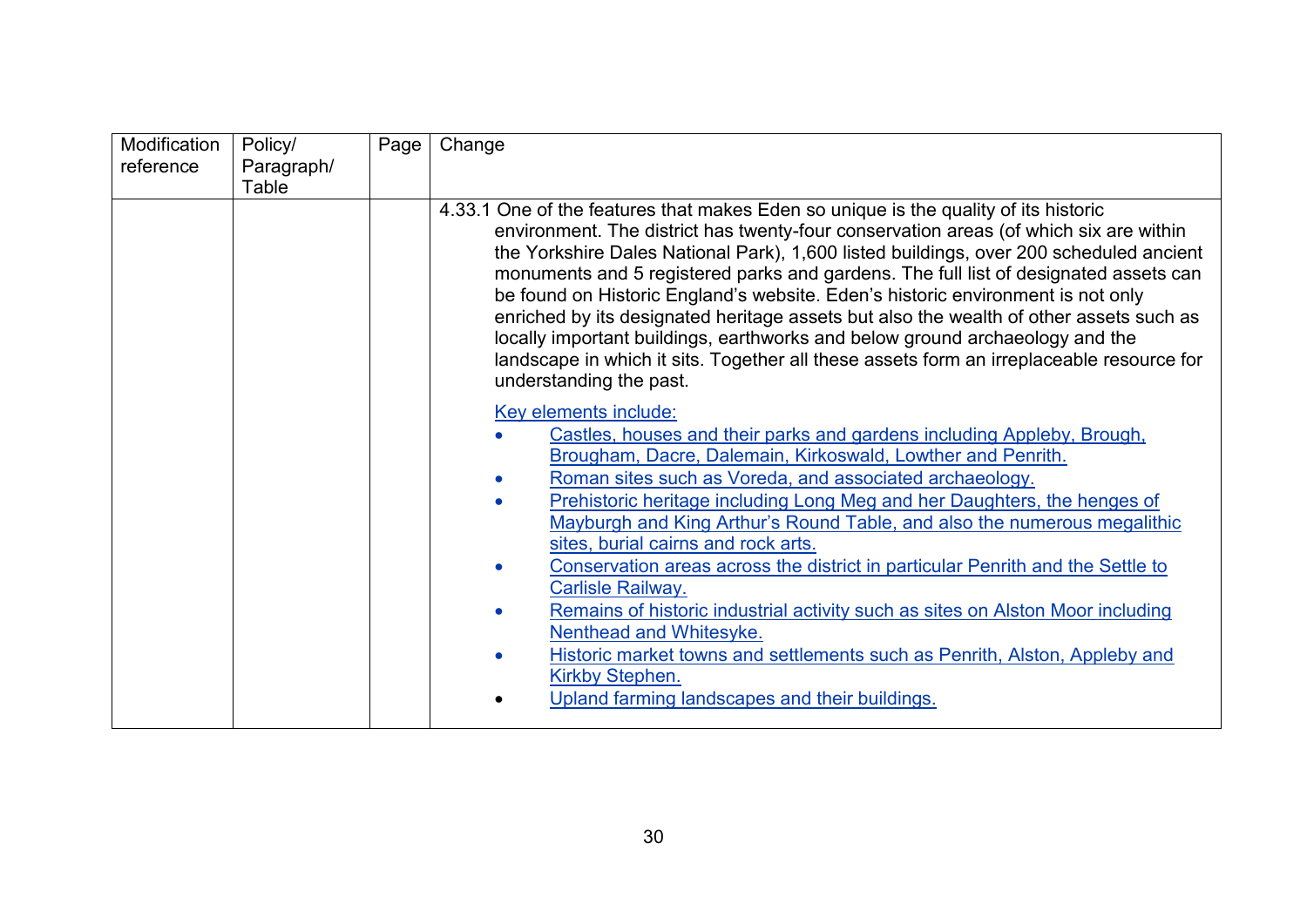| Modification | Policy/     | Page | Change                                                                                                                                                                                                                                                                                                                                                                                                                             |
|--------------|-------------|------|------------------------------------------------------------------------------------------------------------------------------------------------------------------------------------------------------------------------------------------------------------------------------------------------------------------------------------------------------------------------------------------------------------------------------------|
| reference    | Paragraph/  |      |                                                                                                                                                                                                                                                                                                                                                                                                                                    |
|              | Table       |      |                                                                                                                                                                                                                                                                                                                                                                                                                                    |
| <b>MM24</b>  | Policy COM2 | 103  | Development proposals that result in the loss of open space, sport, leisure, allotments, and<br>recreational and cultural facilities will not be permitted. The exception to this is will be where<br>the loss is unavoidable or the benefits of the development outweigh the loss.                                                                                                                                                |
|              |             |      | Proposals must satisfy each of the following criteria:<br>There is a strong social or economic justification for the development.<br>There is no longer a need for the facility in the area, or if a need remains, alternative<br>provision will be provided nearby.                                                                                                                                                               |
|              |             |      | Any replacement facility must provide an equivalent or greater net benefit to the community,<br>in terms of quality, availability and accessibility of open space or recreational opportunities.<br>Where development of a small area of the site would enable investment to improve the rest of<br>the site this may be taken into account as a circumstance under which benefits may outweigh<br>the loss of a site or facility. |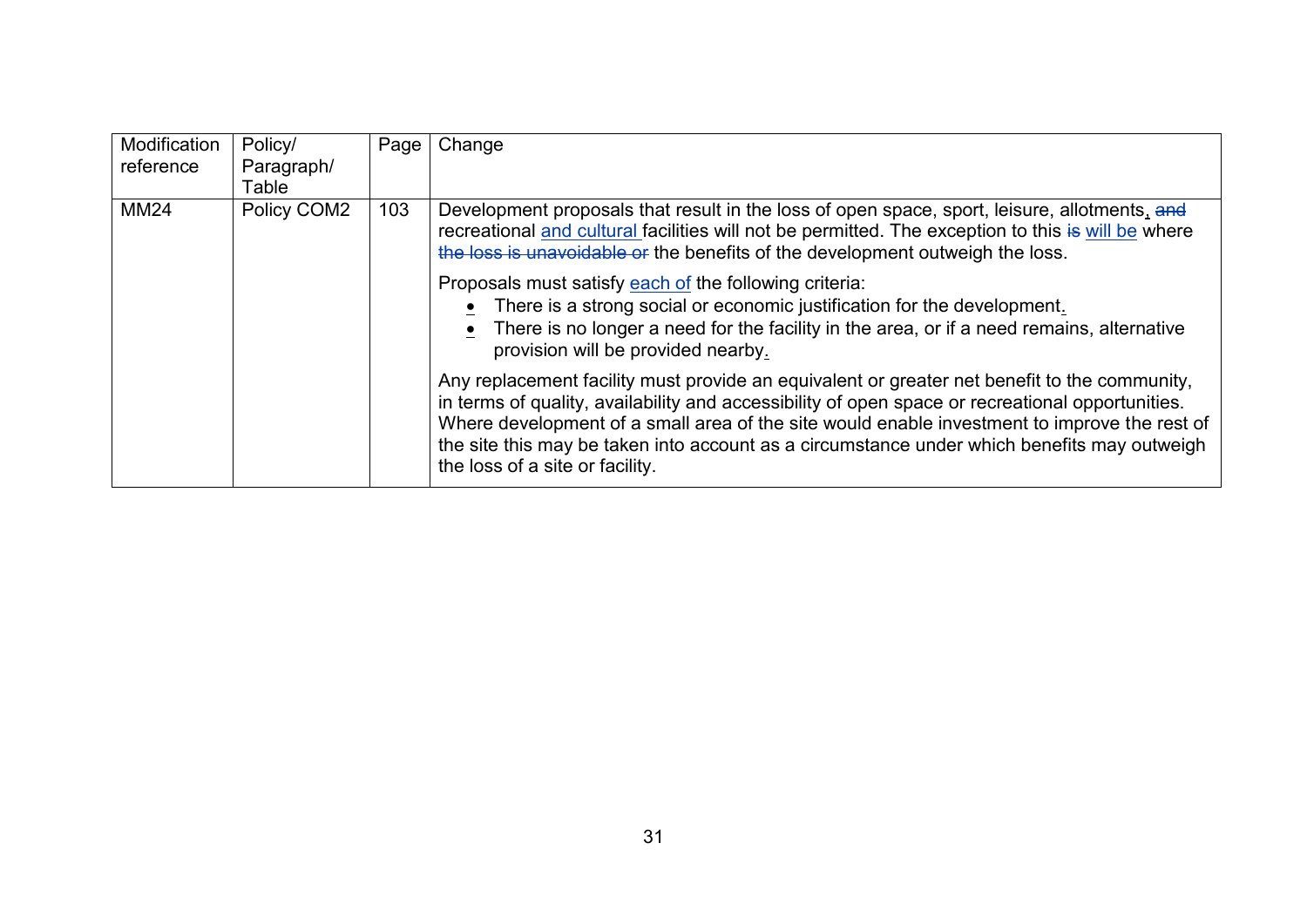# **Appendix 1 – Housing Targets and Distribution**

<span id="page-31-0"></span>

|                                | <b>Target</b><br>(242) | <b>Distribution</b> | <b>Site</b><br><b>Allocations?</b> | <b>Completed</b> | <b>Already under</b><br>construction<br>or permitted | Windfall   | <b>Left to Allocate</b><br><b>Residual</b><br><b>Requirement</b><br>(242) | <b>Annual</b><br><b>Requirement</b><br>(242) |
|--------------------------------|------------------------|---------------------|------------------------------------|------------------|------------------------------------------------------|------------|---------------------------------------------------------------------------|----------------------------------------------|
| Target                         | 3600 4356              | 100%                |                                    |                  |                                                      |            |                                                                           |                                              |
| <b>Towns</b>                   |                        |                     |                                    |                  |                                                      |            |                                                                           |                                              |
| Penrith                        | 4800-2178              | 50%                 | Yes                                | 43-246           | 254-1098                                             | N/A        | 1503-835                                                                  | 83-56                                        |
| Alston                         | 144-131                | 4% 3%               | Yes                                | 46               | 65                                                   | N/A        | 8760                                                                      | 4                                            |
| Appleby                        | 324 392                | 9%                  | Yes                                | $7 - 110$        | 167-73                                               | N/A        | <del>150</del> -209                                                       | 814                                          |
| Kirkby<br>Stephen              | 252 305                | 7%                  | Yes                                | 46 23            | 38-146                                               | N/A        | 198 136                                                                   | $11-9$                                       |
| <b>Total Towns</b>             | 2520 3006              | 70% 69%             |                                    | 67-385           | 515-1382                                             | M/A        | 1938-1239                                                                 | 108-83                                       |
| <b>Rural Areas</b>             |                        |                     |                                    |                  |                                                      |            |                                                                           |                                              |
| Key Hubs                       | 720-871                | 20%                 | Yes                                | 34-124           | 215-290                                              | 261        | 472-196                                                                   | $26-13$                                      |
| Villages and<br><b>Hamlets</b> | 360 479                | 10% 11%             | $\underline{\mathsf{No}}$          | 21-125           | 267-647                                              | N/A        | $72 - 293$                                                                | $-20$                                        |
| <b>Total Rural</b>             | 1080 1350              | 30% 31%             |                                    | 55-249           | 482-937                                              | <b>261</b> | 544 - 94                                                                  | $30 - 6$                                     |
| <b>Total</b>                   | 3600 4356              | 100%                |                                    | <b>422634</b>    | 997-2319                                             | 261        | 2481-1142                                                                 | <b>438-76</b>                                |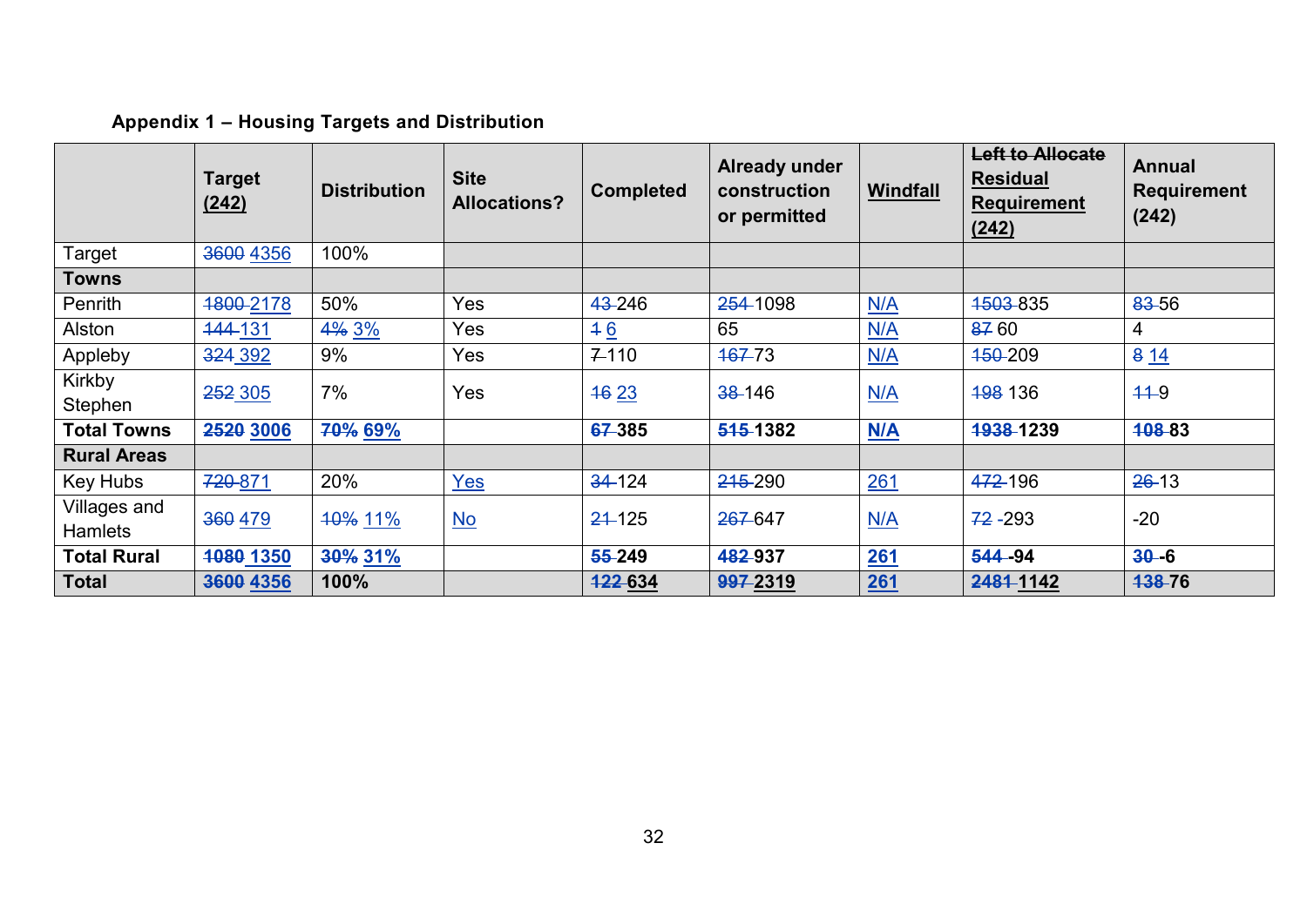## **Appendix 2 – Future Growth Sites**

The following have been identified as Future Growth sites:

<span id="page-32-0"></span>

| <b>Location</b>                 | <b>Settlement Type</b> | <b>Ref</b>       | <b>Address</b>                                                             | <u>Area</u> | <b>Total</b>                                                 |
|---------------------------------|------------------------|------------------|----------------------------------------------------------------------------|-------------|--------------------------------------------------------------|
| <b>Penrith</b>                  | <b>Main Town</b>       | [No Ref]         | Land to the north and south of<br><b>Carleton Hill Road</b>                | 22          | To be determined following<br>further detailed<br>assessment |
| <b>Penrith</b>                  | <b>Main Town</b>       | [No Ref]         | <b>Land between Beacon Edge and</b><br><b>Scaws Drive</b>                  | 9           | To be determined following<br>further detailed<br>assessment |
| <b>Penrith</b>                  | <b>Main Town</b>       | N1b              | <b>Salkeld Road/Fairhill/Greenfield</b><br><b>Extension (North of N1a)</b> | 5.3         | <u>106</u>                                                   |
| <b>Penrith</b>                  | <b>Main Town</b>       | P <sub>108</sub> | <b>Land at Green Lane</b>                                                  | 5.46        | <u>123</u>                                                   |
| <b>Appleby</b>                  | <b>Market Town</b>     | <b>AP18</b>      | <b>Land at Battlebarrow</b>                                                | 2.46        | 55                                                           |
| <b>Kirkby</b><br><b>Stephen</b> | <b>Market Town</b>     | <b>KS11</b>      | <b>Land adj to Park Terrace</b>                                            | 1.02        | 32                                                           |
| <b>Brough</b>                   | <b>Key Hub</b>         | LBR <sub>2</sub> | <b>Castle View</b>                                                         | 0.37        | $\underline{6}$                                              |
| <b>Culgaith</b>                 | <b>Key Hub</b>         | LCU <sub>1</sub> | <b>Land at Rose Bank Farm</b>                                              | 0.56        | <u>14</u>                                                    |
| <b>Nenthead</b>                 | <b>Key Hub</b>         | LNE <sub>1</sub> | <b>Moredun Garage</b>                                                      | 0.2         | $\overline{5}$                                               |
| <b>Plumpton</b>                 | <b>Key Hub</b>         | LPL6             | <b>Land behind Brockley Moor</b>                                           | 1.40        | <u>33</u>                                                    |
| <b>Stainton</b>                 | <b>Key Hub</b>         | LST <sub>9</sub> | Land to the west of Lakeland Free<br><b>Range Egg Company</b>              | 1.57        | 20                                                           |
|                                 |                        |                  | <b>Total</b>                                                               |             | 394                                                          |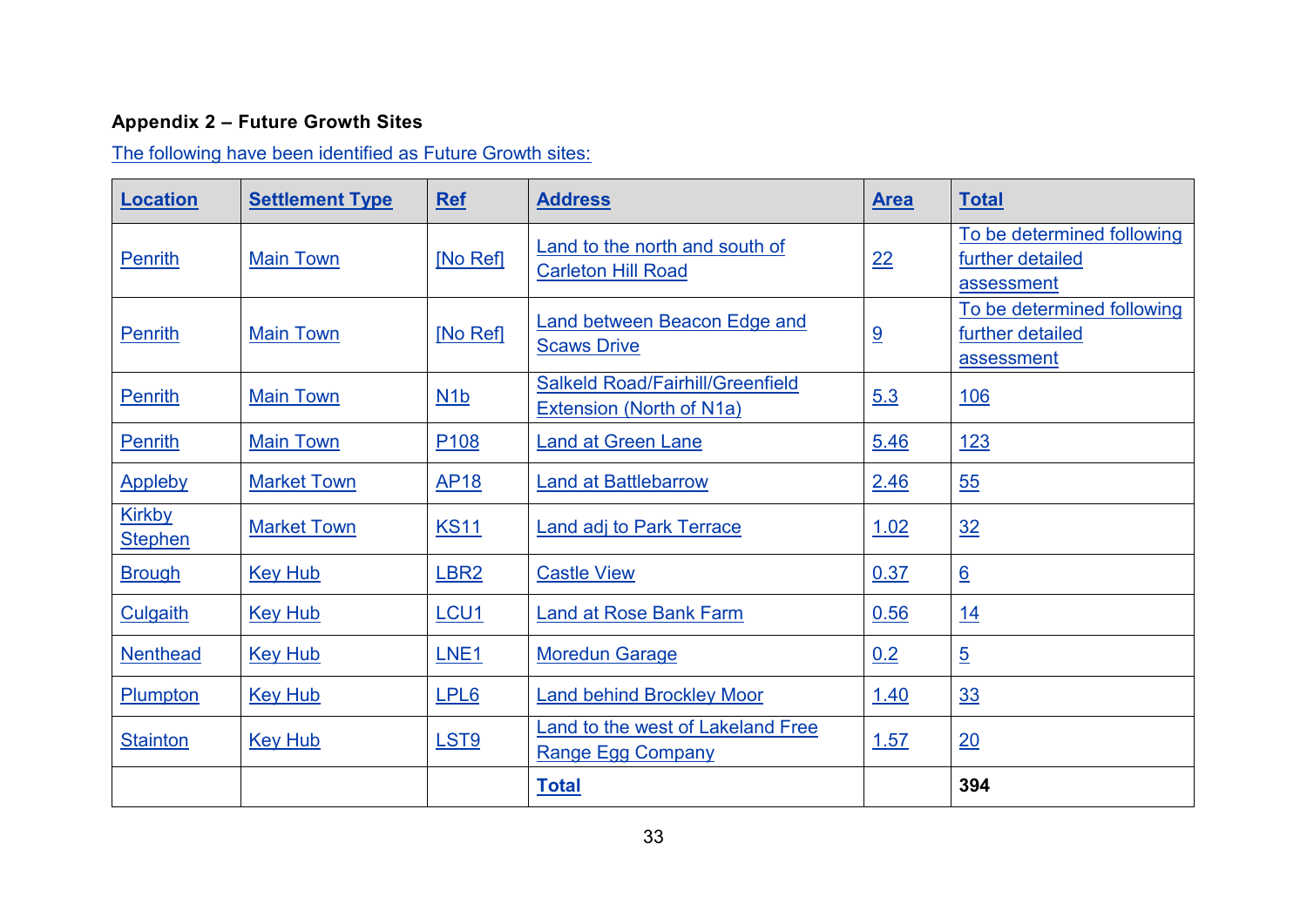## **Appendix 3 – Penrith Housing Site Allocations**

Land for housing is allocated on the following sites:

<span id="page-33-0"></span>

| <b>Ref</b>      | <b>Address</b>                     | Area (ha) | <b>Indicative Phasing</b> |            |            | <b>Total</b>   |
|-----------------|------------------------------------|-----------|---------------------------|------------|------------|----------------|
|                 |                                    |           | 2014-2019                 | 2019-2024  | 2024-2032  |                |
| E <sub>3</sub>  | Carleton - land at Longacres.      | 9.69      |                           | 120        | 180 141    | 300 261        |
| E <sub>4</sub>  | Land at Carleton Hall Farm         | 3.8       |                           | 54 32      | 54         | 408-86         |
| N1a             | <b>Salkeld Road / Fairhill</b>     | 10.5      |                           | <u>125</u> | <u>125</u> | 250            |
| N <sub>2</sub>  | White Ox Farm                      | 8.38 3.95 |                           | 49 54      | 406        | <b>455 54</b>  |
| N3              | <b>Raiselands</b>                  | 3.27      |                           |            | 76         | 76             |
| P <sub>2</sub>  | <b>Gilwilly Road</b>               | 0.33      |                           |            | 1714       | 1714           |
| P <sub>8</sub>  | Myers Lane, Norfolk Road           | 0.63      |                           |            | 3220       | 32 20          |
| P <sub>54</sub> | <b>Bellevue Farm, Salkeld Road</b> | 2.8       |                           |            | 63         | 63             |
| <b>P61</b>      | Garage at Roper Street             | 0.37      |                           | 37         |            | 49             |
| <b>P71</b>      | <b>Brent Road Garages</b>          | 0.21      | $\overline{5}$            |            |            | $\overline{5}$ |
| P93             | Barn and Yard, Brunswick Road      | 0.1       |                           | 54         |            | 54             |
| P94             | <b>QEGS Annexe, Ullswater Road</b> | 0.58      |                           |            | 29 18      | 29 18          |
|                 | <b>Total</b>                       |           | 1250                      | 742335     | 747-511    | 1554 846       |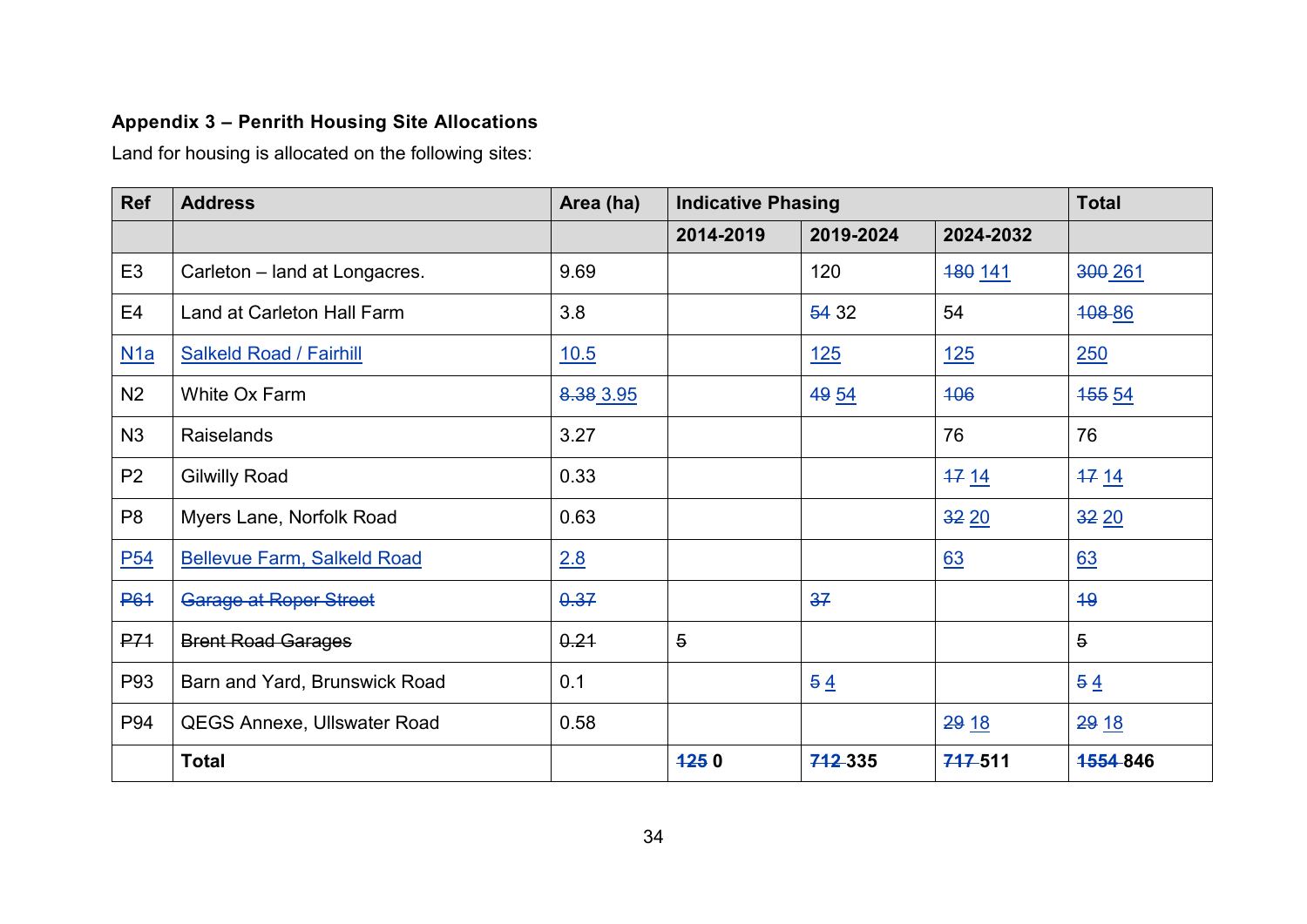Land for employment use (Use Classes B1-B8) is allocated on the following sites:

| <b>Ref</b> | <b>Address</b>                       | Developable Area (ha) |
|------------|--------------------------------------|-----------------------|
| 2A         | Gilwilly Industrial Estate extension | 11.91                 |
| <b>MPC</b> | Skirsgill                            | 3.29                  |
|            | Total                                | 15.2                  |

Long-term strategic employment growth is also supported at Newton Rigg College and on Gilwilly Industrial Estate Phase 2B.

Gypsy and Traveller accommodation is allocated as an extension to Lakeland View, Penrith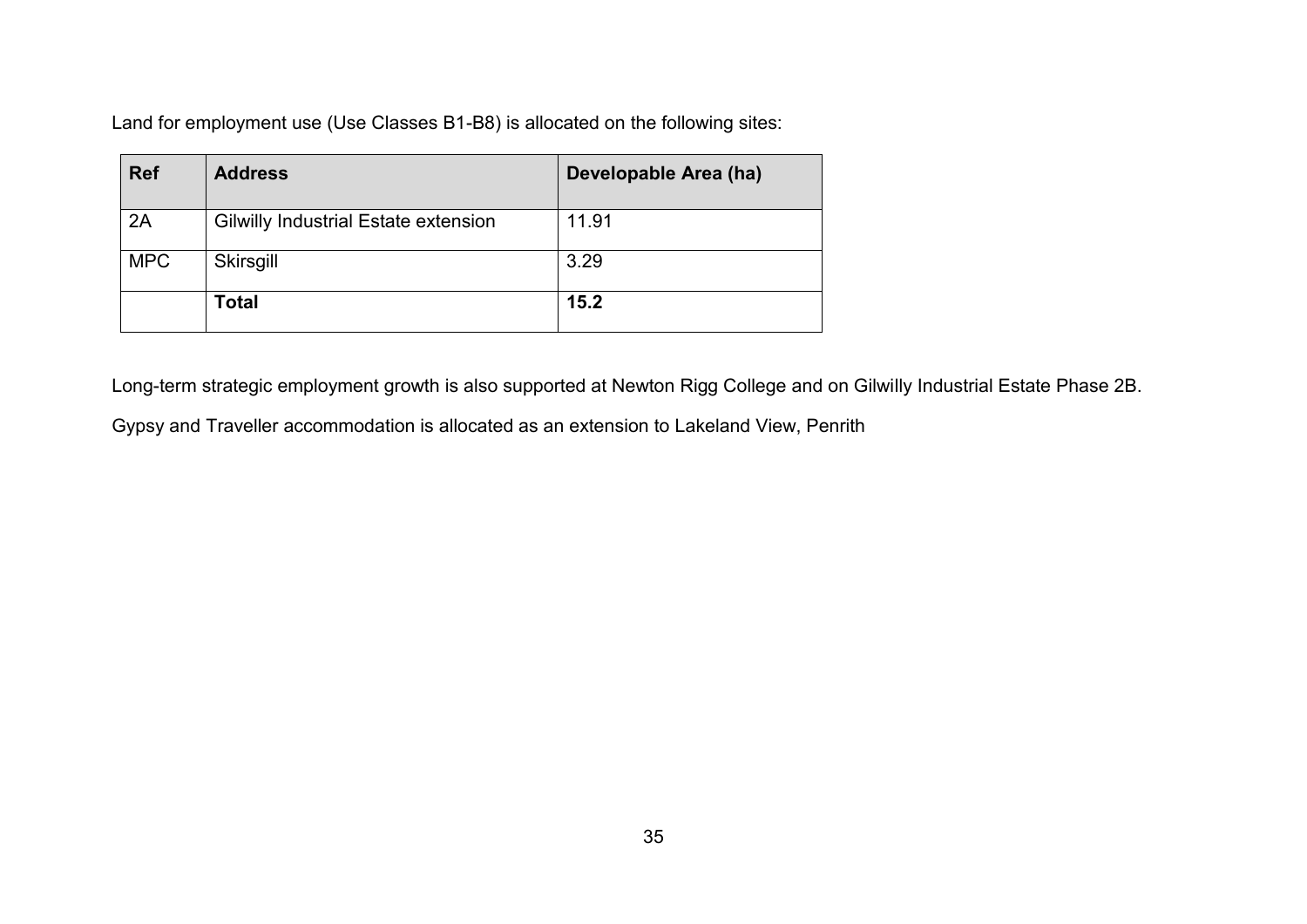#### **Appendix 4 – Allocated sites for housing in Alston**

| <b>Ref</b>      | <b>Address</b>                       | <b>Area</b> | <b>Indicative Phasing</b> |            |           | <b>Total</b>    |
|-----------------|--------------------------------------|-------------|---------------------------|------------|-----------|-----------------|
|                 |                                      |             | 2014-2019                 | 2019-2024  | 2024-2032 |                 |
| AL <sub>1</sub> | Jollybeard Lane                      | 4.32        |                           |            | 40        | 40              |
| AL <sub>8</sub> | <b>Tyne Café and Garage Building</b> | 0.35        |                           | <u> 18</u> |           | <u>18</u>       |
| <b>AL11</b>     | <b>Land South of Primary School</b>  | 4.04        |                           |            | 40        | 40              |
| <b>AL12</b>     | <b>High Mill (Mixed Use)</b>         | 0.12        | $\ddot{\theta}$           |            |           | $\ddot{\theta}$ |
| AL13            | <b>Land at Clitheroe</b>             | 0.652.61.4  |                           | 20         | 3522      | 20-55-42        |
| <b>AL16</b>     | Land adj. to Primary School          | 0.7         |                           |            | 40        | 40              |
|                 | <b>Total</b>                         |             | $6-0$                     | 20 38      | 60-35-22  | 86-73-60        |

<span id="page-35-0"></span>

| <b>Ref</b> | <b>Address</b>         | Developable Area (ha) |
|------------|------------------------|-----------------------|
| 24         | Skelgillside Workshops | 1.31                  |
| 26         | High Mill (Mixed Use)  | n/a                   |
|            | <b>TOTAL</b>           | 1.31                  |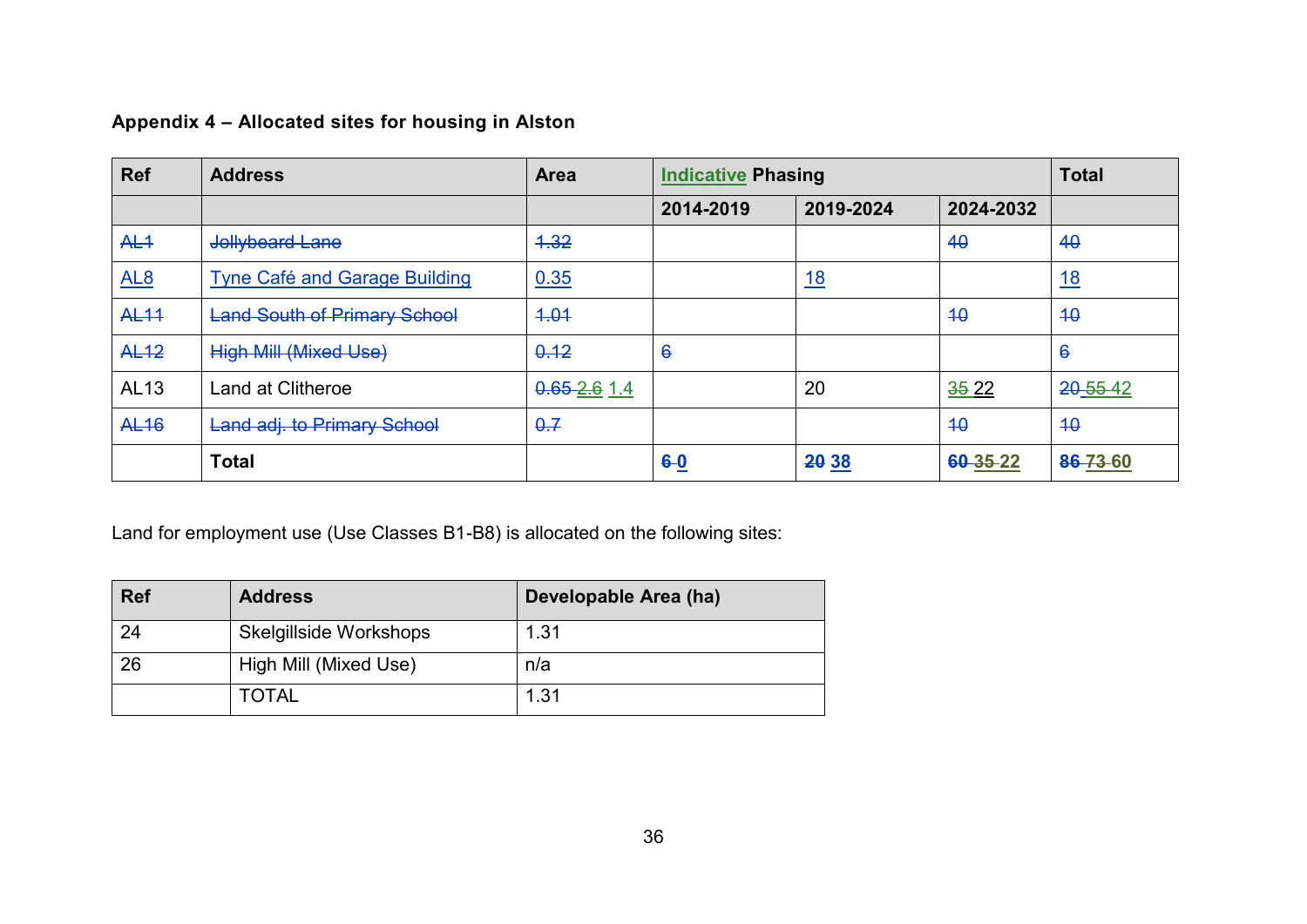#### **Appendix 5 – Appleby Housing Site Allocations**

Land for housing is allocated on the following sites:

| <b>Ref</b>  | <b>Address</b>                                 | Area (ha) | <b>Indicative Phasing</b> |           |             | <b>Total</b>   |
|-------------|------------------------------------------------|-----------|---------------------------|-----------|-------------|----------------|
|             |                                                |           | 2014-2019                 | 2019-2024 | 2024-2032   |                |
| AP10        | Land to the South of Station Road              | 4.02      |                           | $30-15$   | 35 30       | 65 45          |
| AP11        | Fields adjacent to the Coal Yard, Station Yard | 3.44      |                           | $40 - 15$ | 50 24       | 90 39          |
| <b>AP16</b> | <b>Land behind Cross Croft</b>                 | 5.06      |                           |           | <u> 115</u> | <u>115</u>     |
| <b>AP24</b> | <b>Land at Westmorland Road</b>                | 0.49      |                           |           | 15          | 15             |
|             | <b>Total</b>                                   |           |                           | 70-30     | 85 184      | <b>455 214</b> |

<span id="page-36-0"></span>

| <b>Ref</b> | <b>Address</b>                       | Developable Area (ha) |
|------------|--------------------------------------|-----------------------|
| 19         | <b>Cross Croft Industrial Estate</b> | 2.56                  |
| 21         | The Old Creamery                     | 1.98                  |
| 23         | Shire Hall                           | n/a                   |
|            | <b>Total</b>                         | 4.54                  |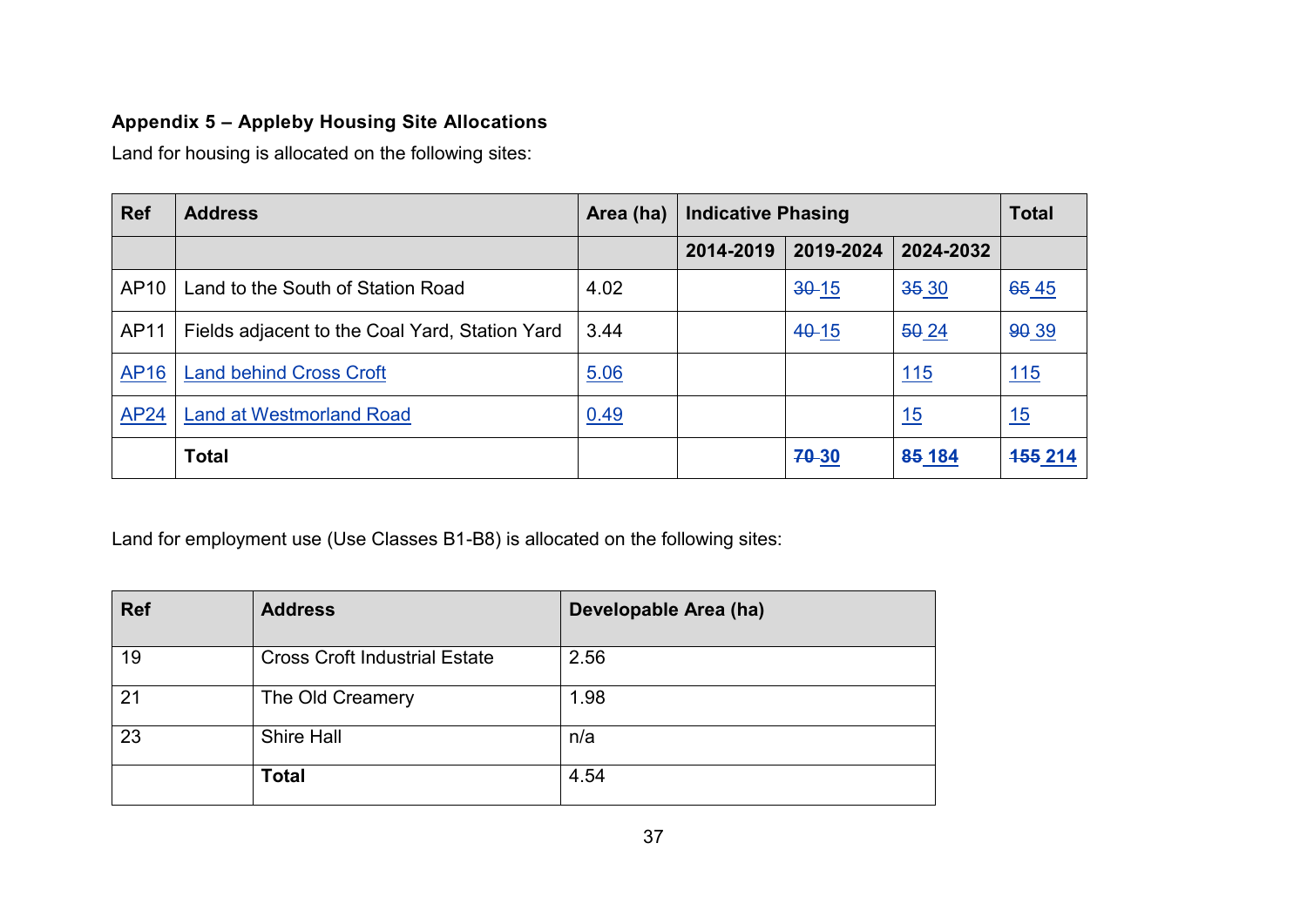#### **Appendix 6 – Allocated sites for housing and employment in Kirkby Stephen**

Land for housing is allocated on the following sites:

| <b>Ref</b>  | <b>Address</b>                          | <b>Area</b>     | <b>Indicative Phasing</b> |                |                | <b>Total</b>   |
|-------------|-----------------------------------------|-----------------|---------------------------|----------------|----------------|----------------|
|             |                                         |                 | 2014-2019                 | 2019-2024      | 2024-2032      |                |
| <b>KS3b</b> | South Road/Whitehouse Farm              | $\frac{4.2}{5}$ |                           | $\frac{38}{5}$ |                | $\frac{38}{5}$ |
| <b>KS13</b> | Land to west of Faraday Road            | 4.09-5.39       |                           | $-40-60$       | $30 - 68$      | 70-128         |
| <b>KS15</b> | <b>Land adjacent Croglam Lane</b>       | 2.55            |                           | 30             | 30             | 60             |
| <b>KS17</b> | <b>Land behind Park Terrace</b>         | 0.75            |                           | 23 24          |                | 23 24          |
| <b>KS18</b> | Land adj. to Croglam Park               | 4.18            |                           | $35 - 13$      |                | $35 - 13$      |
| <b>KS24</b> | Land adj to Manor Court                 | $\frac{4.2}{5}$ |                           |                | $\frac{38}{5}$ | $\frac{38}{5}$ |
| <b>KS26</b> | <b>Land at Christian Head Care Home</b> | 0.2             |                           |                | $\overline{5}$ | 5              |
|             | <b>Total</b>                            |                 | 0                         | <b>12884</b>   | 60-73          | <b>488-157</b> |

<span id="page-37-0"></span>

| <b>Ref</b> | <b>Address</b>               | Developable Area (ha) |
|------------|------------------------------|-----------------------|
| 33         | Kirkby Stephen Business Park | 3.33                  |
| <u>KS5</u> | Land adj to Mountain Rescue  | <u>0.74</u>           |
|            | Total                        | 4.07 3.33             |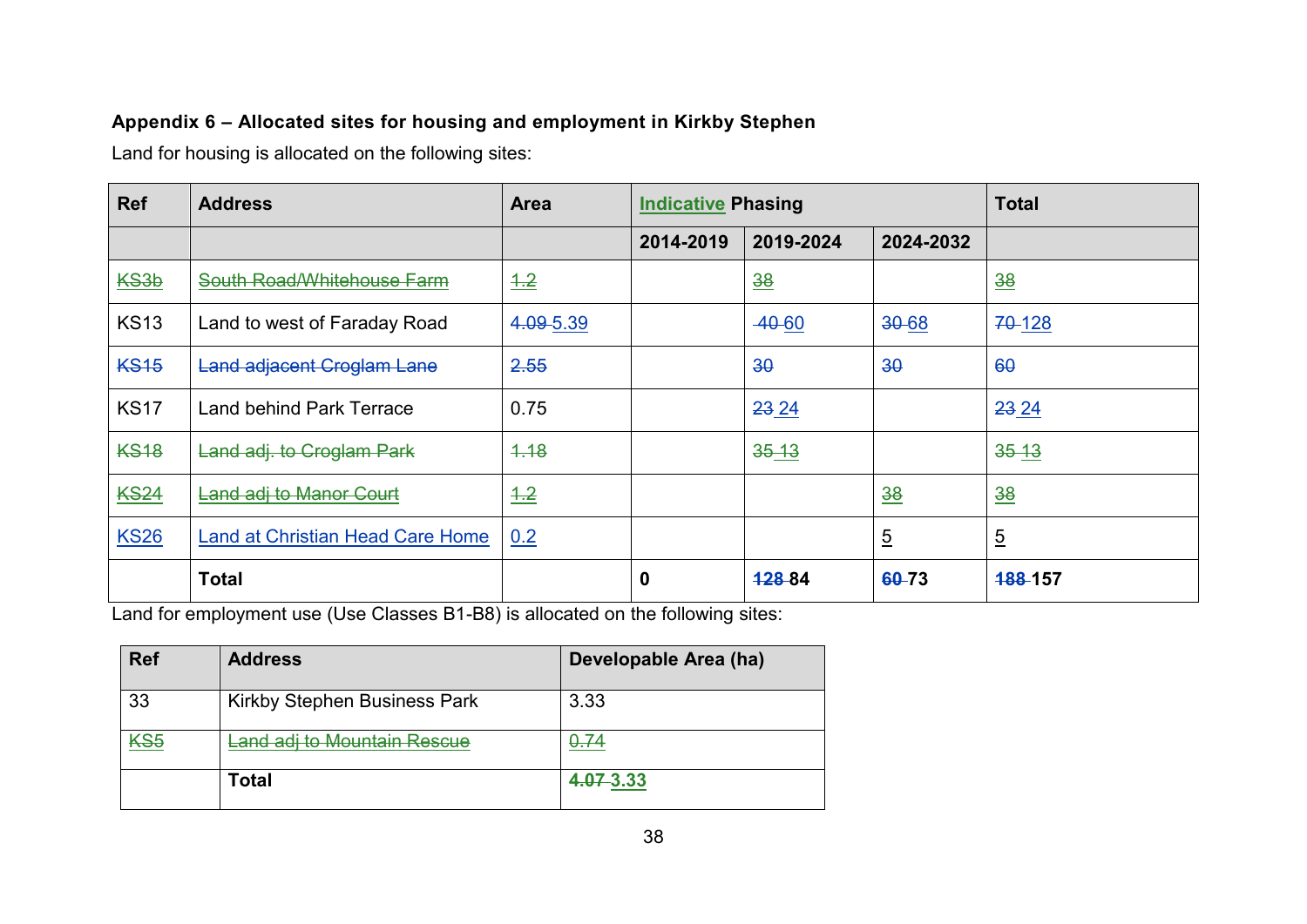#### <span id="page-38-0"></span>**Appendix 7 – Housing Targets and Distribution and Site Allocations in the Key Hubs**

| <b>Settlement</b>   | <b>Target</b> | <b>Windfall</b><br><b>Allowance</b> | <b>Commitments</b> | <b>Completions</b> | <b>Residual</b><br>requirement |
|---------------------|---------------|-------------------------------------|--------------------|--------------------|--------------------------------|
| Armathwaite         | 24            | $\overline{7}$                      | 3                  | $\overline{2}$     | 12                             |
| <b>Brough</b>       | 89            | 27                                  | 33                 | 24                 | 5                              |
| Culgaith            | 49            | 15                                  | 50                 | 9                  | $-25$                          |
| Greystoke           | 69            | 21                                  | 41                 | 8                  | $\overline{0}$                 |
| <b>Hesket</b>       | 70            | 21                                  | 16                 | 13                 | 20                             |
| <b>Kirkby Thore</b> | 81            | 24                                  | 18                 | $\overline{2}$     | 37                             |
| Langwathby          | 71            | 21                                  | 20                 | 0                  | 30                             |
| Lazonby             | 106           | 32                                  | 12                 | 46                 | 16                             |
| Nenthead            | 32            | 10                                  | 15                 | 4                  | 3                              |
| Plumpton            | 44            | 13                                  | $\overline{7}$     | 0                  | 24                             |
| Shap                | 100           | 30                                  | 10                 | 6                  | 54                             |
| Stainton            | 97            | 29                                  | 64                 | $\overline{4}$     | $\overline{0}$                 |
| Tebay               | 39            | 12                                  | 1                  | 6                  | 21                             |
| <b>Total</b>        | 871           | 261                                 | 289                | 124                | 197                            |

New housing will be developed in the Key Hubs in accordance with the following targets: